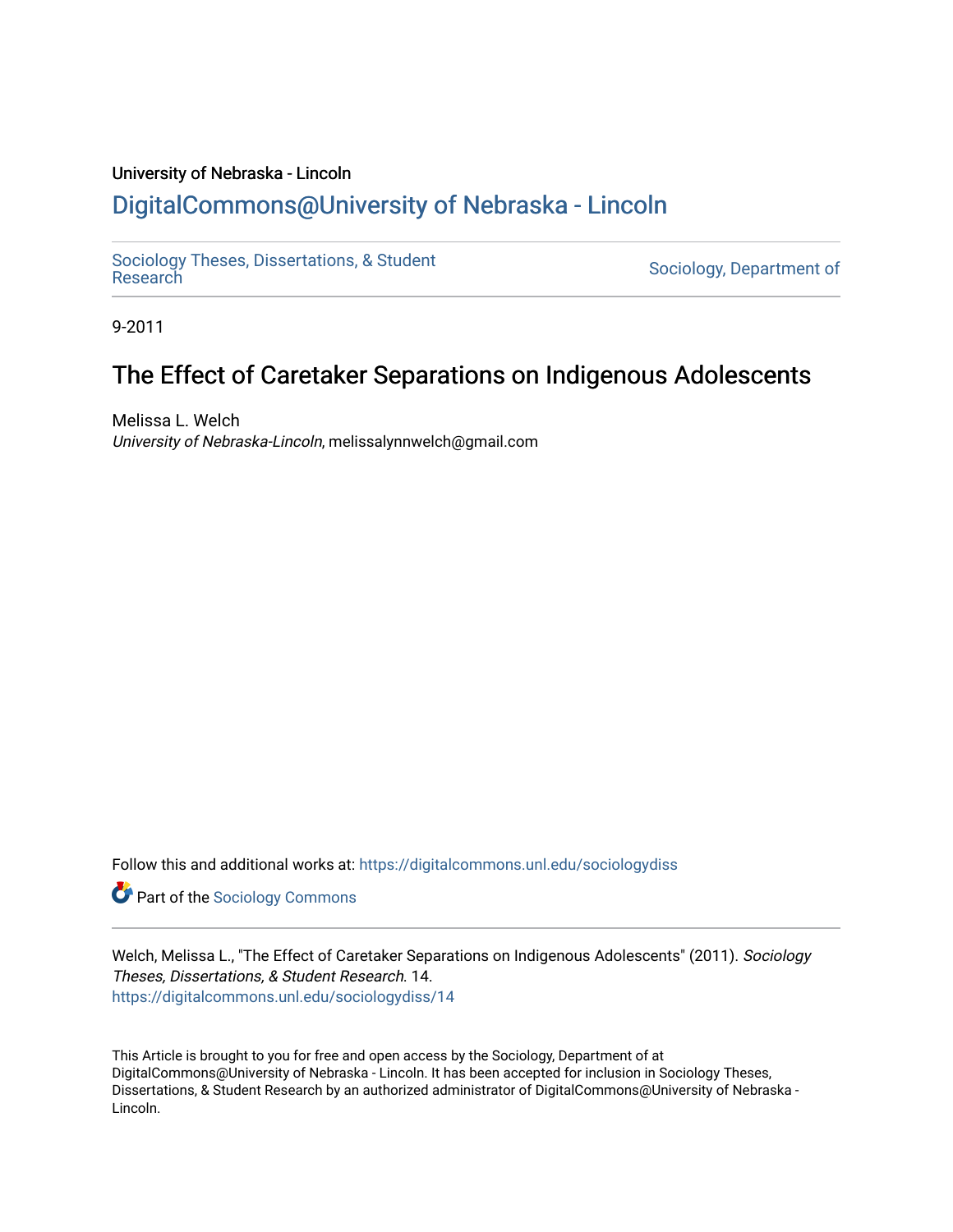# THE EFFECT OF CARETAKER SEPARATIONS ON INDIGENOUS

# ADOLESCENTS

by

Melissa L. Welch

# A THESIS

Presented to the Faculty of

The Graduate College at the University of Nebraska

In Partial Fulfillment of Requirements

For the Degree of Master of Arts

Major: Sociology

Under the Supervision of Professor Les B. Whitbeck

Lincoln, Nebraska

September, 2011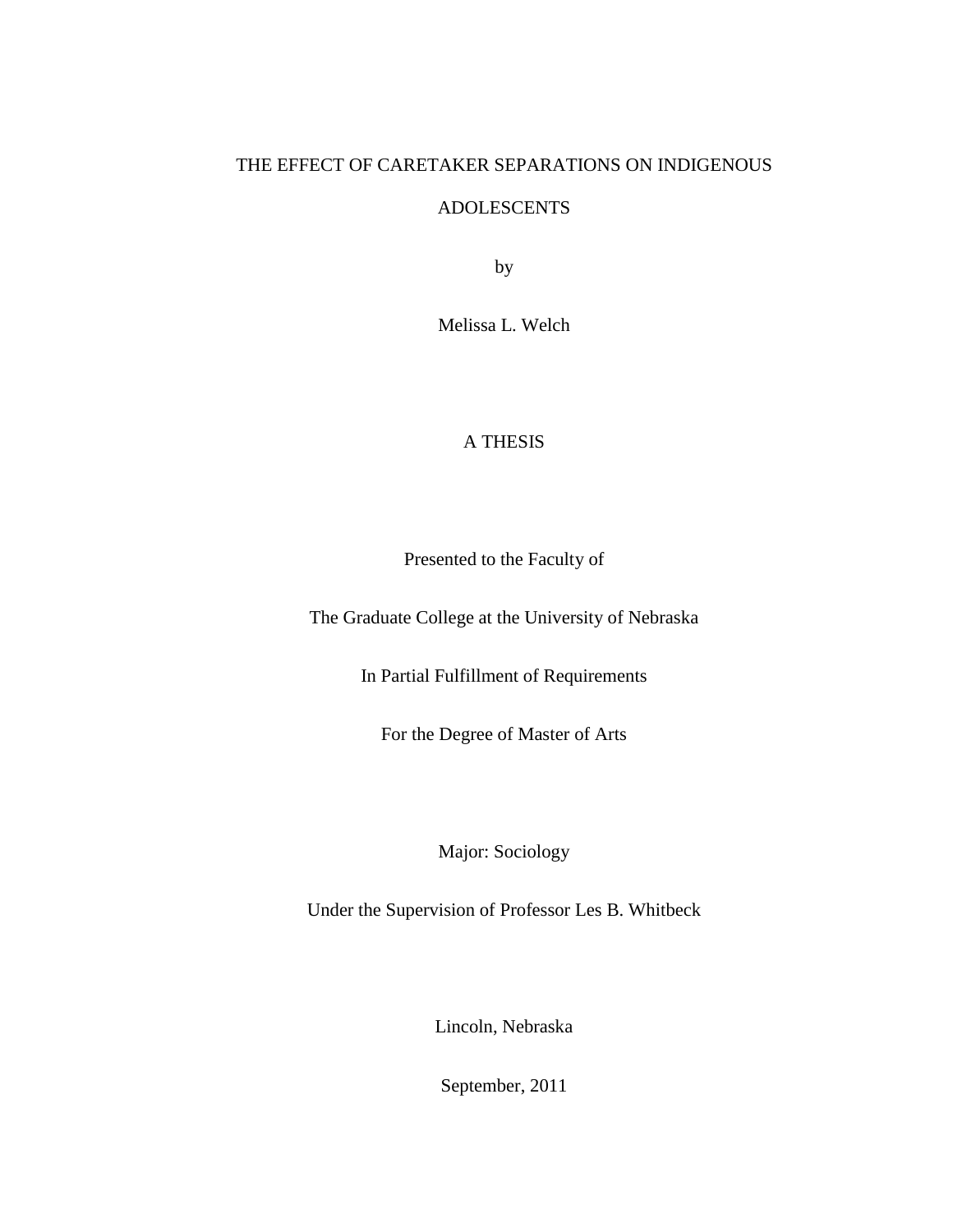# THE EFFECT OF CARETAKER SEPARATIONS ON INDIGENOUS ADOLESCENTS

Melissa L. Welch, M.A.

University of Nebraska, 2011

Adviser: Les B. Whitbeck

The family instability hypothesis has been researched among the general population as well as among African American and Mexican American populations, but not yet among Indigenous families. The purpose of this research was to examine whether experiencing separations from their caretakers (lasting at least one month), and the types of living arrangements that follow, affect Indigenous adolescents' risk of meeting criteria for an internalizing, externalizing, or substance use disorder. Diagnostic criteria were assessed in Wave 6 using the Diagnostic Interview Schedule for Children-Revised (DISC-R). The hypothesis that as the number of lifetime separations increases, the risk of meeting criteria for each of these three disorders also increases was tested using six waves of data from a sample of 572 Indigenous adolescents. The type of environments that adolescents moved into after separations that occurred during the study were assessed and categorized as either an always normative (relative care) or at least one nonnormative (non-kin foster care or institutional settings) environment. Logistic regression results showed very little support for the family instability hypothesis, since the number of lifetime caretaker separations was not significantly related to meeting criteria for any type of disorder. However, this study found that moving into at least one non-normative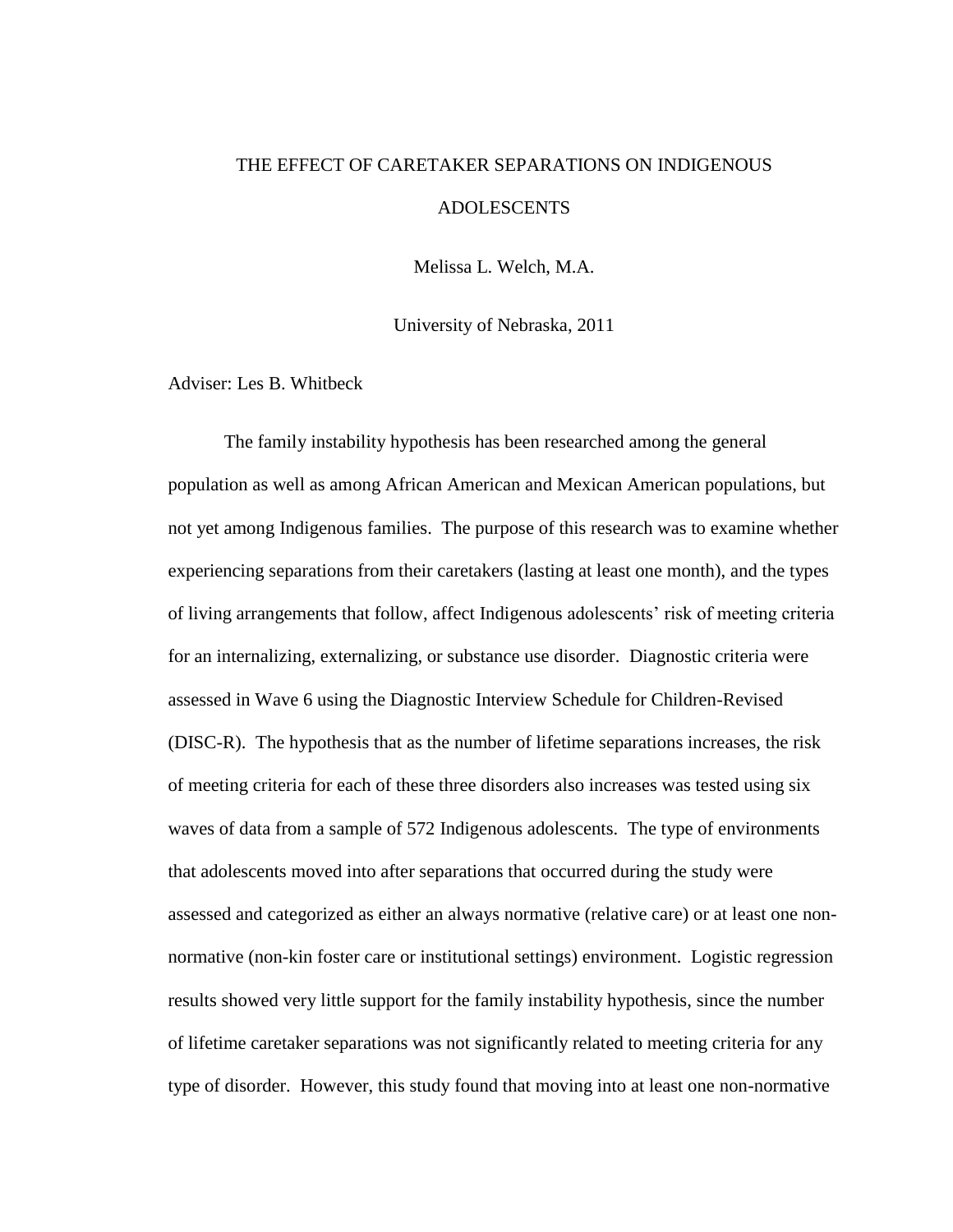environment after a separation experienced during the study was associated with higher odds of meeting criteria for externalizing or substance use disorders, but moving into normative environments after each separation did not significantly affect any of the three types of disorder diagnosis. This study found strong evidence that Indigenous adolescents benefit when extended family fill the primary caregiving role in the absence of the primary caretaker. The important programming and policy implications are discussed.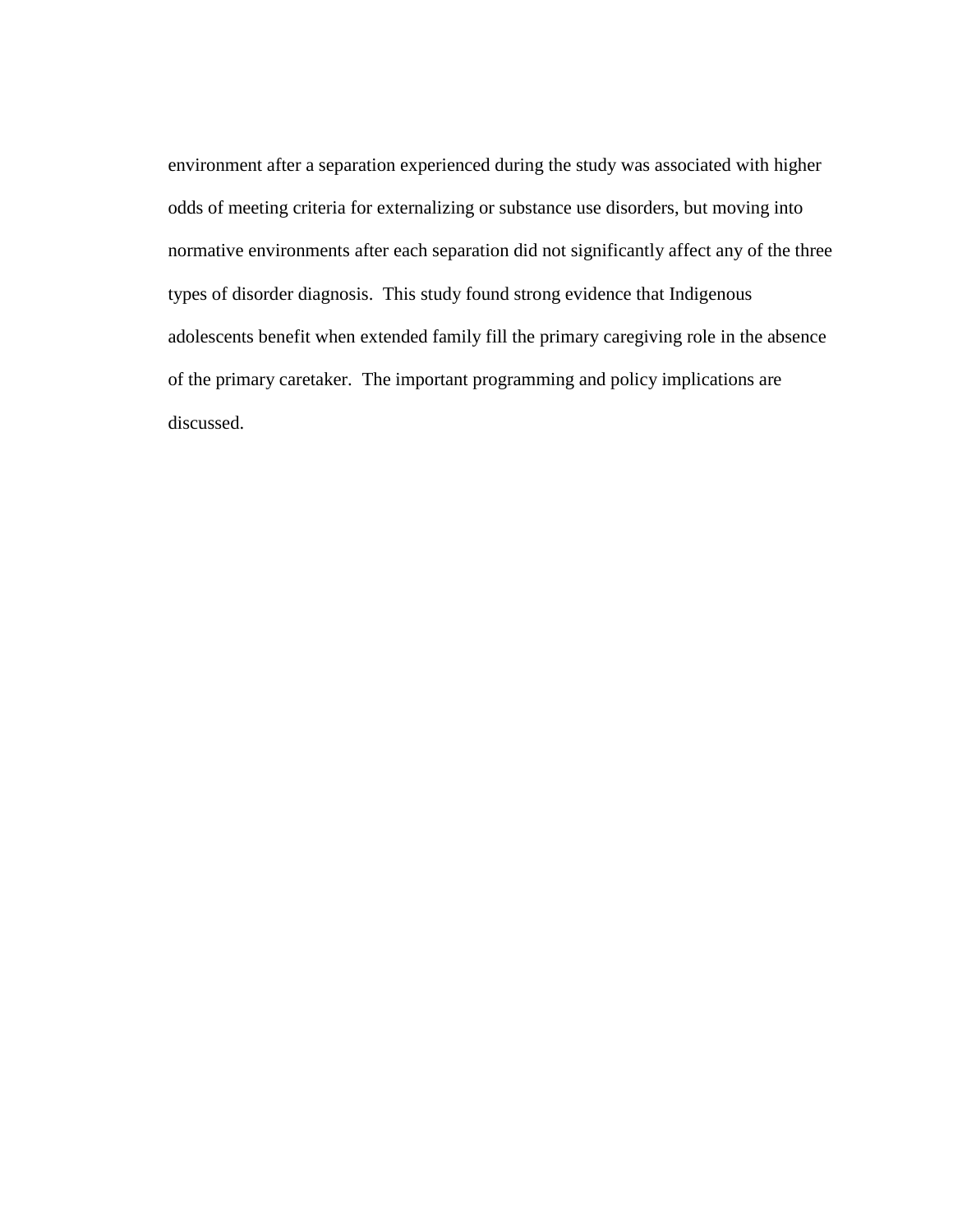# Acknowledgements

I would like to thank Dr. Les Whitbeck, Dr. Kim Tyler, and Dr. Jacob Cheadle for serving on my thesis committee. Dr. Whitbeck has been an extraordinary mentor and teacher—I have learned so much from him and I appreciate all of the opportunities that come from working in his shop. Dr. Tyler has seen this project through many stages of development and has consistently provided useful feedback. Dr. Cheadle has been an excellent professor and resource throughout my graduate education. I would also like to thank Devan M. Crawford, Kelley J. Sittner-Hartshorn, Kari C. Gentzler, and Brian E. Armenta for their support and patience with my questions regarding this thesis.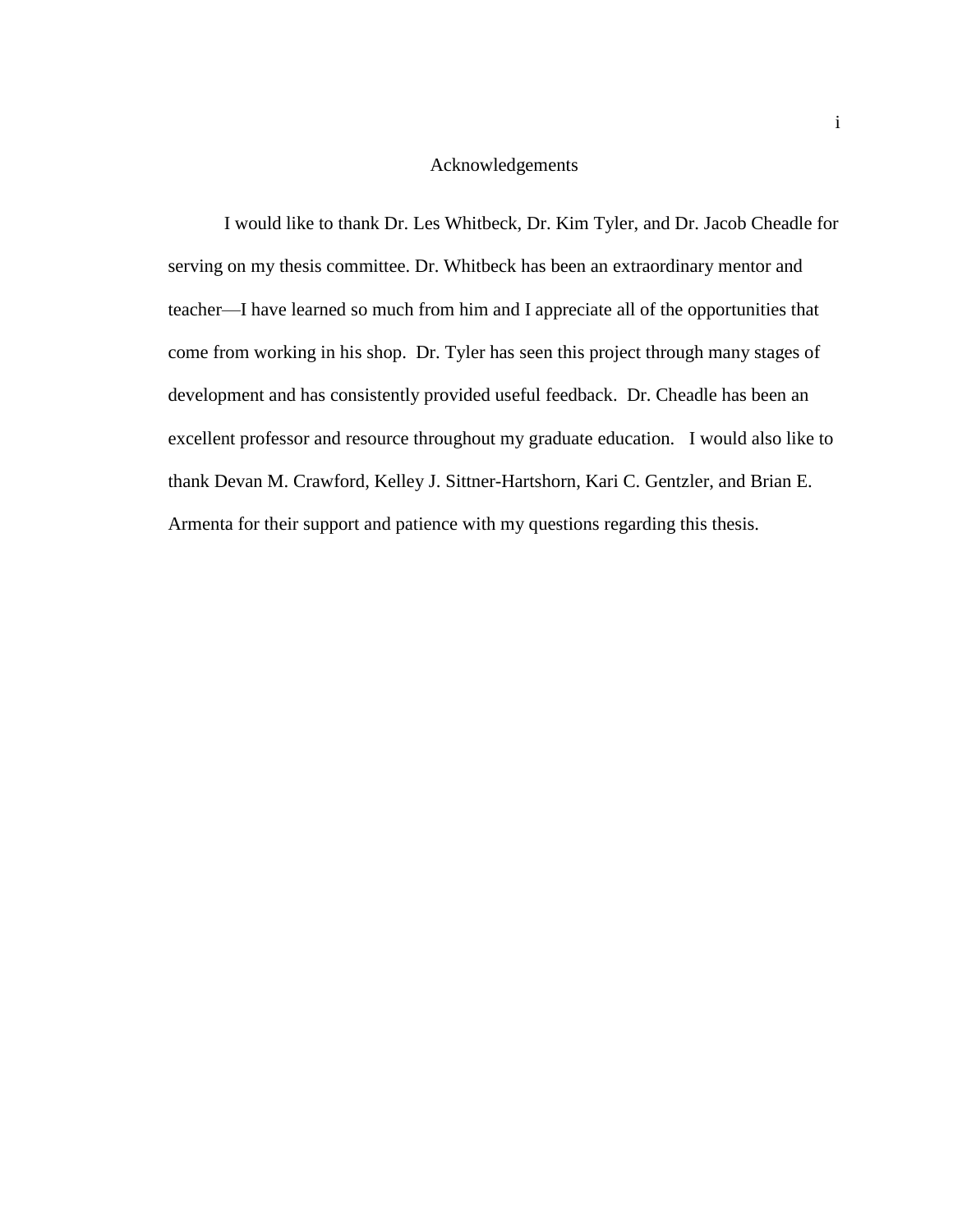# Grant Information

The data used in this project was funded by the National Institutes of Drug Abuse (DA13580) and the National Institutes of Mental Health (MH67281).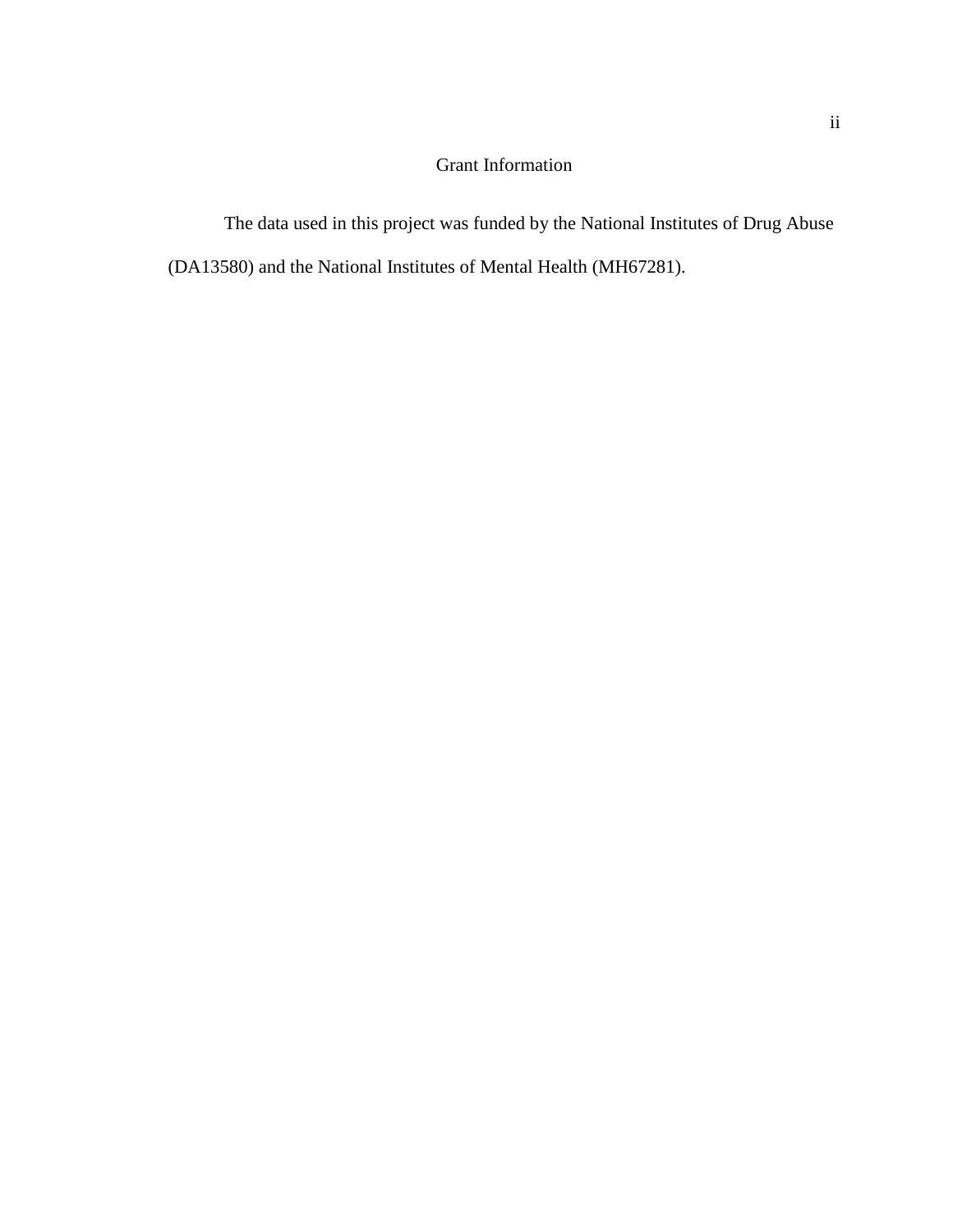# TABLE OF CONTENTS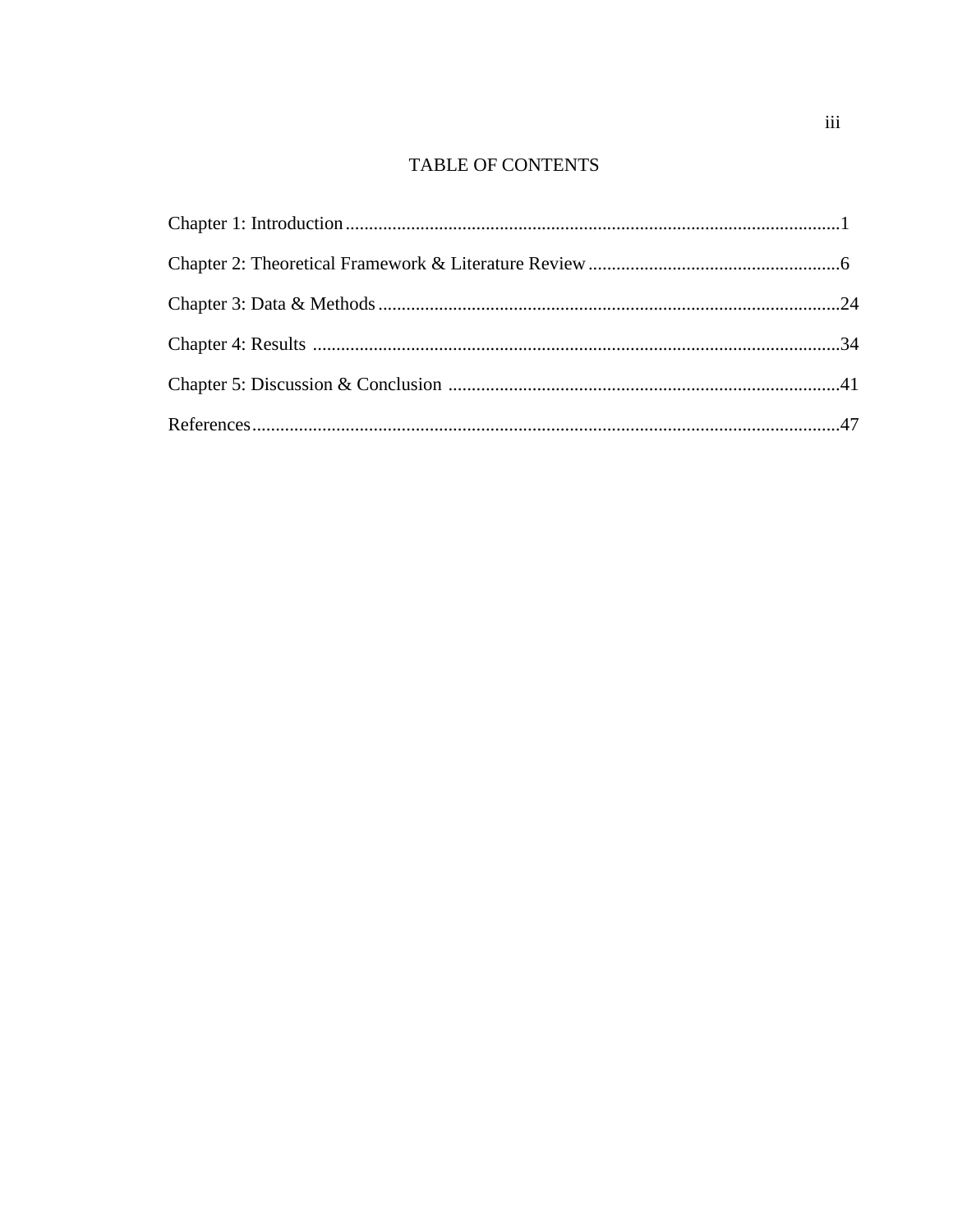# LIST OF MULTIMEDIA OBJECTS

| Table 4.3 Model 1: Total # of Separations Predicting Disorder Diagnosis37   |  |
|-----------------------------------------------------------------------------|--|
| Table 4.4 Model 2: Type of New Environment Predicting Disorder Diagnosis 39 |  |
|                                                                             |  |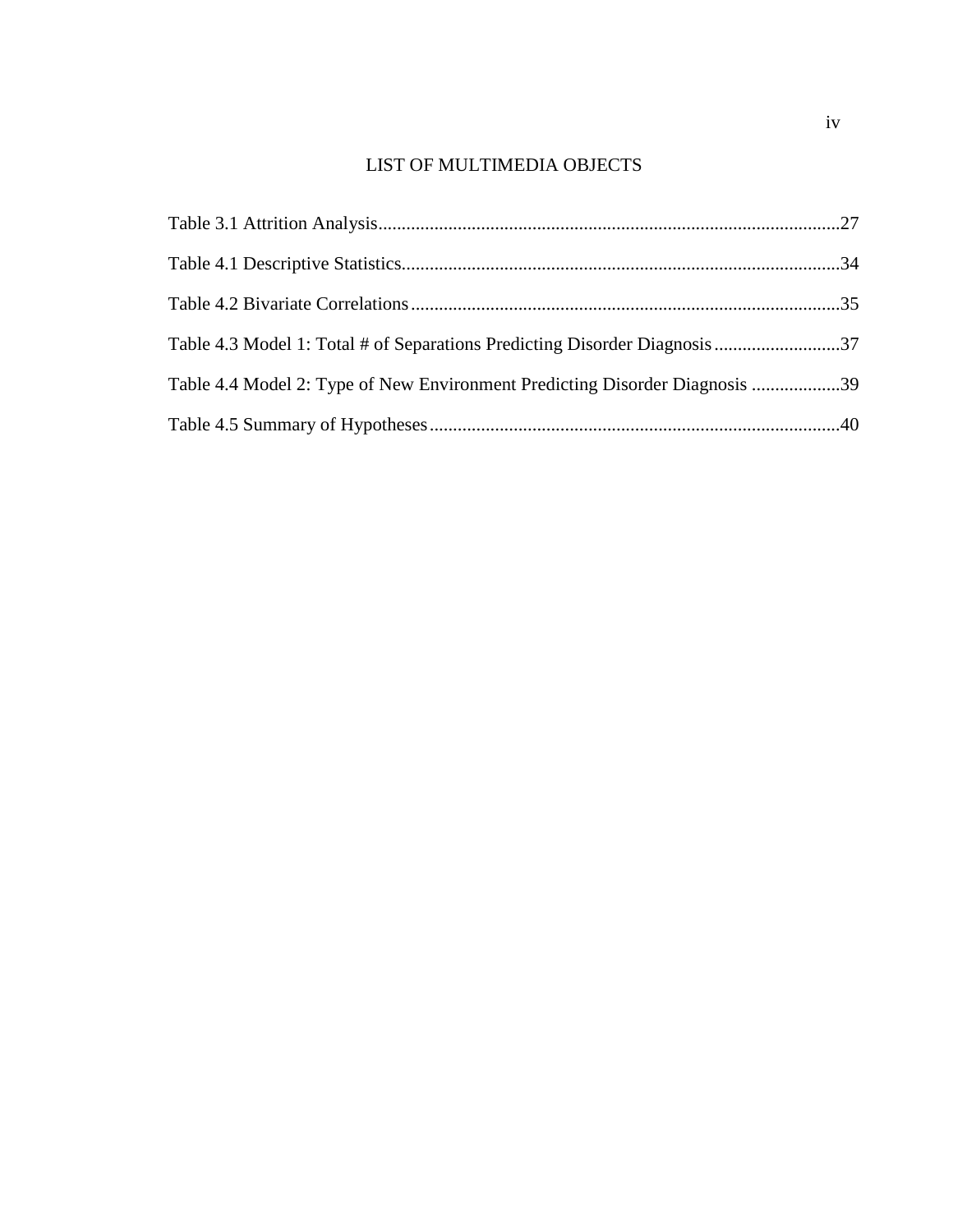### CHAPTER 1: INTRODUCTION

Parents play an important role as attachment figures and coping resources in the lives of their children, especially when those children become adolescents (Adam and Chase-Lansdale 2002; Steinberg 2001). Adolescents are better equipped to navigate the challenges of this time period with consistent support from one or more caring parents or caretakers (Papini and Roggman 1992; Steinberg 2001). However, this consistent support is not always available. When instability or discontinuity is present in the relationship with parents, adolescents are more vulnerable to adjustment problems (Adam and Chase-Lansdale 2002; Capaldi and Patterson 1991; Kurdek, Fine and Sinclair 1994; Wu and Thompson 2001). Research has focused on instability stemming from changes in marital status or family structure, changes in residence, and physical caretaker separations (Ackerman et al. 1999; Adam & Chase-Lansdale, 2002; Kobak et al. 2001; Wu and Martinson 1993; Wu 1996). Instability in the parent child relationship is arguably the most extreme when there is a physical separation between a parent and their adolescent offspring, especially considering that a great deal of distress has been found to accompany even short-term separations from parents or caretakers (Kobak et al. 2001). According to family stress theory, the stress that accompanies these caretaker separations has a cumulative negative effect on children and adolescents (Hill 1958; Hill, Yeung and Duncan 2001; McLanahan 1985).

The instability, or multiple-transition, perspective originated as an explanation for the effects of divorce on children and has been supported by several studies during the past decade among the general population (Adam and Chase-Lansdale 2002; see Amato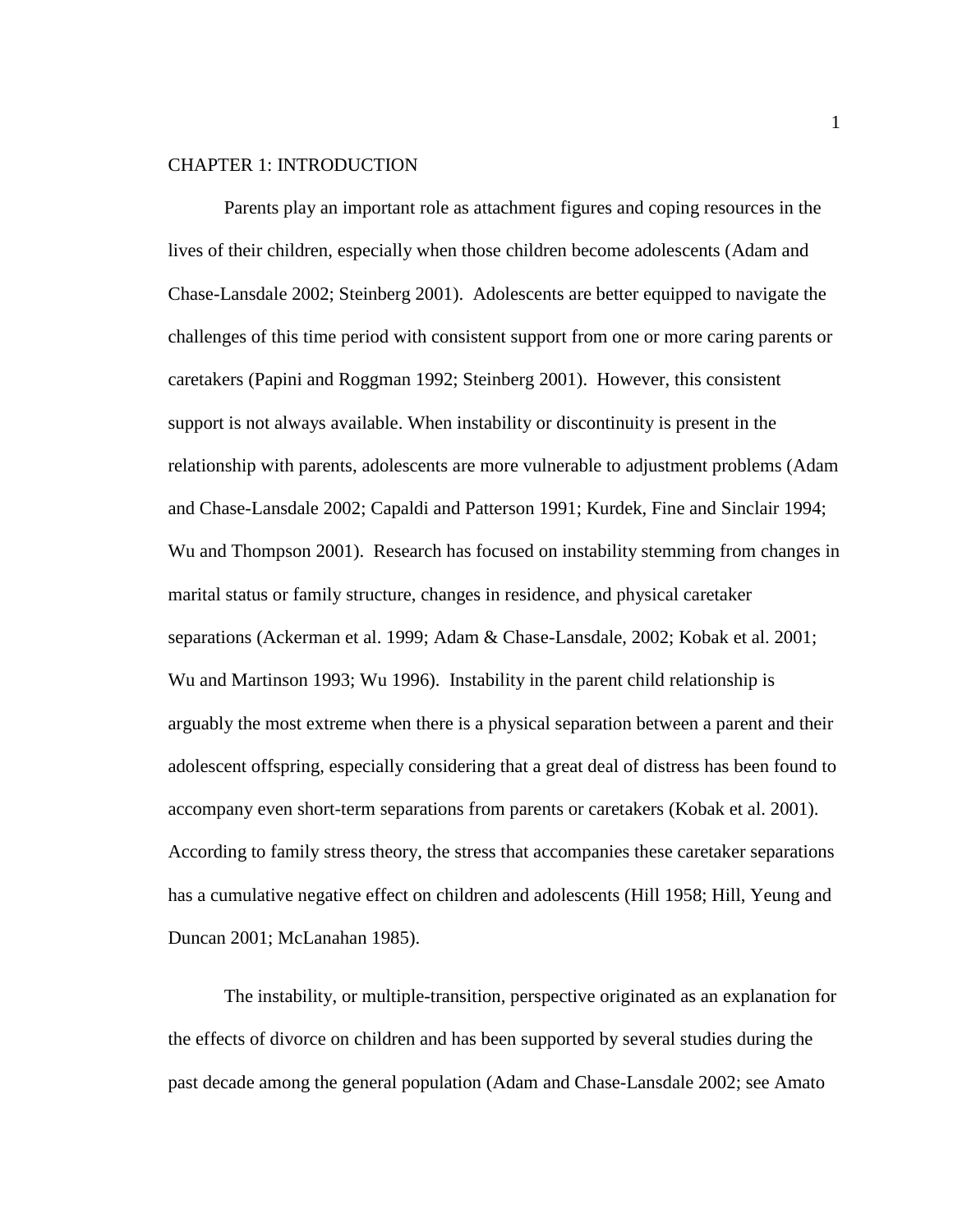2010 for a review; Fomby and Cherlin 2007; Wu and Thompson 2001). Put simply, the instability perspective views the number of changes in family environment as the central variable that affects children's well-being (Capaldi and Patterson 1991; Fomby and Cherlin 2007; Wu and Martinson 1993; Wu and Thompson 2001). There has been surprisingly little research concerning family instability, structure, or divorce among North American Indigenous families (Lonczak et al. 2007). In his most recent review of the divorce literature, Amato (2010) points out that there is ample potential for future research of the instability perspective and he also calls for further explanation of the factors that produce variability in children's post-divorce adjustment.

One of these factors could be the type of new environment that children move into after experiencing separations from their parents or caretakers. Using data from Waves 1- 6 of the Healing Pathways Project  $(N=572)$ , I explore the effects of separating from parents or caretakers on Indigenous children in two ways. First, I assess the relationship between the number of parent or caretaker separations experienced during early or middle adolescence and the occurrence of internalizing, externalizing, and substance using disorders during later adolescence among Indigenous families in the United States and Canada (i.e. American Indians and Canadian First Nations). Second, I assess whether the type of environment that an adolescent moves into after experiencing a caretaker separation affects the occurrence of internalizing, externalizing, and substance using disorders.

In order to address my second question, I categorize the type of new environment that an adolescent moves into after they experience a separation as either a normative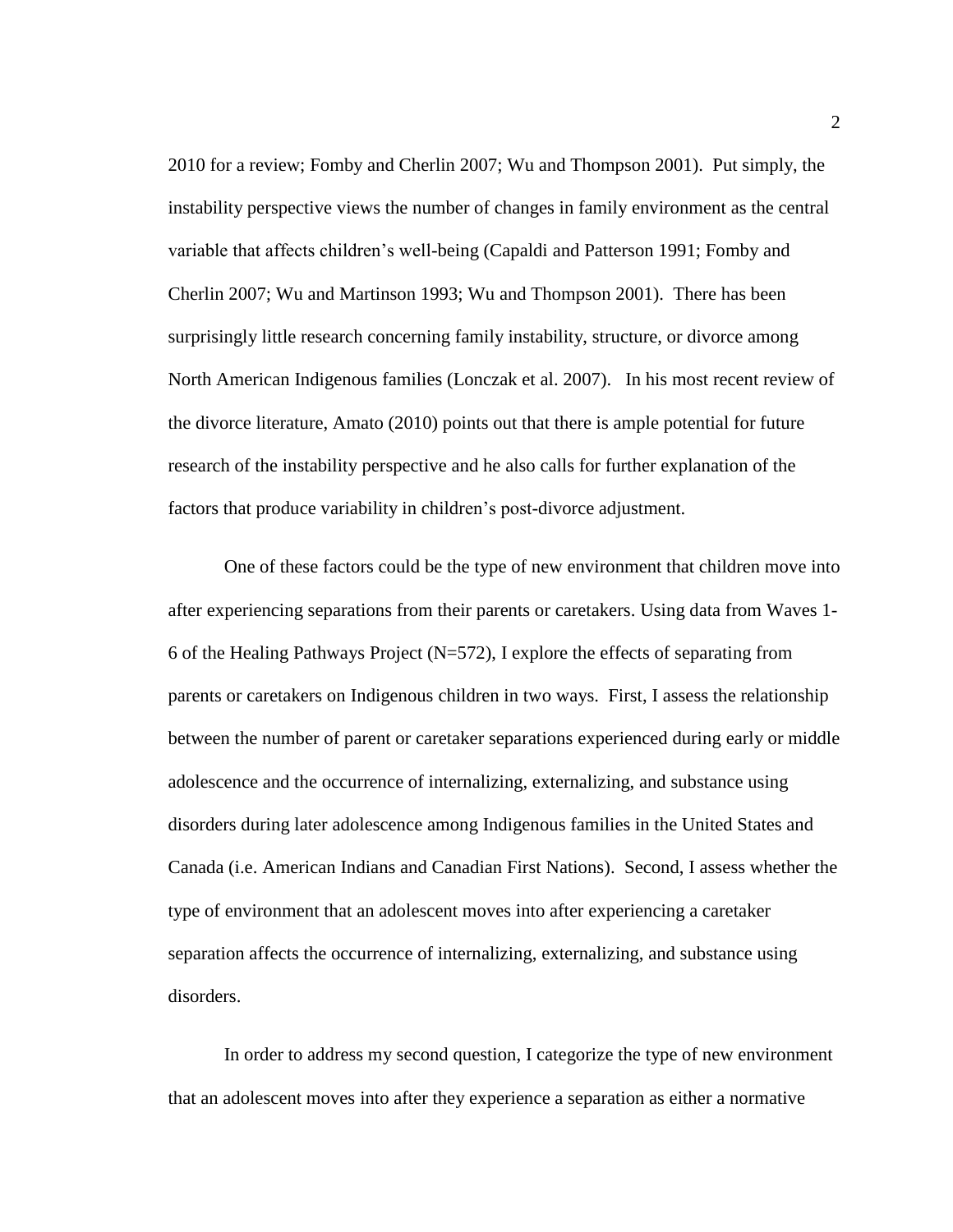environment or a non-normative environment. Some participants separated from their primary caretaker (usually a parent) and moved in with their other parent, with their grandparents, or with another relative. These situations are relatively normative within Indigenous cultures (Garwick 2000; Mutchler, Baker and Lee 2007; U.S. Bureau of the Census 2003) and extended family relationships are often very close-knit (Bahr 1994; Fuller-Thomson 2005; Weibel-Orlando 1990). Research has shown that close extended family relationships provide support to children and adolescents during periods of stress (Fomby, Mollborn and Sennott 2010). Therefore, moves into another family member's care are deemed normative environments in the current study and these environments could help to protect against the harmful effects of instability. Other post-separation environments are less commonplace among Indigenous cultures, as well as among the current sample, like moves in with a non-relative, into foster care, or into an institutional setting (like group homes, runaway shelters, or detention centers). These types of environments, where an adolescent does not enter into a relative's care, are categorized as non-normative environments and they could be the most harmful consequences of familial disruption.

This study will make three contributions to the current literature. First, the effects of parent or caretaker separations and family instability have thus far only been studied among Caucasian, African American, and Mexican American adolescents (Adam and Chase-Lansdale 2002; Fomby et al. 2010; Kobak et al. 2001; Wu 1996; Wu and Martinson 1993) and significant differences have been found across racial and ethnic groups. There is currently no literature that focuses on the effects of any source of family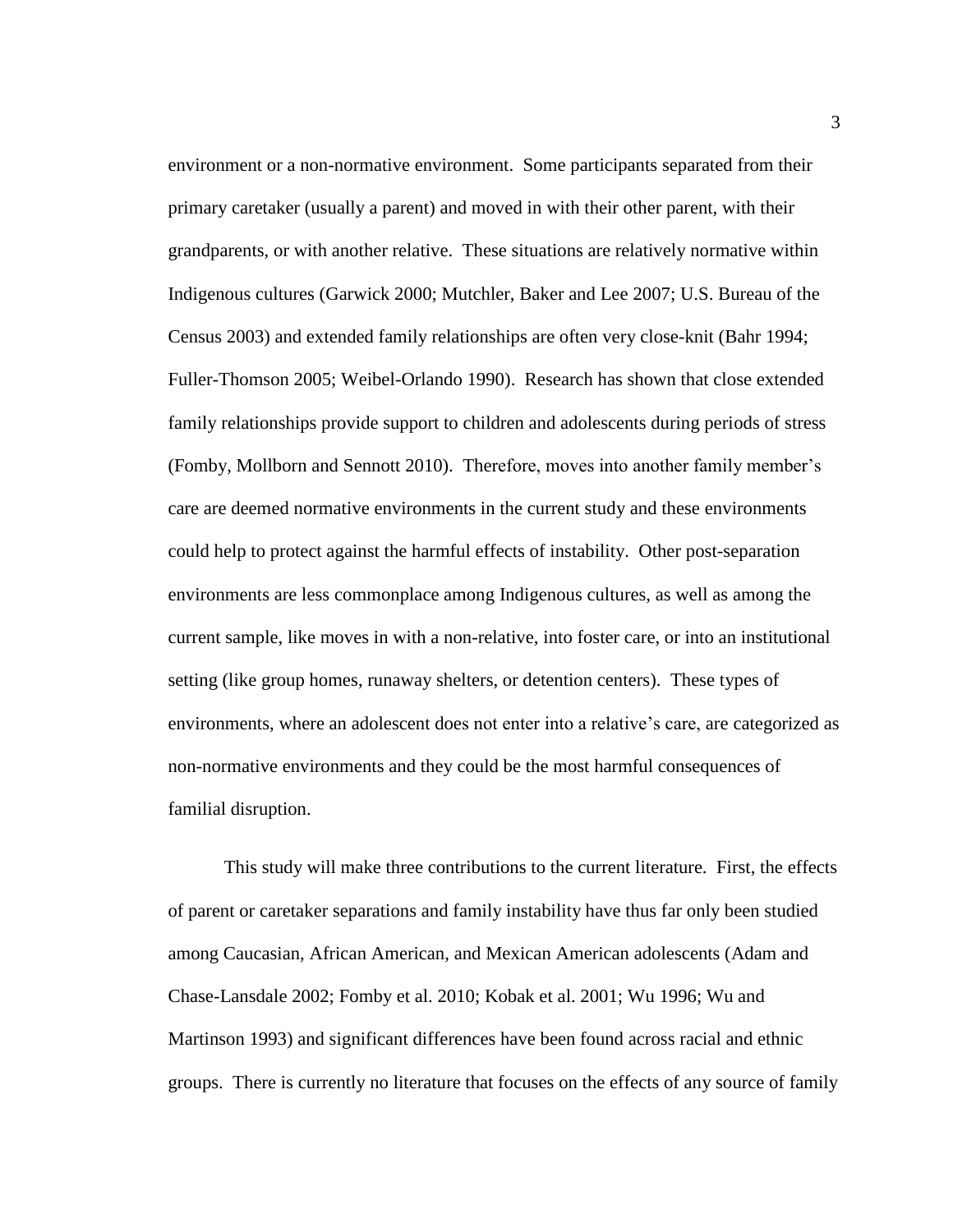instability on American Indian or Canadian First Nation adolescents, yet nearly one-half (45.3%) of the adolescents in the sample reported experiencing a living situation separation from their parent or caretaker that lasted one month or longer at least once in their life before Wave 6 of data collection. If adolescent odds of disorder diagnosis increase as the number of caretaker separations increase, this study will provide support for the instability hypothesis operating among Indigenous families.

Second, I am not aware of any published reports examining changes in Indigenous adolescents' living situation. The current study will look specifically at the types of environments adolescents move into following a caretaker separation in order to compare the effects of certain types of separations on adolescent internalizing, externalizing, and substance use disorder diagnoses. This could provide insight to the protective effects of consistent social support and could help to inform policy that minimizes the stress inflicted upon adolescents following caretaker separations.

Third, prior research on caretaker separations has relied on the long term retrospective reports of adolescents (Adam and Chase-Lansdale 2002; Cavanagh 2008; Kobak et al. 2001; Wu 1996; Wu and Martinson 1993). The current study uses six waves of longitudinal data from the Healing Pathways Project, an eight wave longitudinal study that involved yearly interviews with an Indigenous adolescent and at least one of their primary caretakers, which accounts for past year living situation assessed in each of six years. This design allows for an improved operationalization of family structure history and does a better job of capturing family change as it is happening. In addition, the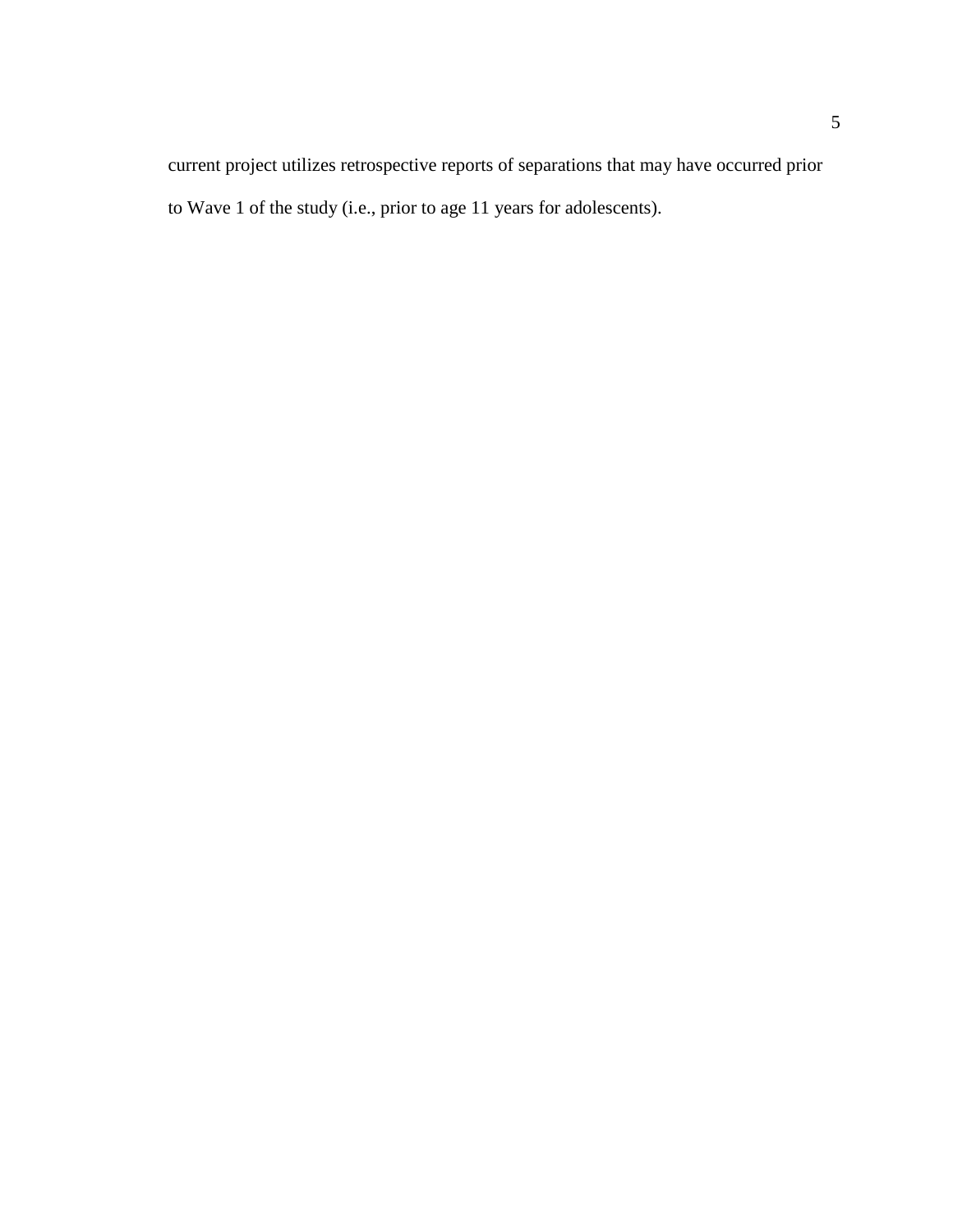# CHAPTER 2: THEORETICAL FRAMEWORK & LITERATURE REVIEW STRESS THEORY, ATTACHMENT THEORY, & THE FAMILY INSTABILITY PERSPECTIVE

The majority of research concerning family instability has originated from the divorce literature. Researchers predict that between 43% and 46% of marriages will end in divorce (Schoen and Canudas-Romo 2006) and divorce is frequently associated with not just one but multiple changes in family structure (Capaldi and Patterson 1991; Fomby and Cherlin 2007). That is, children of divorce often experience not only the loss of one residential parent, but they also experience the subsequent remarriages and re-divorces of their custodial parent (Capaldi and Patterson 1991; Kurdek et al. 1994; Wu and Thompson 2001). These multiple changes can be stressful and have been shown to have deleterious effects on adolescent well-being. Fewer studies have included measures of physical separations between parents and their offspring (which can sometimes be a consequence of divorce), even though these physical separations have also been linked to negative consequences for adolescents (Ackerman et al. 1999; Adam and Chase-Lansdale 2002; Wu 1996; Wu and Martinson 1993). The current study focuses on caretaker separations, or physical living situation separations between adolescents and their parents or caretakers that last for at least one month (following Kobak et al. 2001). According to stress theory, attachment theory, and the instability hypothesis, these caretaker separations could have adverse consequences on adolescents both psychologically and behaviorally.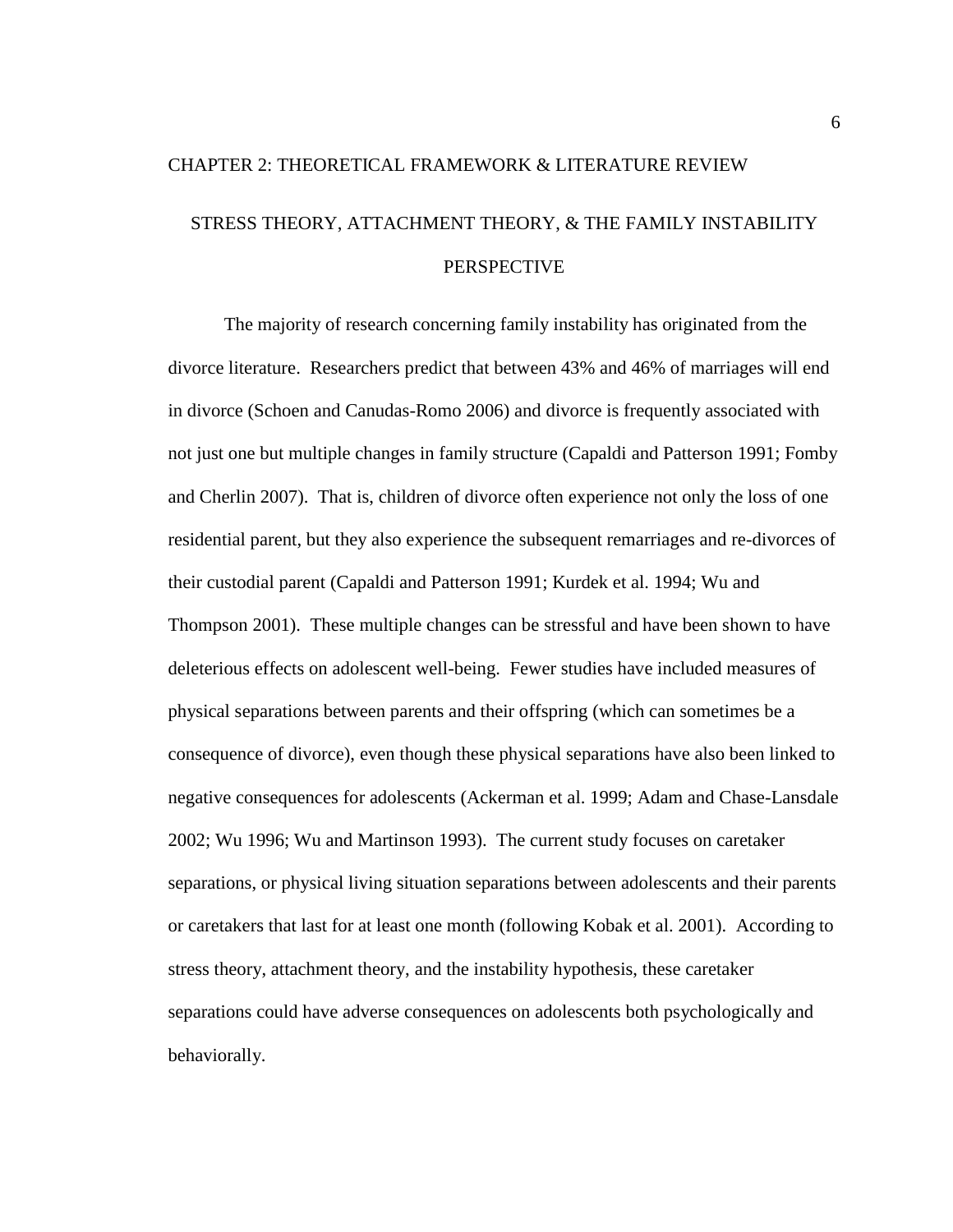There are two overarching theoretical ideas from the family literature that go hand in hand and will be helpful for understanding why caretaker separations and instability may be linked to meeting criteria for adolescent mental disorders—attachment theory (Ainsworth and Bowlby 1991) and family stress theory (Hill 1958). These two theoretical ideas have shaped the family instability hypothesis, which more specifically predicts how children will be affected by multiple changes or disruptions in their family environments.

Attachment theory, which was developed by John Bowlby and Mary Ainsworth, originally sought to explain the relationship between a parent (usually the mother) and their young child (Ainsworth and Bowlby 1991). Bowlby articulated the basic theory that in order to grow up with a healthy mental state, the infant needs to experience a "warm, intimate, and continuous relationship with his mother" (Bowlby 1951) and Ainsworth empirically tested this theory by developing the "Strange Situation" procedure (Bretherton 1992). Bowlby (1988) explained that attachment behavior is most obvious in early childhood, but it certainly continues throughout the life cycle, especially in stressful situations. Despite this, most early attachment studies have focused on very young children (Bretherton 1992; Kobak 1999 for a review; Kobak et al. 2001) and there is a deficiency in studies on children who have suffered traumatic loss of attachment figures or who have been adopted after infancy (Greenberg 1999). This gap is especially profound considering that in 2009, an estimated 423,773 children lived in foster care, which is a living situation that is almost always indicative of a disrupted attachment relationship (Child Welfare Information Gateway 2011).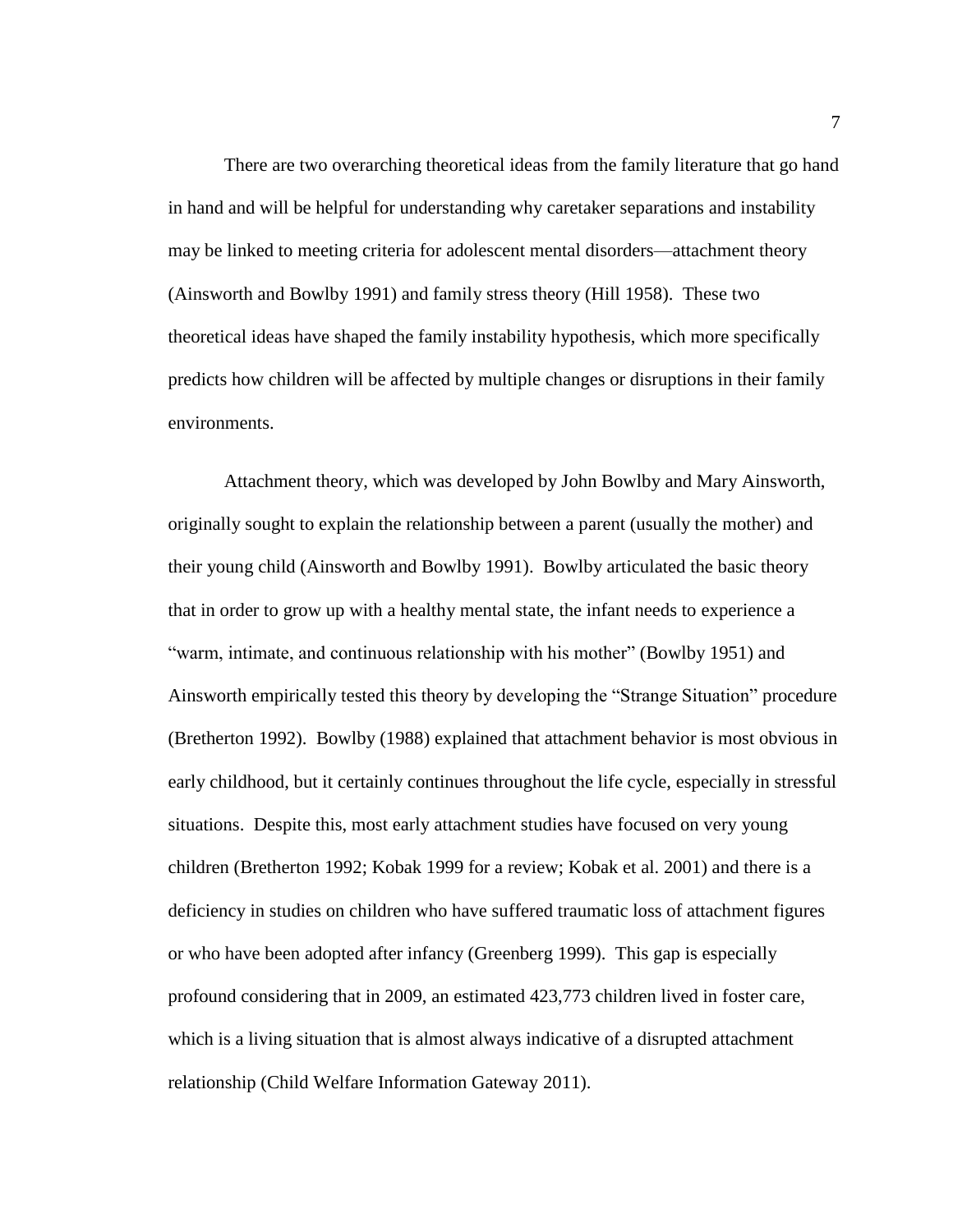Kobak et al. (2001) were some of the first researchers to fill this deficit by examining attachment disruptions in school-aged boys. They found that both unplanned disruptions lasting one month or longer and complete losses of the parent (due to death or complete absence of contact) were closely linked to serious emotional disturbance. These authors concluded that these attachment disruptions were seriously traumatic and stressful, making it difficult for the child to cope (Kobak et al. 2001). When attachment figures are perceived as being unavailable, a logical consequence of caretaker separation, the child often responds with fear, sadness, and anger (Kobak 1999). Adolescents with weaker attachment to their parents have been shown to be more depressed and anxious than adolescents with stronger attachment relationships (Papini and Roggman 1992). Physical caretaker separations will likely lead to weaker attachment relationships between parents and adolescents, and these weakened attachment relationships could leave adolescents vulnerable to internalizing, externalizing, and substance use disorders.

Prolonged disruptions in the parent-child attachment relationship have been defined as stressful (Greenberg 1999; Kobak 1999; Kobak et al. 2001) and disruptions in their parents' marital situation have also been shown to be a major source of stress for children (Wallerstein and Kelley 1980). In the context of family stress theory, these stressors, or crisis provoking events, are expected to interact with a family's crisis meeting resources (like income, family integration, and family adaptability) and with the meaning that family members give to the stressful event in order to influence the amount of crisis that exists in a family (Hill, 1958; Lavee, McCubbin and Patterson 1985; McCubbin et al. 1980; Patterson 2002). Various researchers (Hill, Yeung and Duncan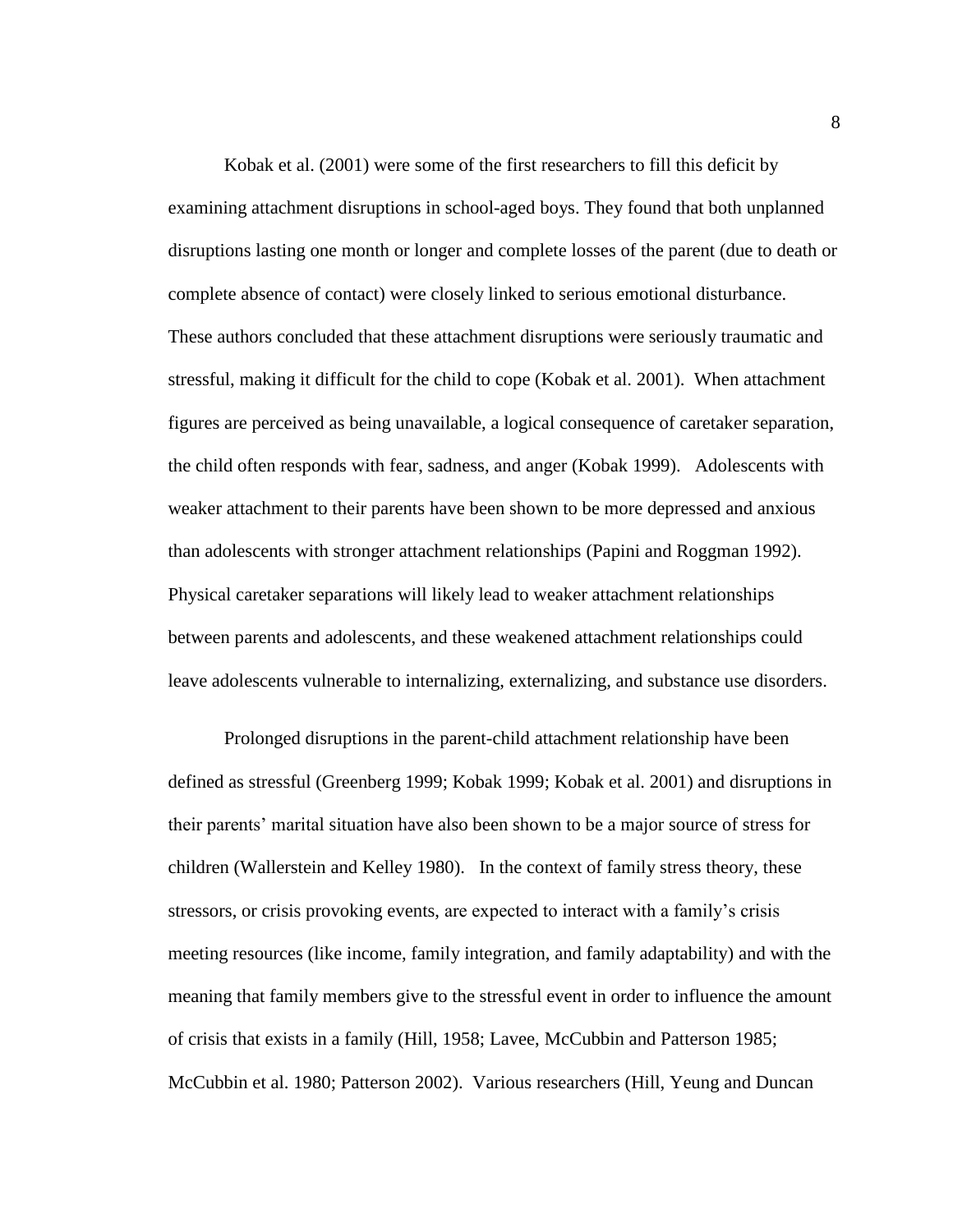2001; McLanahan 1985) tested the stress theory, or the idea that changes in family life is the primary cause of negative child outcomes rather than the type of stable family structure. McLanahan (1985) found support for the stress theory—long term parent absence had little effect on high school completion but adolescents who experienced the most recent changes in family structure (disruptions occurring within one year) were the least likely to still be in high school or graduate from high school. Hill et al. (2001) provided similar support for stress theory—that change in family structure (parents' marital status) had a greater effect on adolescents' years of schooling and risk of premarital birth than the type of family structure they lived in.

The same argument, that family change has more of an effect on child and adolescent well-being than the type of family structure they live in, has also been made more recently, though by testing a hypothesis of a different name—the family instability hypothesis. The family instability hypothesis (Fomby and Cherlin 2007), which is also known as the instability and change hypothesis (Wu 1996; Wu and Martinson 1993), and as the cumulative effects hypothesis (Capaldi and Patterson 1991; Kurdek et al. 1994), predicts that children or adolescents who experience multiple changes in their family situation will be worse off than those raised in stable households. The supposition is that children and their custodial parents form a functioning family system. Each change or disruption in the family environment is a major stressor and the accumulation of stressors puts children and adolescents at an increased risk for adjustment problems (Hill 1958; McLanahan 1985). Put simply, *change in family environment*, rather than the structure of the family environment, is what really matters in terms of adolescent well-being (Wu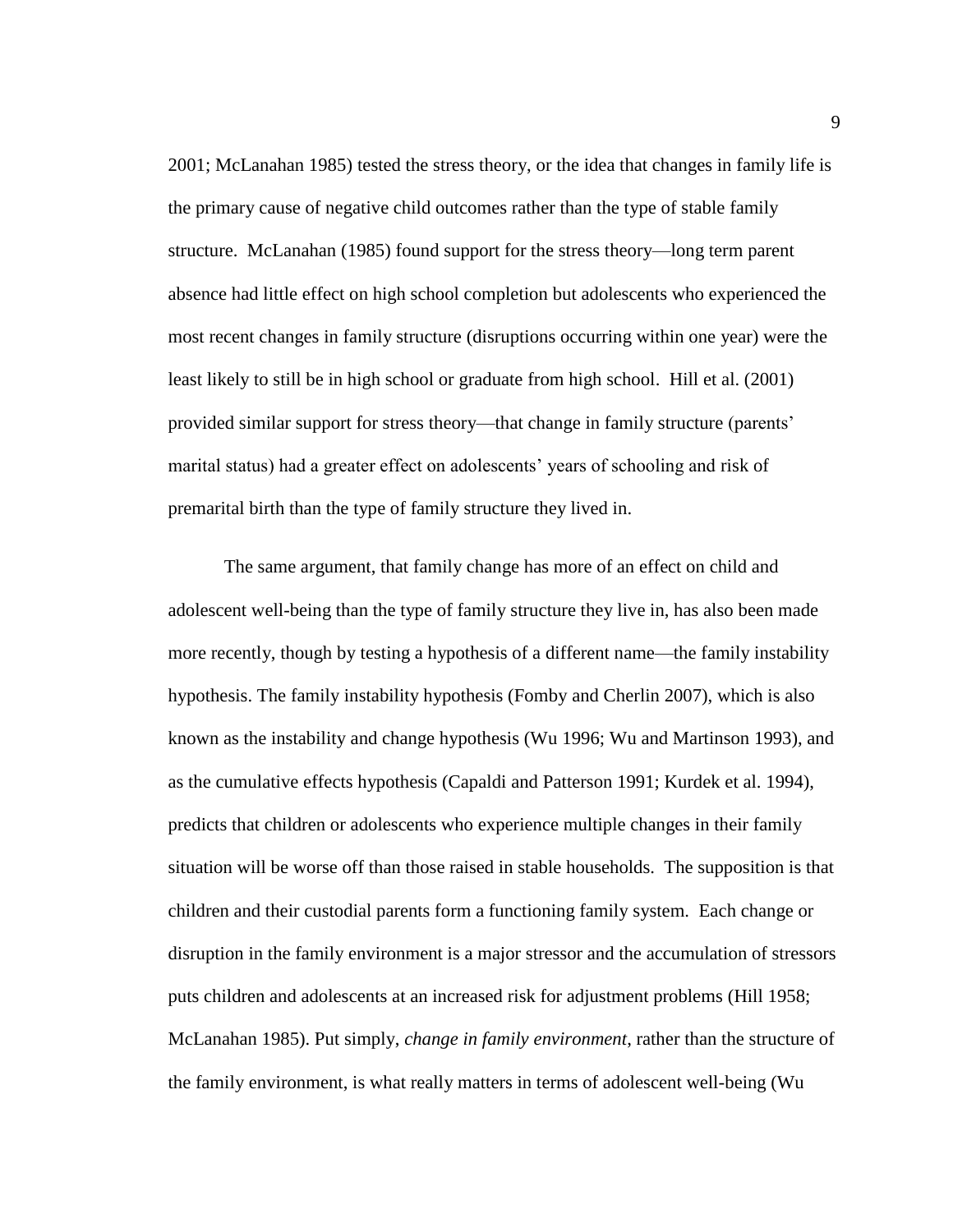1996; Wu and Martinson 1993; Wu and Thomson 2001). Experiencing disruptions in attachment relationships, which almost certainly accompany physical caretaker separations, may be akin to the effects of serious trauma (Kobak 2001) and may create uncertainty about the degree of trust and consistent support in the relationship (Bowlby 1988). The overarching theoretical idea is that children are adversely affected by the stress of familial disruption and change, as well as by the subsequently weakened attachment relationships.

The adverse effects of family disruption stemming from divorce as well as from caretaker separations have been shown to exist in various domains of child and adolescent well-being. Researchers theorize that repeated separations from attachment figures may result in behavioral disturbances and intellectual, social, and emotional problems (Brody, Neubaum and Forehand 1988). As predicted, children and adolescents with two or more parenting transitions displayed significantly more adjustment problems than those with fewer transitions in the areas of health, academic achievement, selfesteem, self-mastery, depression, delinquency, antisocial behavior, drug abstinence, arrest history, and peer relations (Capaldi and Patterson 1991; Cavanagh and Huston 2006; Kurdek et al. 1994; Sun and Li 2009). White children who experienced multiple family structural transitions displayed significantly more externalizing behavior and delinquency than their stable counterparts (Fomby and Cherlin 2007). Hoffmann, Cerbone, and Su (2000) documented that for adolescents, the cumulative effect of stressful life experiences (including parental divorce/separation and changes in residence) over time led to a sharper acceleration of drug use. Sun and Li (2002) suggest that psychological well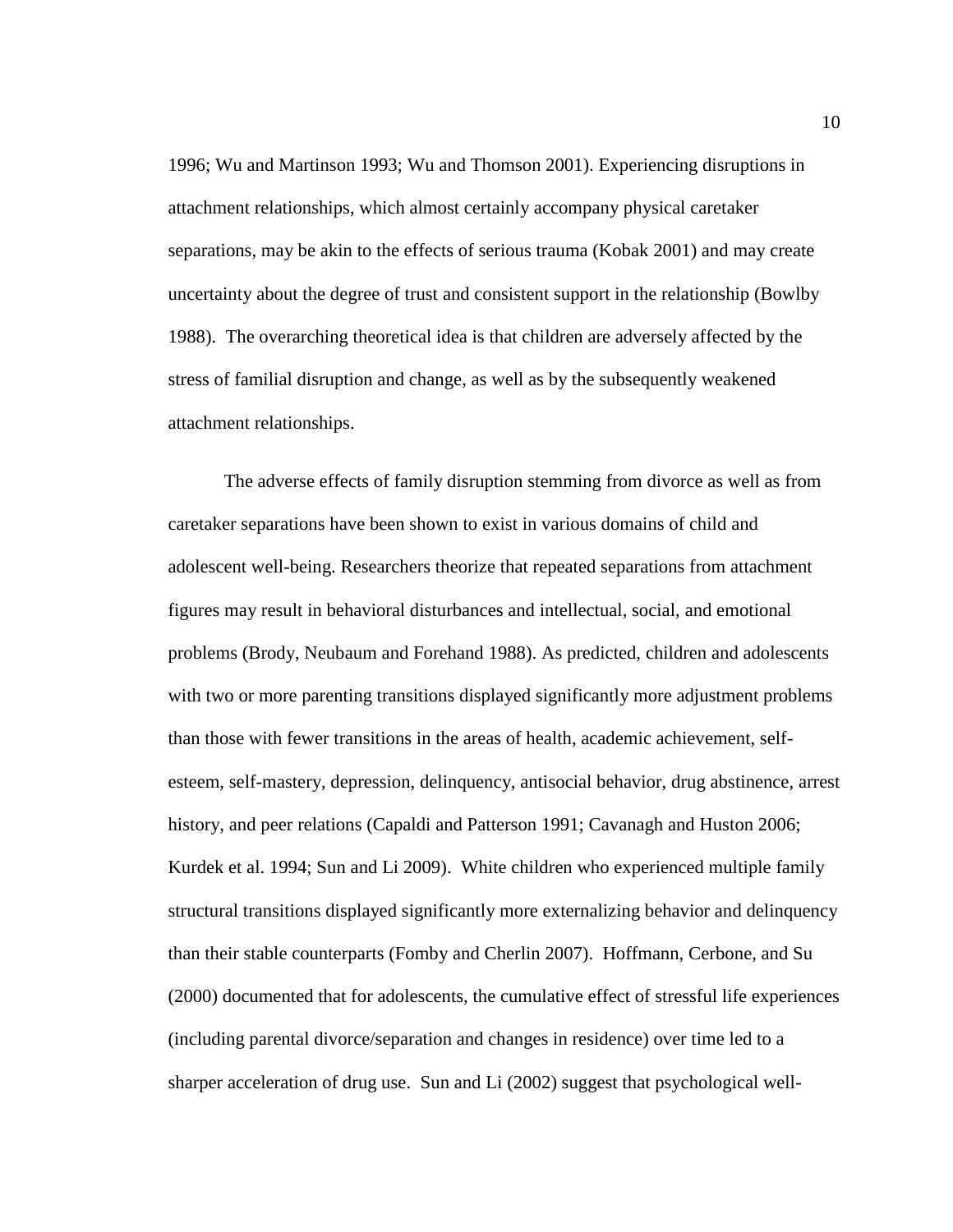being is more responsive to the stresses associated with disruptions in the family system than more cumulative outcomes like academic achievement.

Similarly, family instability in the form of physical caretaker separations (e.g., parent in jail, death of a parent, or adolescent moving out of the parent's home) has been linked with a wide range of child and adolescent adjustment problems. These problems include higher risk of a pre-marital birth (Adam and Chase-Lansdale 2002; Wu 1996; Wu and Martinson 1993), more externalizing problems (Ackerman et al. 1999; Adam and Chase-Lansdale 2002), and more dissociative symptoms (Kobak et al. 2001). Clearly, prior research has established the link between family instability or caretaker separations and adolescent's symptoms of internalizing, externalizing, and substance use disorders. It seems only logical, then, that the stress, the weakened attachment relationship, and the repeated stresses from experiencing one or more caretaker separations will make adolescents more susceptible to internalizing, externalizing, and substance use disorders in later adolescence.

While there has been a great deal of evidence supporting the instability hypothesis among the general population, some studies have found that the effects of family instability differ markedly by race (Fomby and Cherlin 2007; Fomby et al. 2010; Wu and Thomson 2001). Fomby and Cherlin (2007) found that for white adolescents, experiencing more family transitions was significantly associated with more problem behaviors and lower cognitive achievement, while there was no significant effect among black adolescents. Similarly, for white adolescent girls, more changes in family situation are consistently associated with their risk of first sexual intercourse, yet there was no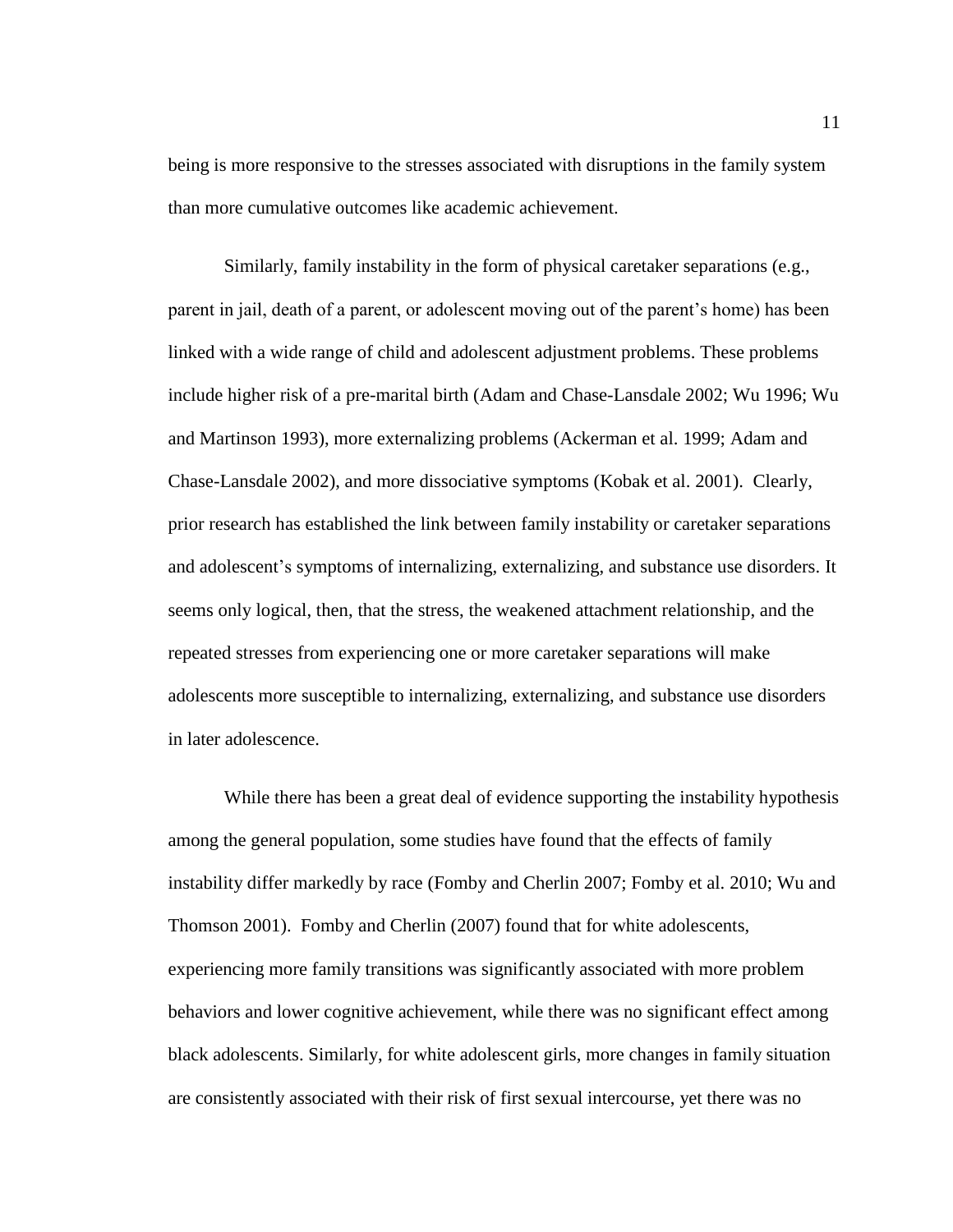association for African American adolescent girls (Wu and Thomson 2001). There is a dearth of research looking at the effects of family change and caretaker separations among Indigenous populations. In order to explain the differences between white, African American, and Hispanic American families, however, researchers speculate that the roles of extended kin in African American families mediate the effects of multiple transitions by providing additional emotional support to children (Fomby and Cherlin 2007; McLoyd 2000). This could very well be the case, as both African American and Hispanic American adolescents have greater access to social protection than their white counterparts (Fomby et al. 2010).

This leads to the question of whether there are normative environments that Indigenous adolescents move into after separating from their primary caretaker that provide additional emotional support and social protection to children. If there are normative environments that foster more support, caring, and consistency to adolescents, they could serve as buffers against the sometimes harmful effects of caretaker separations.

### NEW ENVIRONMENTS

The second research question of the proposed study seeks to understand whether internalizing, externalizing, and substance use disorder diagnoses change based on the type of new environment that an adolescent moves into after a caretaker separation. There are a multitude of possible new environments that an adolescent could move into after experiencing a caretaker separation. For example, some adolescents move away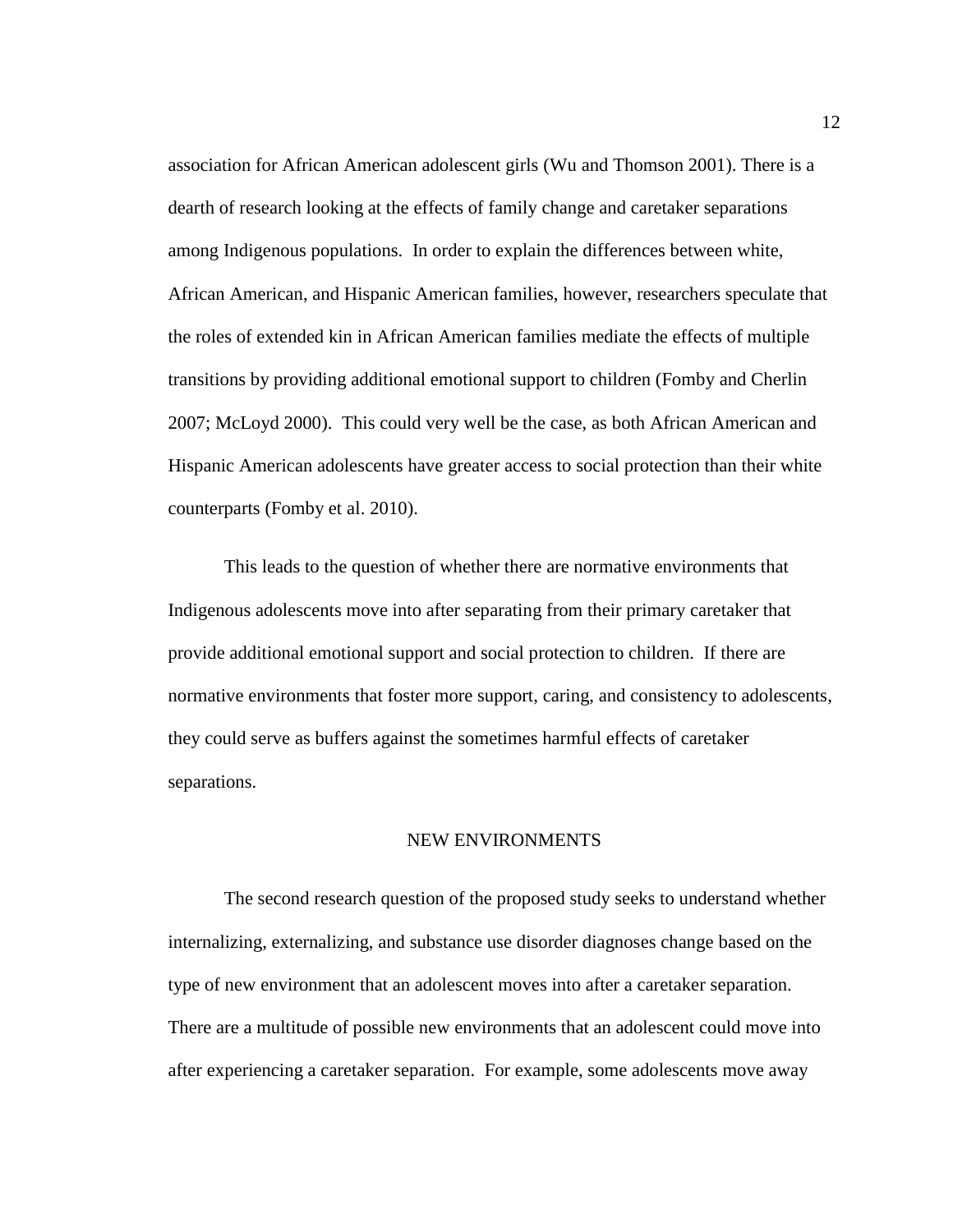from their primary caretaker (usually a parent) and in with their other parent, in with their grandparents, or in with other relatives. Fewer adolescents separate from their primary caretaker and move in with a non-relative, into foster care, or into an institutional setting (which includes places like group homes, boarding schools, treatment centers, runaway shelters, and detention centers). In the current project, the various types of separations are labeled as normative or non-normative.

Normative separations account for any move into a new environment where relatives serve as the new primary caregivers. The term "normative" is used to categorize these new environments because extended family relationships are especially important in the lives of Indigenous adolescents and these relationships often become co-residential. Often, the extended family members that care for children or adolescents are grandparents.

Historically, Lakota grandparents always raised at least their first grandchild, because they had more experience and more to teach the grandchildren (Weibel-Orlando 1990). Today, there is still evidence of this tradition persisting, despite numerous assaults from the dominant culture. Among the Ojibwe, for instance, grandparents often co-parent their first grandchild, who benefits from their grandparents' wisdom (Fuller-Thomson 2005). American Indian families rely much more heavily on grandparents than the general U.S. population—about 56% of American Indian and Alaska Native grandparents were the primary caregivers for their grandchildren, compared to 20% of Asians, 35% of African Americans, and just 2% of Non-Hispanic Whites (U.S. Bureau of the Census 2003). Grandparent care is especially common on reservations (Mutchler et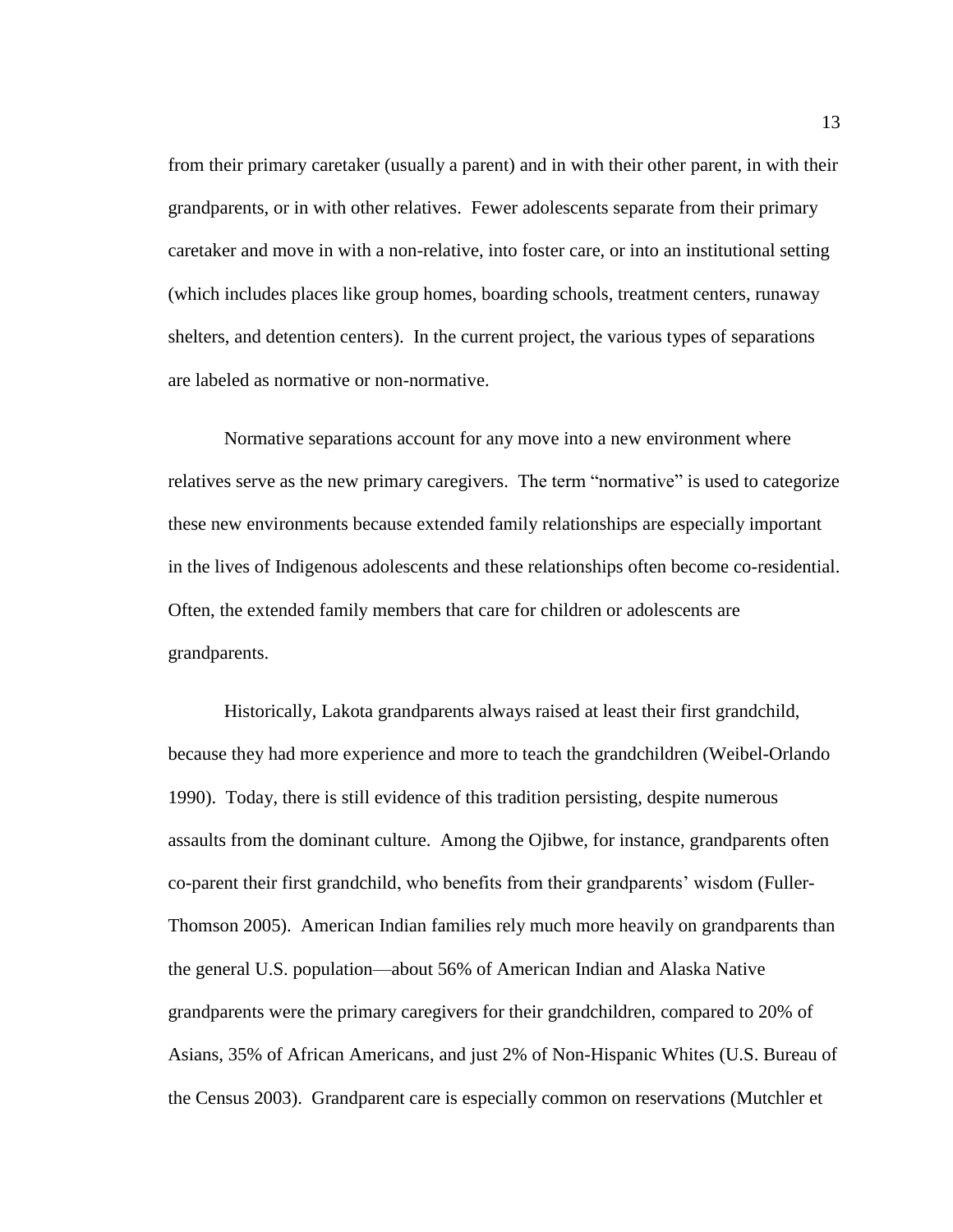al. 2007; U.S. Bureau of the Census 2003) because in most Indigenous tribes, it is expected that grandparents will play a major role in the physical care and teaching of their grandchildren (Bahr 1994).

Indigenous grandparents are almost always seen as cultural resources for their children and grandchildren (Weibel-Orlando 1990). That is, grandparents, or elders, are responsible for teaching the traditional way of life to the youngest generation (Weibel-Orlando 1990). They have had more life experience and their children benefit because of it (Bahr 1994). Unsurprisingly, among some American Indian tribes, family members (such as siblings, grandparents, aunts, uncles, and cousins) play fundamental roles in caring for children with chronic conditions and have close emotional ties to these children (Garwick 2000). This data indicate that intergenerational ties remain strong and influential.

It has been suggested that these close extended family relationships insulate children from the impacts of parental separation because extended kin provide both emotional and instrumental support to children during periods of stress (Fomby et al. 2010). This social protection has been found to weaken the effect of family instability caused by divorce on adolescent delinquency among Caucasians, African Americans, and Mexican Americans (Fomby et al. 2010). Researchers suggest that Indigenous children who have never been in the custody of grandparents are disadvantaged because of it (Bahr 1994; Weibel-Orlando 1990). Furthermore, adolescents who move into normative new environments maintain familiar adult attachments, which ought to help them cope. For these reasons, it is anticipated that Indigenous adolescents who move in to the care of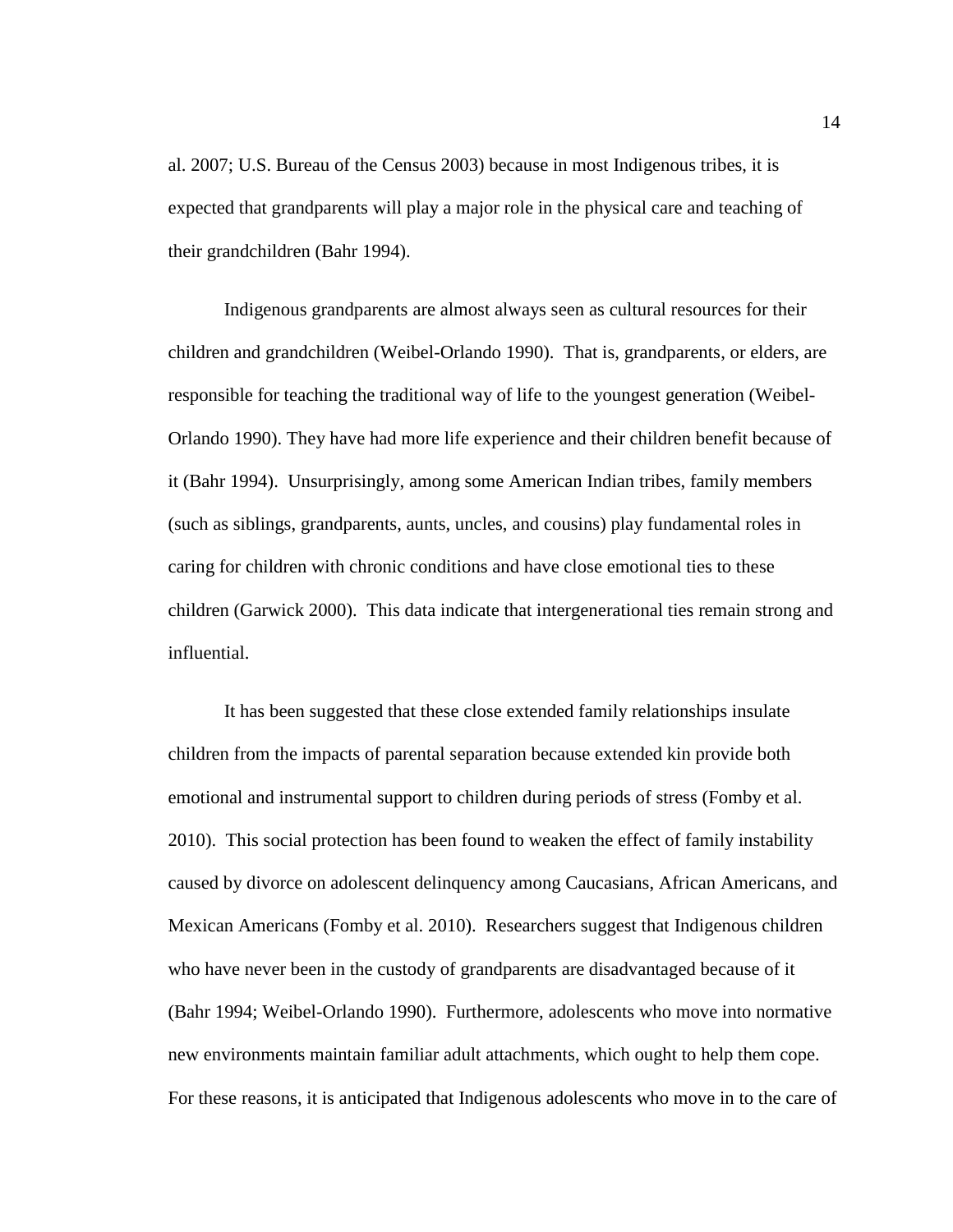extended kin (i.e., experience a normative separation) will benefit from the additional social support and will be less affected by caretaker separations than adolescents who move into some other type of environment.

Other types of new environments may be less commonplace, like foster care, group homes, or institutional environments. Environments where the new primary caregiver is not related to the adolescent are categorized here as non-normative environments. Adolescents who move into non-normative environments may very well lose close contact with all of their familiar adult attachment figures and this loss could manifest as psychological or substance use disorders.

Non-kin family foster care or institutional settings, like boarding school, group homes, or treatment centers are often indicators of a forced separation from the parent or caretaker (Clausen et al. 1998; McIntyre and Keesler 1986). These forced separations are thought to be especially harmful in terms of behavioral deficits and psychological distress (Kobak et al. 2001; McIntyre and Keesler 1986). That is, a child placed in non-kin foster care is nearly nine times more likely than a home-reared child to manifest psychopathology (McIntyre and Keesler 1986). It is estimated that approximately onehalf of children in foster care manifest clinical internalizing and externalizing psychological disorders (Clausen et al. 1998; McIntyre and Keesler 1986; Newton, Litrownik and Landsverk 2000). More specifically, adolescents with a history of non-kin foster care placement displayed more symptoms of major depression (Clausen et al. 1998; Pilowsky and Wu 2006) and were four times more likely to have attempted suicide in the past twelve months than those never placed in foster care (Pilowsky and Wu 2006).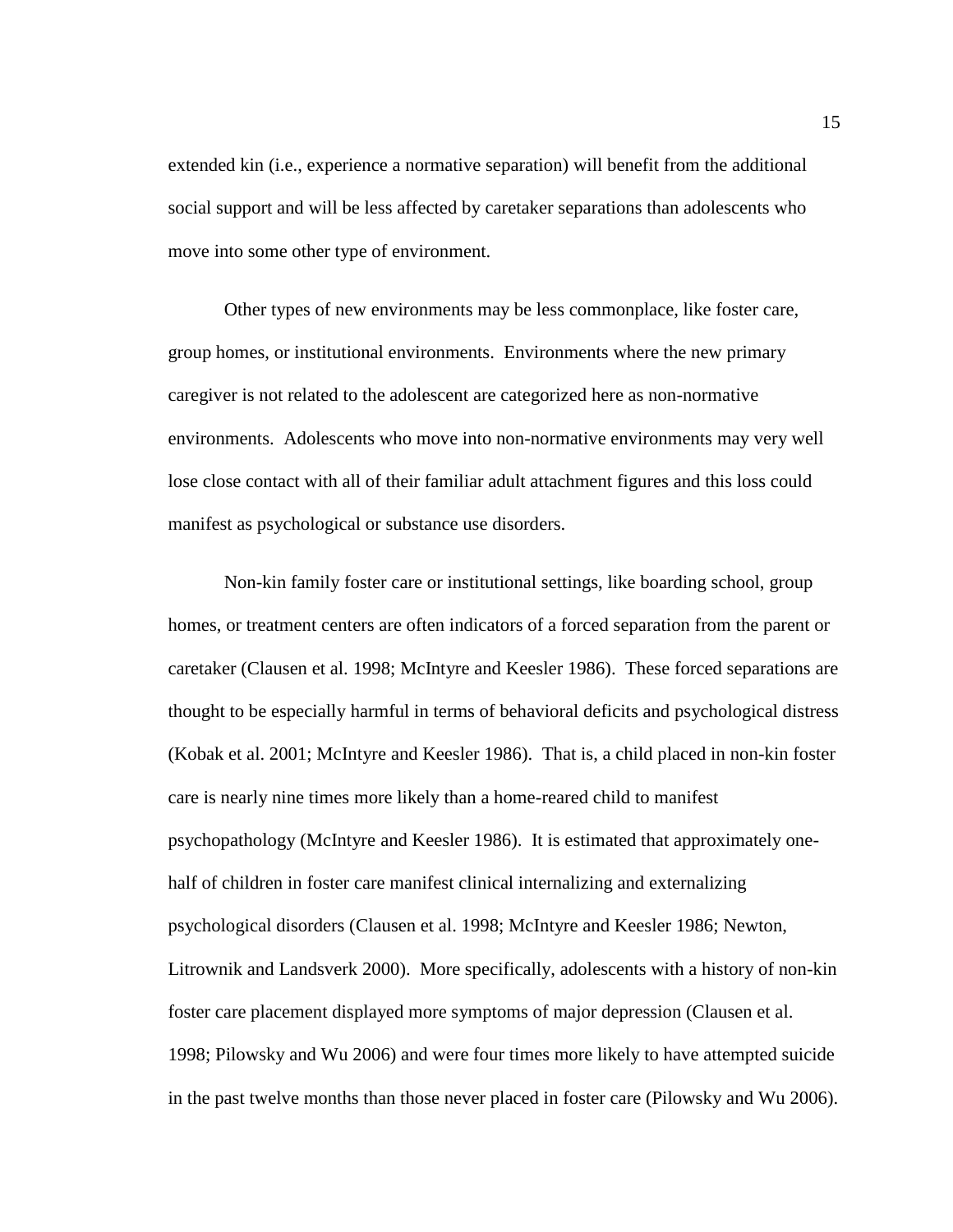These findings could be attributable to the possible maltreatment that brought these children to the attention of Child Protective Services, to the negative effect of separation from their family (Clausen et al. 1998), and to the instability hypothesis, as research indicates that multiple foster care placements have negative effects on children's internalizing and externalizing behaviors (Newton et al. 2000).

Non-kin foster care is thought to be inferior to kinship care for a few reasons. First, children in non-kin foster care are less likely to maintain contact with their biological parents than those in kinship care (Duerr-Berrick 1997). Placement with strangers in an unknown environment is avoided with kinship care and kinship care preserves the child's racial and ethnic identity (Dubowitz 1994). Moreover, children in non-kin foster care have been shown to have significantly poorer well-being and significantly lower levels of self-esteem than children in kinship care (Metzger 2008).

Other new environments that are categorized here as non-normative include institutional settings, like treatment centers, boarding schools, or group homes. Research has documented that more than one-third (39.5%) of sampled adolescents living in public systems of care (like mental health facilities, juvenile justice centers, child welfare agencies, and alcohol or drug treatment centers) met criteria for at least one substance use disorder in their lifetime, and about one-quarter (24.1%) met criteria for a substance use disorder in the past year (Aarons et al. 2001). Adolescents living in congregate care have more than double the odds of adolescents living in foster care of ever having met criteria for a substance use disorder (Vaughn et al. 2007). Similarly, youth placed in institutional settings (group homes, drug/alcohol rehabilitation centers, psychiatric treatment centers,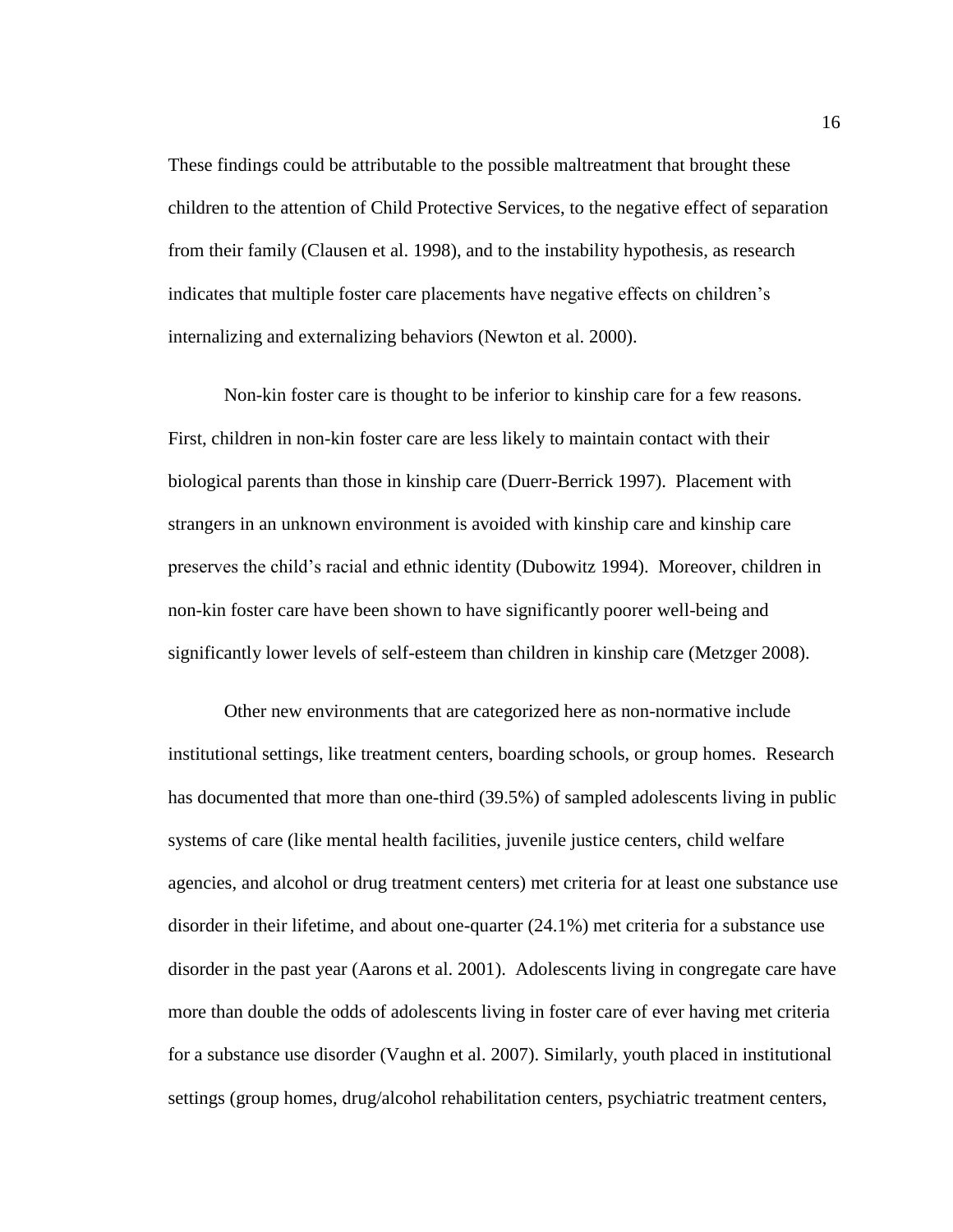juvenile detention centers, or jail) had significantly more impairment in behavioral, cognitive, educational, and psychological functioning than youth in non-kin family foster care (Hodges, Gates and Liao 1999).

Unmistakably, these are meaningful differences in the type of environment an adolescent moves into following a caretaker separation. These differences warrant the investigation of the effects of specific types of new environments on adolescent internalizing, externalizing, and substance use disorder diagnoses. It could be that adolescents who experience one or more caretaker separations and subsequently move into a non-normative environment will be the most vulnerable to internalizing, externalizing, and substance use disorders.

# CONTROLLING FOR DEMOGRAPHIC CHARACTERISTICS

Certain family and demographic characteristics are thought to contribute to poor adolescent outcomes (Adam and Chase-Lansdale 2002; Wu 1996). One of these characteristics is family income. Economic disadvantage typically accompanies caretaker separations, and this disadvantage could explain the negative adolescent outcomes (Adam and Chase-Lansdale 2002; Wu 1996), considering that family financial problems have been linked to adolescent alcohol initiation (Lonczak et al. 2007) and educational attainment (McLanahan 1985). Sun and Li (2002) report that significant financial disadvantage exists among families who experienced a marital disruption and that this financial disadvantage at least partially accounts for the detrimental effects of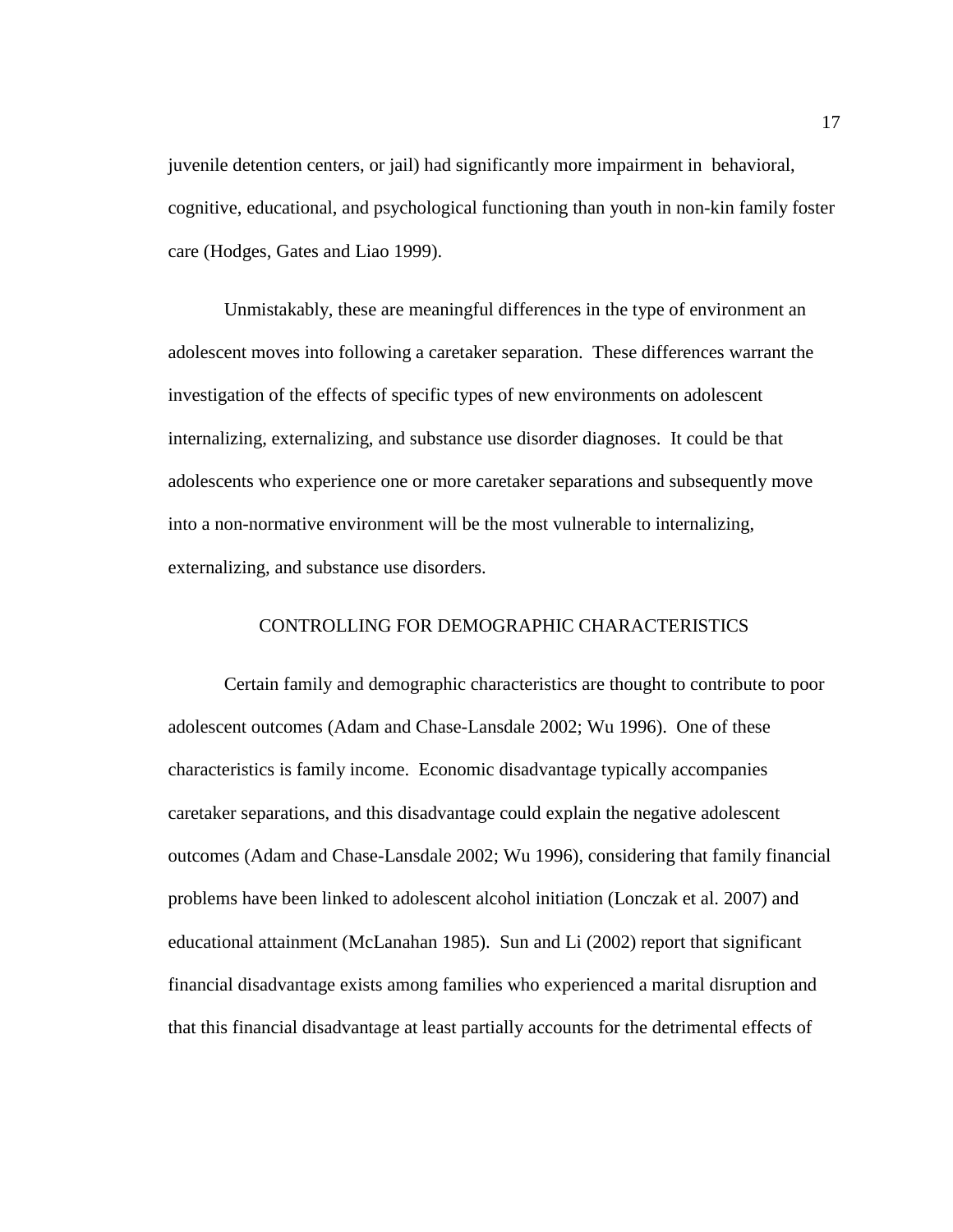family disruption. It is important to account for the likely difference in income between stable and volatile families.

Additionally, the effects of family instability have been shown to vary according to the developmental stage in which they occurred, and no real consensus has been reached (Adam and Chase-Lansdale 2002; Chase-Lansdale, Cherlin and Kiernan 1995; Hetherington 1989; Wallerstein and Kelley 1980; Woodward, Fergusson and Belsky 2000). Woodward et al. (2000) found that the younger the child was when their parents separated, the weaker their attachment was to their parents, suggesting that the impact of divorce is more severe among children who are younger when it happened. On the other hand, Chase-Lansdale et al. (1995) found that later divorces (between the ages of 11-16 years) were more harmful to well-being than earlier divorces (between the ages of 7-11 years). It appears that research has linked different outcomes with different age groups the number of physical caretaker separations an adolescent experienced in early childhood has been associated with educational, externalizing, and sexual behavior outcomes. Separations experienced while the child was school-aged were associated with externalizing and sexual behavior outcomes, while separations experienced during adolescence were only associated with externalizing problems (Adam and Chase-Lansdale 2002). In light of these findings, the current study controls for adolescent age.

Research concerning the effects of family instability stemming from divorce based on gender has also yielded inconsistent results. In their reviews, Amato and Keith (1991) and Amato (2001) conclude that divorce affects boys and girls similarly, despite what the authors deem "modest support" that divorce has a stronger effect on boys. It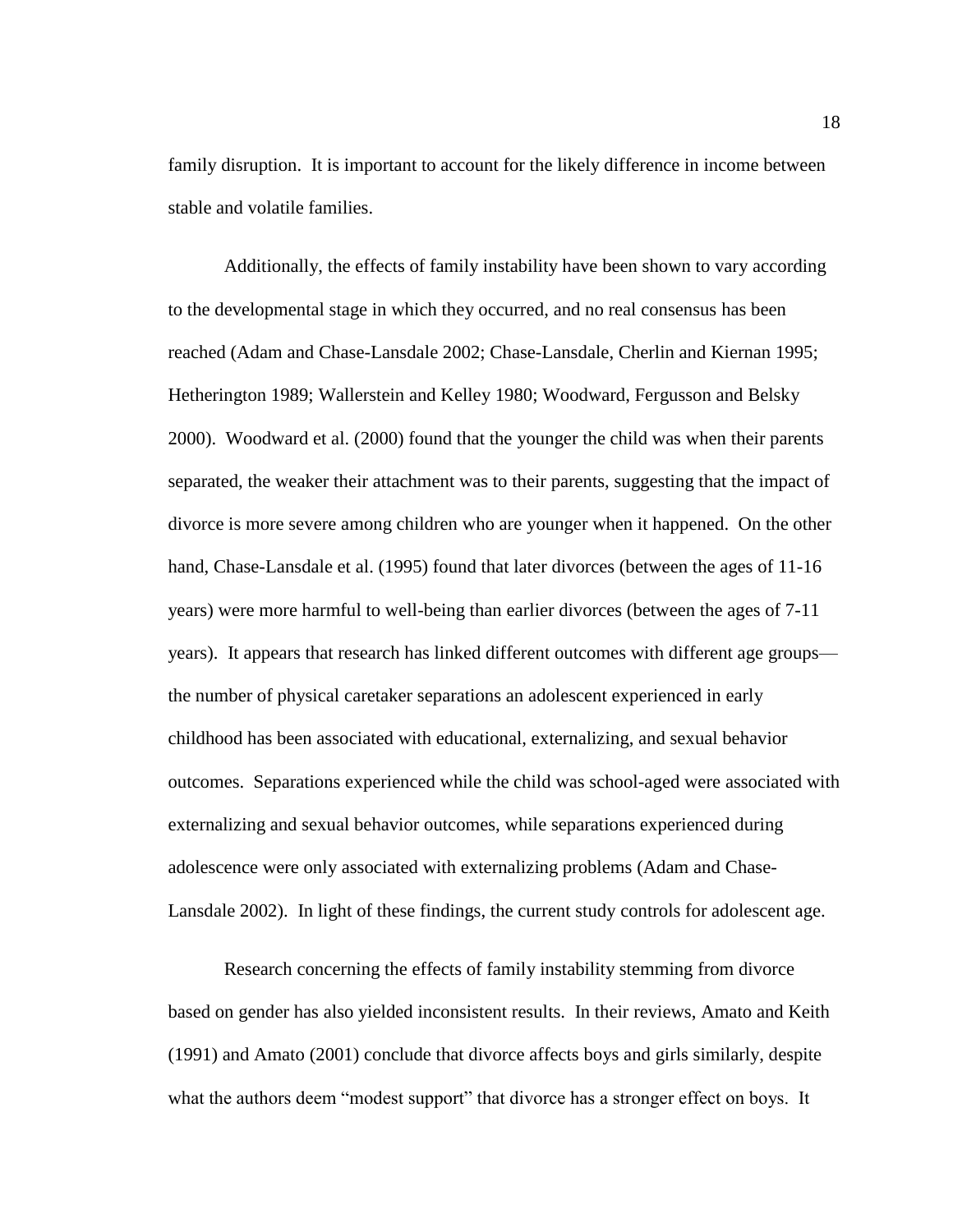seems that any gender differences that may exist are domain specific. In the areas of health (Kurdek et al. 1994) and academic achievement (Kurdek et al. 1994; Sun and Li 2009), multiple family transitions were found to have a more profound effect on girls compared to boys. Studies concerning children's and adolescents' problem behaviors found that boys were more susceptible to the effects of their parent's divorce than girls (Block, Block and Gjerde 1986; Hetherington 1989; Morrison and Cherlin 1995). These authors suggest that girls manifest stress internally while boys react externally. Other studies have found no significant differences between boys and girls in the effects of parental separation (Woodward et al. 2000). For these reasons, it is important to control for adolescent gender when examining internalizing disorders, externalizing disorders, and substance use disorders.

Thus, the current study controls for per capita family income, adolescent age, and gender. This study will provide support for the instability hypothesis if the effects of caretaker separations and the type of separations supersede those of age, gender, and family income.

### STATEMENT OF THE PROBLEM

While considerable variation exists in the methodologies, populations, measures, and the findings concerning the domains of instability effects in previous research, the take-home message is clear—that repeated separations from primary caretakers are in some way detrimental to the welfare of children and adolescents. Repeated separations weaken attachment relationships and leave adolescents uncertain about the degree of trust and consistent support present in the relationship with their parents or other important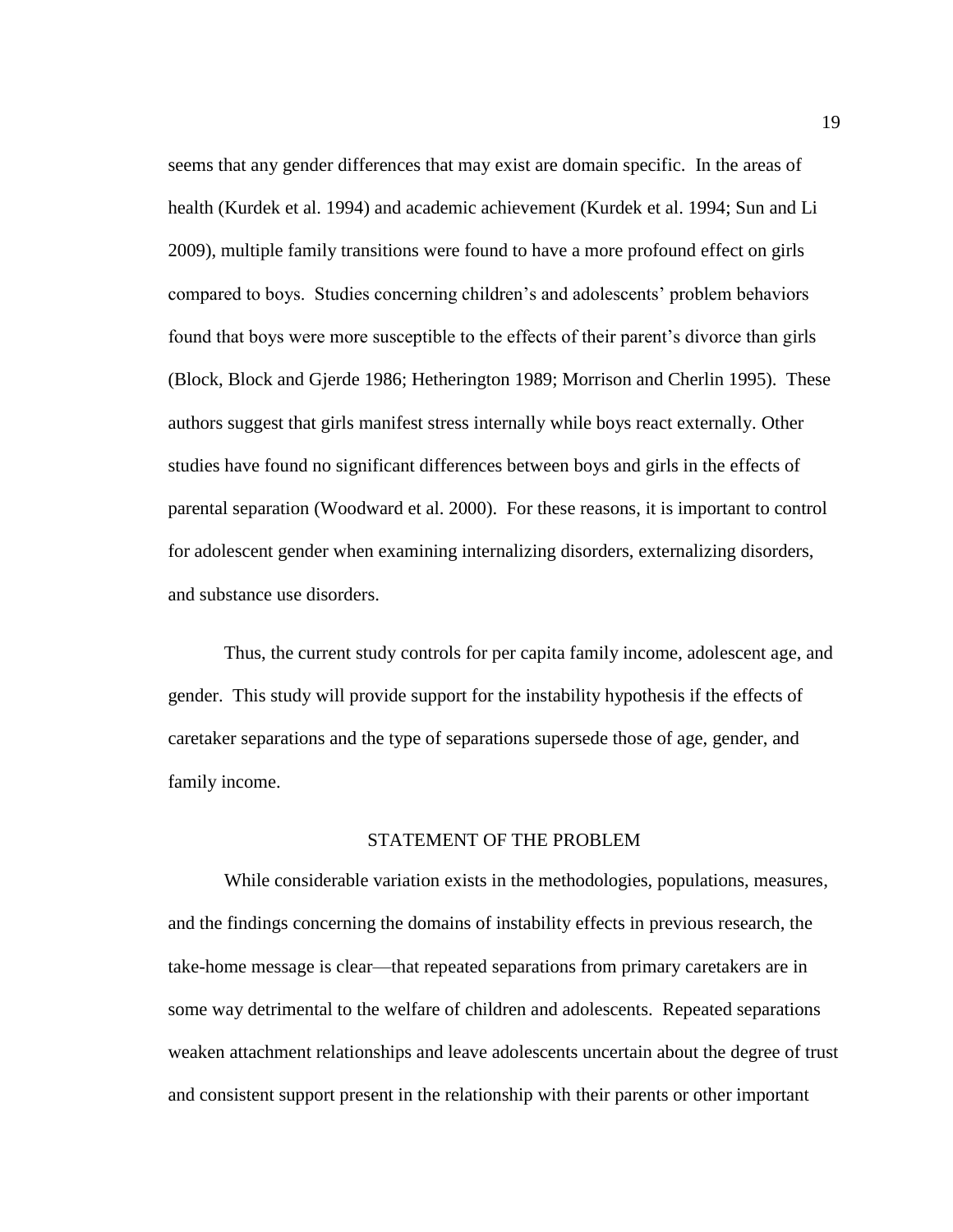adults. This could leave them unable to cope with the stress that comes from their volatile family environment and more vulnerable to psychological and behavioral disorders. What is more, the effects of instability will likely change depending upon the type of new environment that an adolescent moves into after a separation. Adolescents who move into the care of grandparents or other relatives should be protected against the harmful effects of instability because they maintain familiar attachment relationships and likely have more emotional and social support. The additional support and stronger attachments should leave adolescents better equipped to handle the stress of caretaker separations.

The present study seeks to test the idea that repeated caretaker separations are harmful together with the idea that the environment adolescents move into after they experience a separation could either buffer or exacerbate this negative effect. In addition, this study seeks to further understand which domains of well-being are influenced by caretaker separations and new environments. Specifically, this investigation will examine the associations between caretaker separations lasting one month or longer and adolescent diagnosis of internalizing, externalizing, and substance use disorders in a sample of Indigenous adolescents from the Northern Midwestern United States and Canada. It will also determine whether the risk of developing these disorders changes depending on the type of new environment that an adolescent moves into—a normative environment (relative care) or a non-normative environment (non-relative care or institutional environments). Analyses control for the effects of family demographic characteristics like income, adolescent age, and adolescent gender.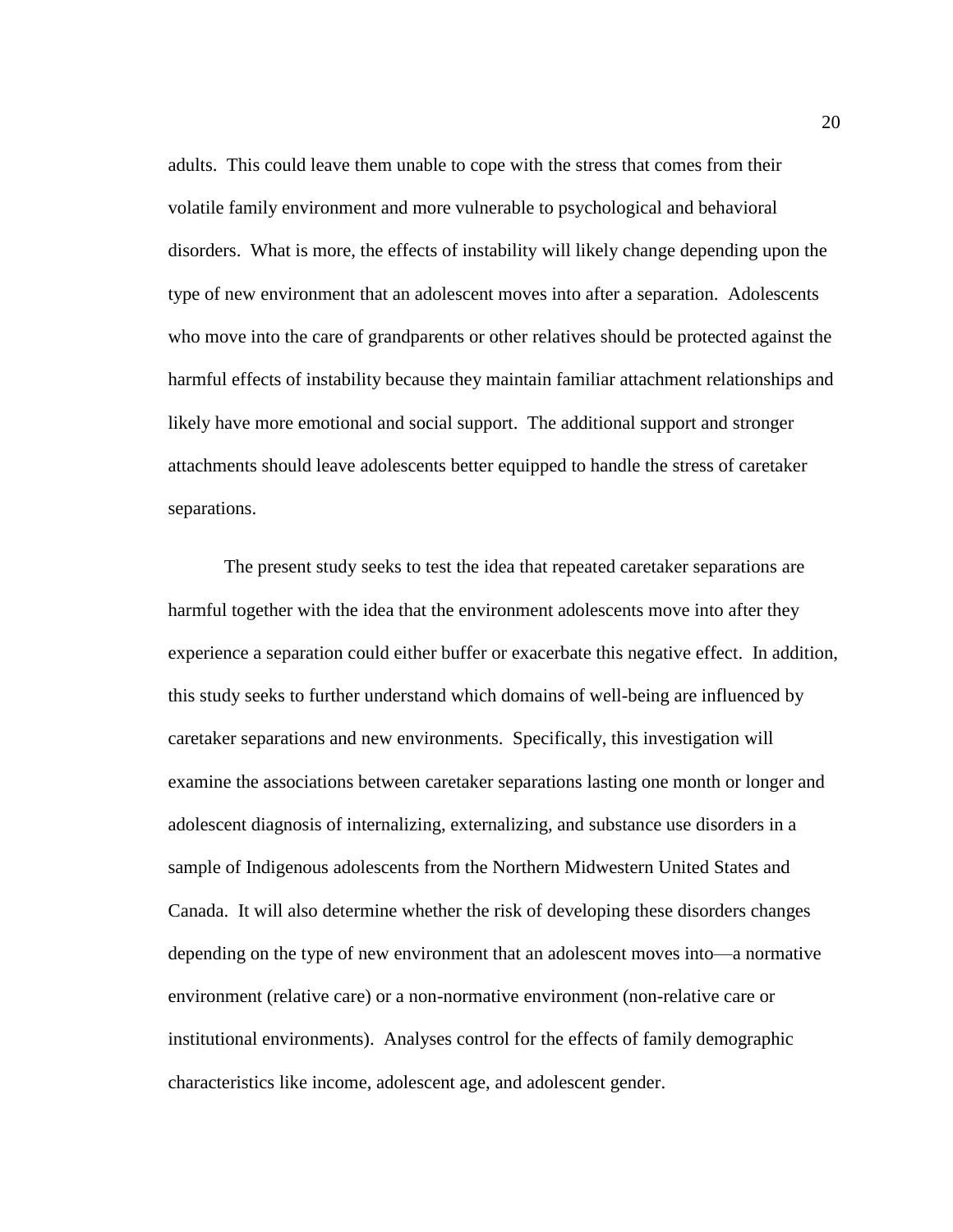This study will make three contributions to the current literature. First, the effects of parent or caretaker separations have thus far only been studied among Caucasians, African Americans, and Hispanic Americans (Adam and Chase-Lansdale 2002; Fomby et al. 2010; Kobak et al. 2001; Wu 1996; Wu and Martinson 1993). There is currently no literature that focuses on the effects of any source of family instability on Indigenous adolescents, yet more than one-quarter (26.6%) of the sampled adolescents reported experiencing a caretaker separation at least once before they were about 15 years old. Second, there is no literature that examines the changes in an adolescent's family environment in so much detail, in order to understand if certain types of separations are more detrimental than others to adolescent internalizing, externalizing, and substance use disorder diagnoses. Third, prior research on caretaker separations has relied on the long term retrospective reports of adolescents (Adam and Chase-Lansdale 2002; Kobak et al. 2001; Wu 1996; Wu and Martinson 1993). Using six waves of longitudinal data from the Healing Pathways Project, this study evaluates how past year caretaker separations assessed at five consecutive years (Waves 1-5) during adolescence in addition to retrospective reports of caretaker separations before the study began (age 10) affects later adolescent diagnosis of an internalizing, externalizing, or substance use disorder (Wave 6).

Based on attachment theory, family stress theory, and the instability hypothesis, this project tests the following hypotheses: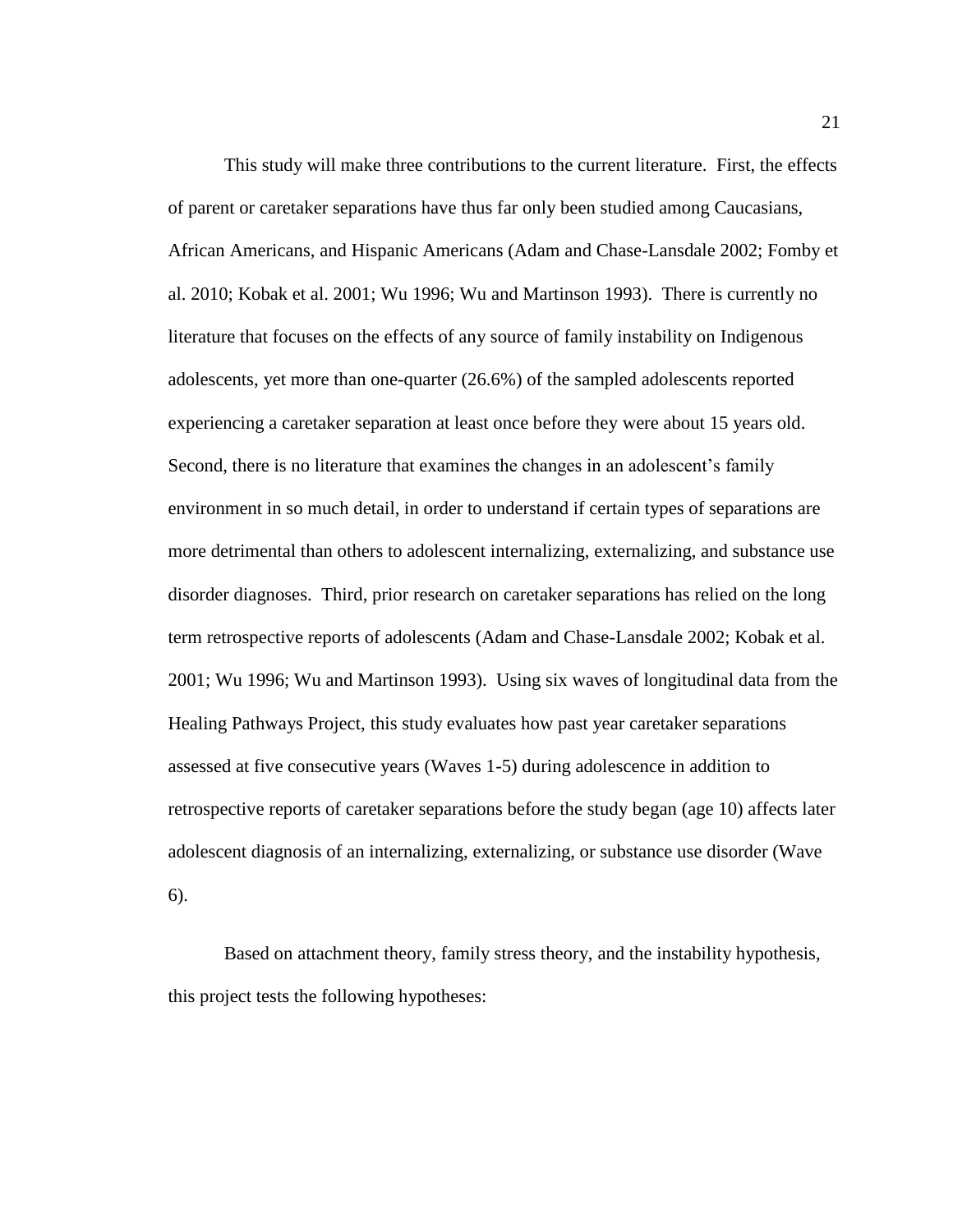- *Hypothesis 1a:* The total number of times an adolescent is separated from their primary caretaker for one month or longer between birth and age 15 years will be significantly and positively associated with the odds of later (age 16 years) meeting diagnostic criteria for an internalizing disorder.
- *Hypothesis 1b:* The total number of times an adolescent is separated from their primary caretaker for one month or longer between birth and age 15 years will be significantly and positively associated with the odds of later (age 16 years) meeting diagnostic criteria for an externalizing disorder.
- *Hypothesis 1c:* The total number of times an adolescent is separated from their primary caretaker for one month or longer between birth and age 15 years will be significantly and positively associated with the odds of later (age 16 years) meeting diagnostic criteria for a substance use disorder.
- *Hypothesis 2a:* Among adolescents who experienced one or more caretaker separation and always moved into a normative environment, there will be no significant association with the odds of later meeting criteria (age 16 years) for an internalizing disorder.
- *Hypothesis 2b:* Among adolescents who experienced one or more caretaker separation and always moved into a normative environment, there will be no significant association with the odds of later meeting criteria (age 16 years) for an externalizing disorder.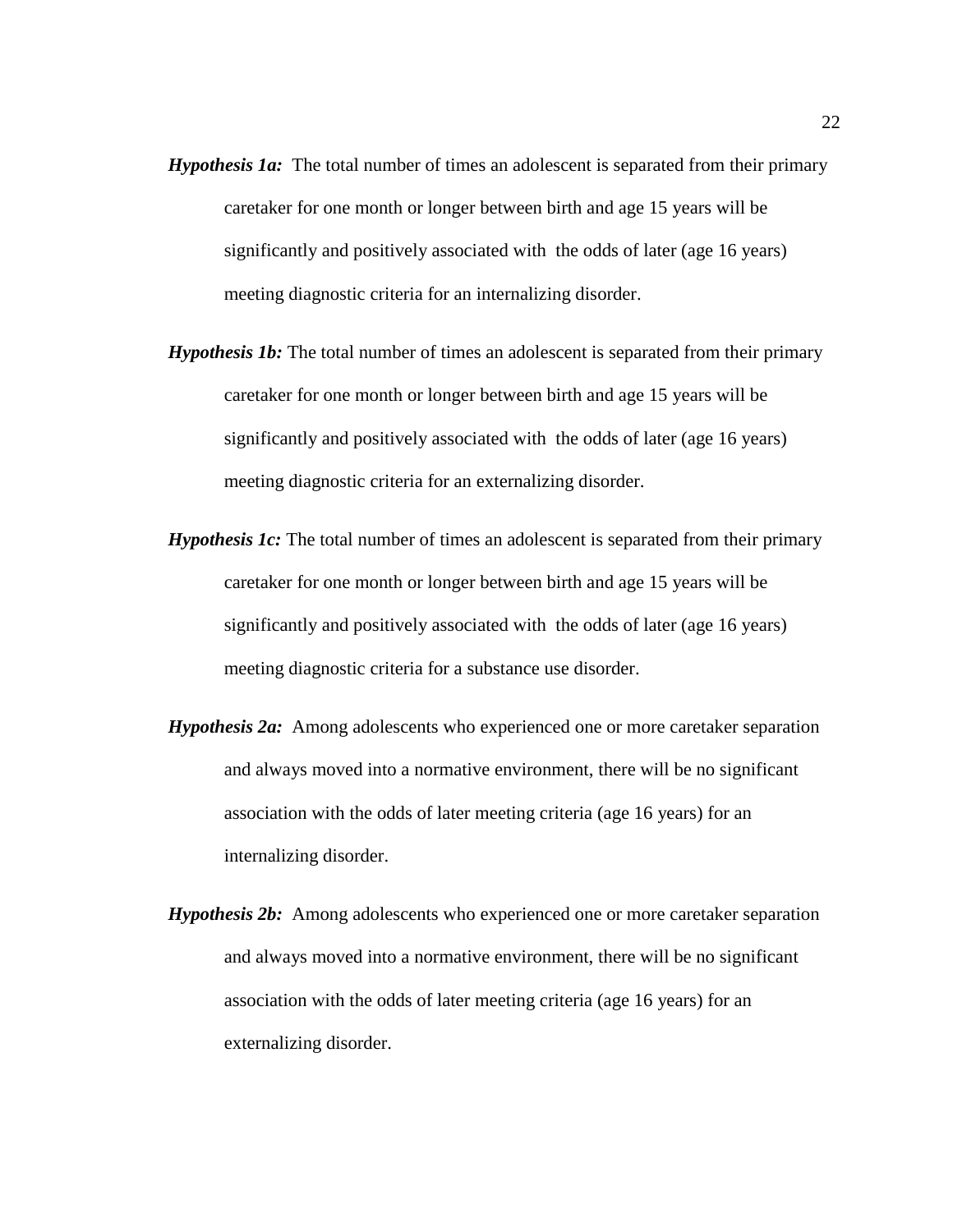- *Hypothesis 2c:* Among adolescents who experienced one or more caretaker separation and always moved into a normative environment, there will be no significant association with the odds of later meeting criteria (age 16 years) for a substance use disorder.
- *Hypothesis 3a:* Among adolescents who experienced one or more caretaker separations that resulted in a move to at least one non-normative environment, there will be a significant and positive association with the odds of later meeting criteria (age 16 years) for an internalizing disorder.
- *Hypothesis 3b:* Among adolescents who experienced one or more caretaker separations that resulted in a move to at least one non-normative environment, there will be a significant and positive association with the odds of later meeting criteria (age 16 years) for an externalizing disorder.
- *Hypothesis 3c:* Among adolescents who experienced one or more caretaker separations that resulted in a move to at least one non-normative environment, there will be a significant and positive association with the odds of later meeting criteria (age 16 years) for a substance use disorder.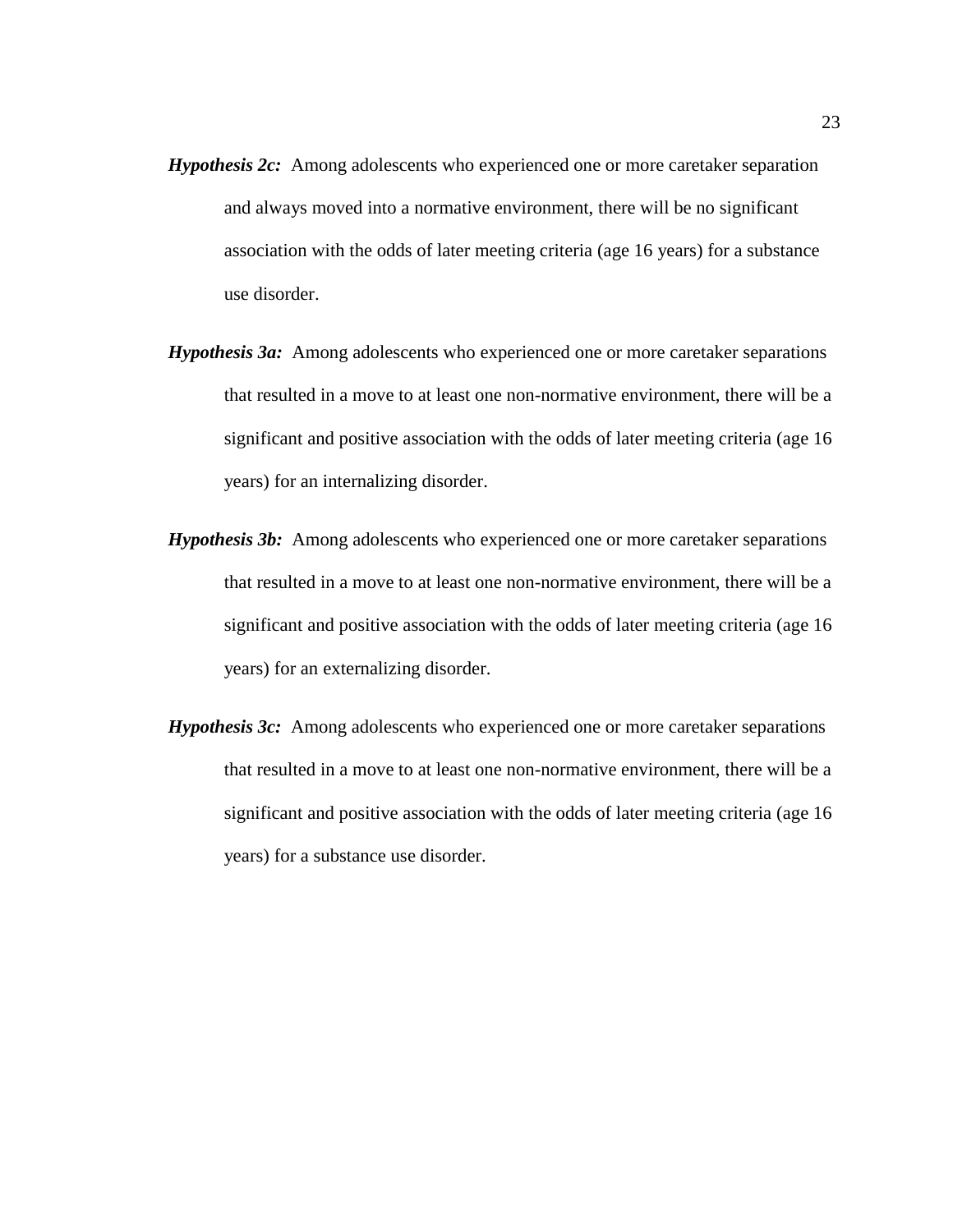#### CHAPTER 3: DATA & METHODS

## DATA

The population of the study is Indigenous families living in the northern Midwest and Canada. The unit of analysis for the proposed study is individual Indigenous adolescents living in the northern Midwestern United States and Canada. The data comes from a longitudinal eight-wave study completed on four reservations in the northern Midwest and four Canadian First Nations reserves that involved yearly interviews with adolescents (aged 10-12 years in Wave 1) and at least one primary caretaker. The current analysis will use data from Waves 1, 2, 3, 4, 5, and 6. Wave 1 data were collected on two U.S. reservations and one Canadian reserve from February through October 2002, and from a closely related study on two U.S. reservations and three remote Canadian reserves February through October 2003. There was a similar 1-year lag between study sites for each subsequent wave of data collection, where Wave 6 data was collected during 2007 and 2008.

Three of the Canadian Reserves are classified as remote in that they are considerable distances from even small towns and are accessed by unpaved roads. All of the reserves and reservations share a common cultural tradition and language with minor regional variations in dialects. This sample is not generalizable to the entire population of Indigenous families in the United States and Canada. There is an incredible amount of cultural and tribal variation among Indigenous peoples in the United States and Canada. Nevertheless, the sample is representative of one of the most populous Indigenous cultures in the northern Midwestern United States and Canada.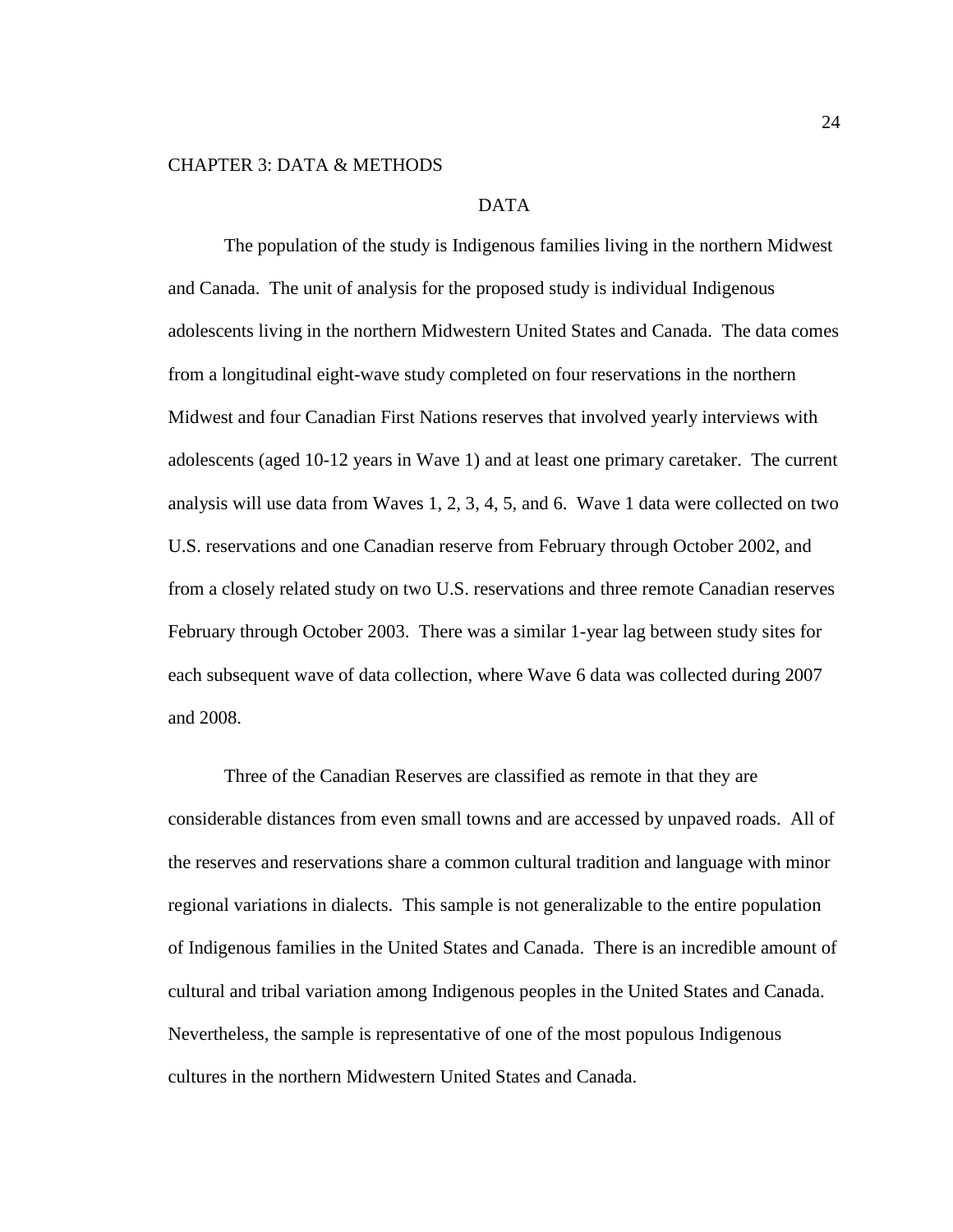The project was designed in partnership with the participating reservations and reserves. Before the application funding, the research team was invited to work on these reservations, and tribal resolutions were obtained. As part of the agreement to work together, the researchers maintain the confidentiality of participating reservations in published reports. On each participating reservation, an advisory board was appointed by the tribal council. Advisory boards were responsible for advising regarding difficult personnel problems, questionnaire development, and ensuring that published reports were respectful and protected the identity of the respondents and the culture. Upon advisory board consensus of the questionnaires, the study procedures and questionnaires were submitted for review by the university Institutional Review Board for approval.

Participating staff on the reservations were approved by the advisory board and were either tribal members or, in a few cases, non-members who were spouses of tribal members. To ensure quality of data collection, all the interviewers underwent special training that included practice interviews and feedback sessions regarding interview quality. In addition, all of the interviewers completed a required human subjects protection training that emphasized the importance of confidentiality and taught procedures to maintain the confidentiality of data.

Prior to this project, each tribe provided a list of families of enrolled children ages 10 to 12 years who lived on or near (within 50 miles) the reservation or reserve, which served as the sampling frame. Researchers on this project made attempts to contact all of the families with a target child within the specified age range. Families were recruited with a personal visit by an indigenous interviewer at which time the project was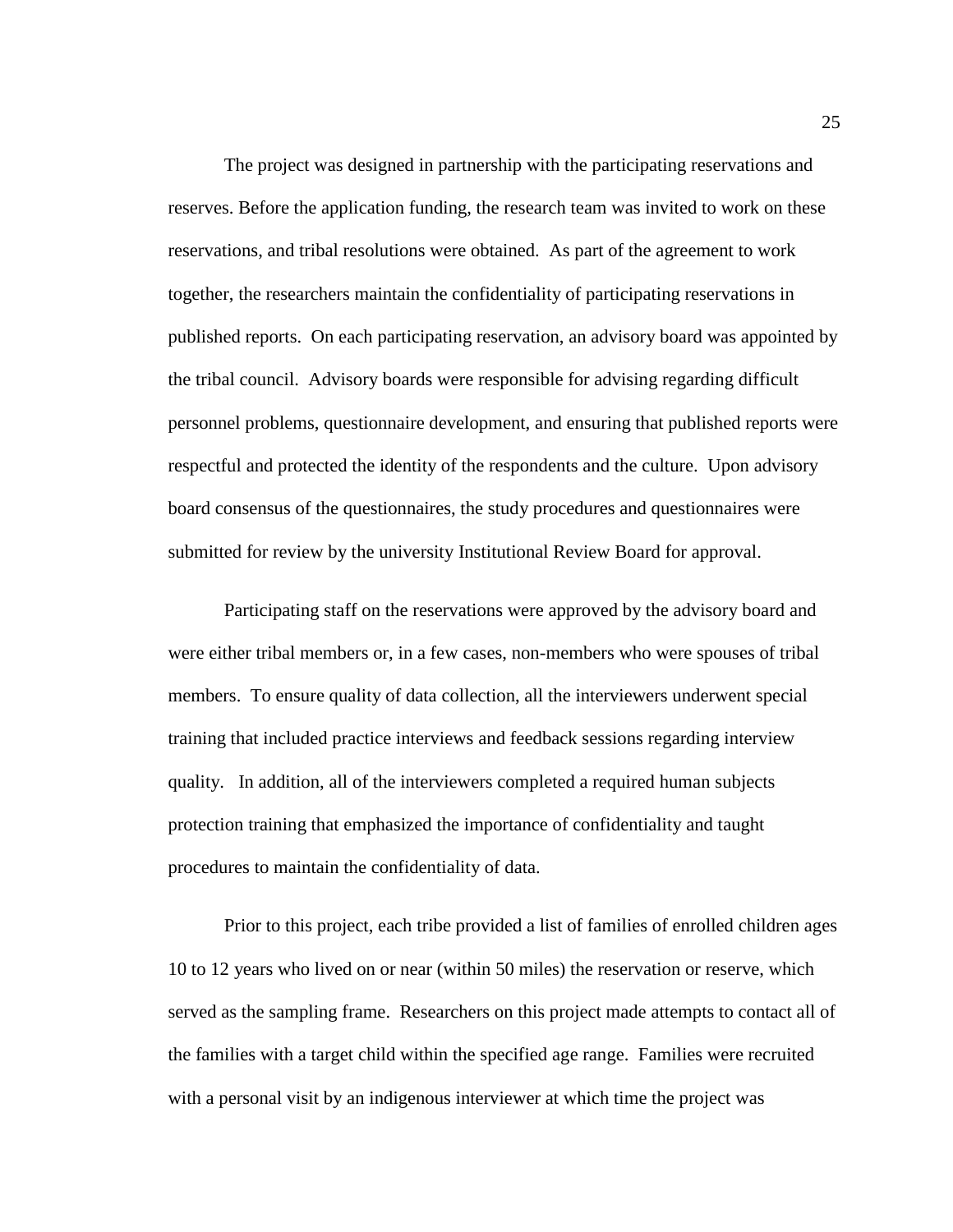explained to them. They were then presented with a traditional gift and invited to participate. If they agreed to be interviewed, then each family member received \$40 for their time when the interviews were completed.

There are a few potential sources of representation error in the study. Location is a potential source of coverage error. The sampling frame excluded tribally enrolled families living more than 50 miles from a reservation. As a consequence, the sample potentially underrepresents these individuals. The recruitment procedure resulted in an overall response rate of 79.4%. A total of 747 families were interviewed in Wave 1. As with any longitudinal research project, not all 747 of the initially interviewed adolescents participated in each year of data collection. By Wave 6, 655 adolescents were interviewed, 87.7% of the initial sample.

The current study employs a sample of 572 adolescents who participated in all of the first six waves of data collection (76.6% of the initial sample). 175 cases were excluded because they were not interviewed in all of the first six waves and mean imputation was not used because the project could not assign some adolescents values on very personal items like how many times they lived away from their parents or caretakers. The current sample is 50.9% female and 49.1% male. The participants were an average of 11 years old during the initial interview and their families had an average per capita income of \$5,132. T-Tests were performed on all continuous variables (income, age, total number of caretaker separations) and Chi-Square tests were performed on dichotomous variables (gender, Wave 1 disorders, and type of environments). Based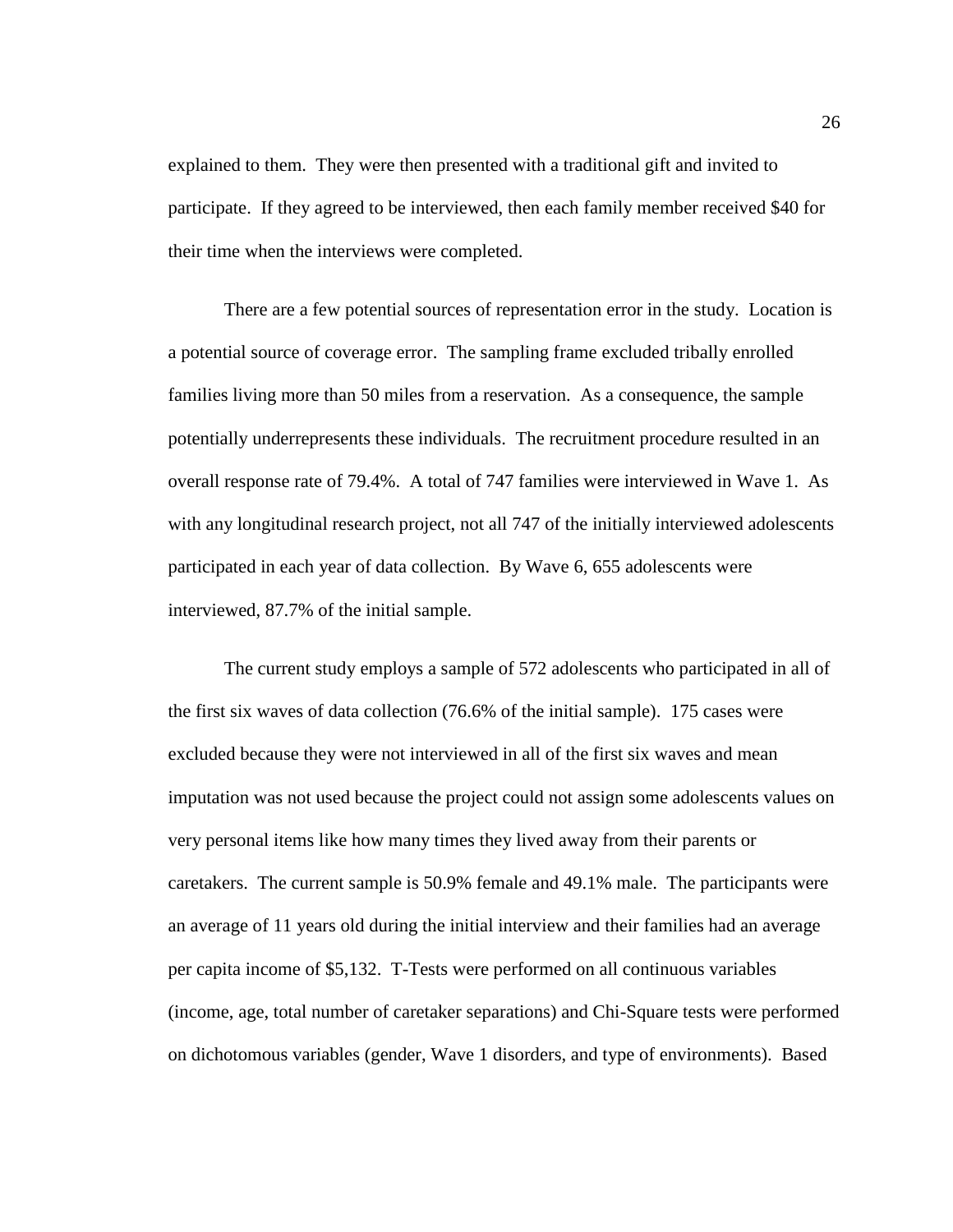on the attrition analysis (Table 3.1), there were no significant differences between the individuals in the current sample and those who were excluded due to attrition.

| Variable                             | Current Sample<br>$(N=572)$ | Lost Due to Attrition<br>$(N=175)$ |
|--------------------------------------|-----------------------------|------------------------------------|
| Total # of Caretaker Separations     | 1.18                        | 1.14                               |
| Normative Environments Only          | 24.80%                      | 26.30%                             |
| At Least 1 Non-Normative Environment | 10.00%                      | 9.10%                              |
| Age                                  | 11.06                       | 11.18                              |
| Female                               | 50.90%                      | 48.30%                             |
| Per Capita Family Income             | \$5,132                     | \$5,265                            |
| Prior Internalizing Disorder         | 3.90%                       | 5.70%                              |
| Prior Externalizing Disorder         | 20.70%                      | 25.30%                             |
| Prior Substance Use Disorder         | 3.00%                       | 5.20%                              |
| Internalizing Disorder $(W6)$        | 4.90%                       | 4.80%                              |
| Externalizing Disorder $(W6)$        | 11.10%                      | 7.20%                              |
| Substance Use Disorder (W6)          | 28.40%                      | 37.30%                             |

**Table 3.1. Attrition Analysis**

#### MEASURES

#### *Independent Variables*

The focal independent variables for this project are measured in two different ways. The first is a broad measure of *total number of caretaker separations*, operationalized using caretaker responses to four questions (the first three were only asked only at Wave 1): "Has there ever been a period of 1 month or longer that [NAME OF ADOLESCENT] did not live with you?" If the caretaker responded "yes" to this question, they were subsequently asked: "Have there been other periods of 1 month or longer that [NAME OF ADOLESCENT] lived somewhere else?" If there had been more than one period of time (1 month or longer) when the child did not live with them, they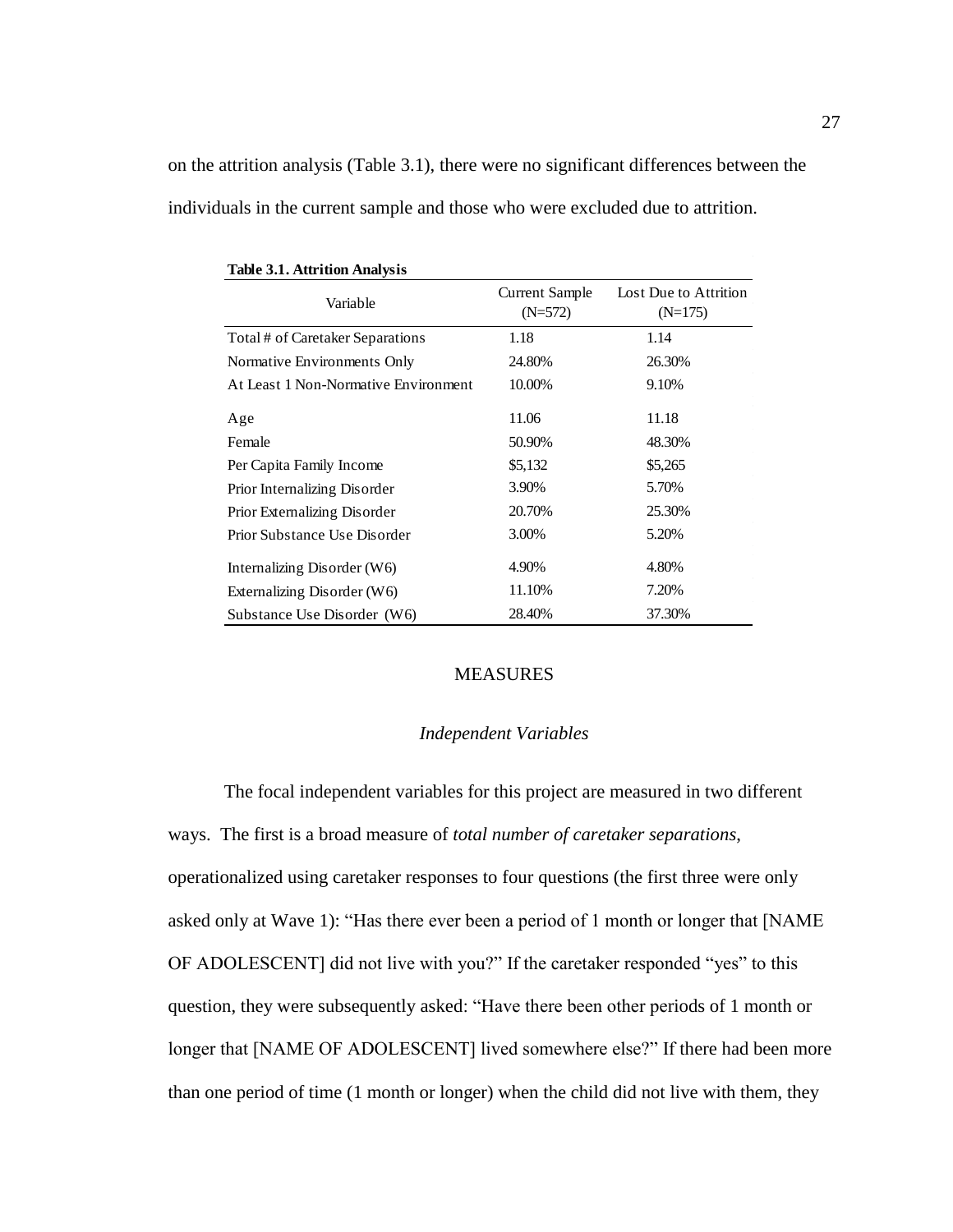were then asked to specify how many times. During the study (Waves 1-5), caretakers were asked: "During the past year, has [NAME OF ADOLESCENT] lived with this family all of the time, or split time between two or more living situations?" This variable is recoded such that adolescents who lived with the same family all of the time in the past year are given a value of 0 and adolescents who experienced a split living situation in the past year that lasted at least one month are given a value of 1. Using these three questions, the *total number of caretaker separations* measure is calculated by adding up the total number of times adolescents lived away from their caretakers for a month or longer before Wave 1 and the total number of years during Waves 1-5 of the study that they experienced a split living situation lasting one month or longer. The *total number of caretaker separations* measure ranges between 0 and 19 times. Close to one-half of participants (N=251) experienced at least one caretaker separation.

The second focal independent variable is a more specific measure of *the type of environment* that an adolescent moves into after a caretaker separation, operationalized using the following question that was asked of caretakers if they reported a split living situation: "Where did [NAME OF ADOLESCENT] live?" The open ended responses were coded into two categories of new environments—*only normative environments* and *at least one non-normative environment.* Each category is a mutually exclusive dichotomous variable, with a score of 1 indicating that an adolescent experienced that living situation during Waves 1-5 and a score of 0 indicating that an adolescent never experienced that living situation during Waves 1-5. *Only normative environments* consist of adolescents who moved in with their other parent, their grandparents, or with other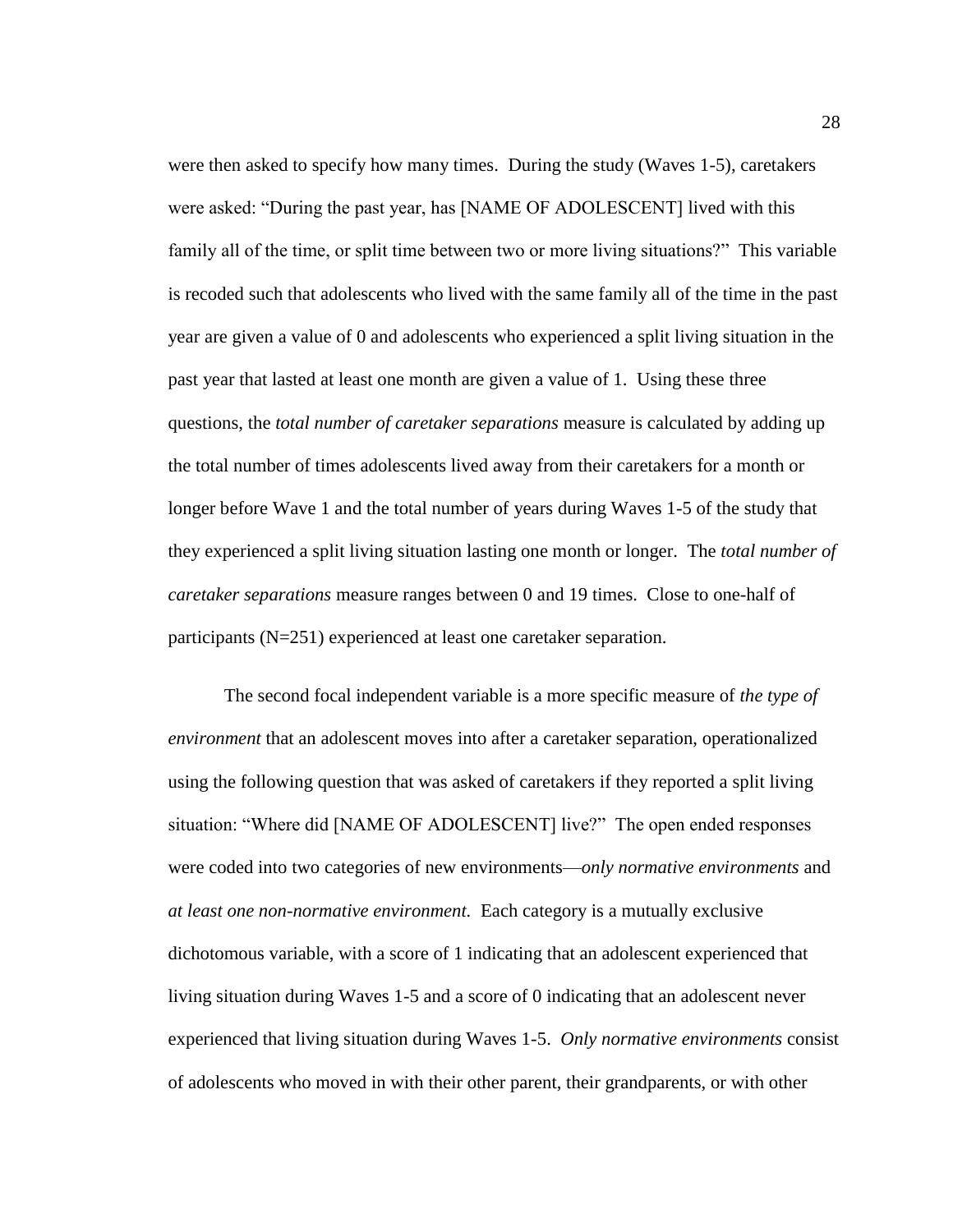relatives every time they experienced a caretaker separation (N=142). The *at least one non-normative environment* category includes adolescents who moved into foster care, an institutional setting (like group homes, boarding school, or treatment centers), or in with non-relatives at least once during the study. If adolescents separated from their primary caretaker one or more times and moved into a non-normative environment at least one of these times, they were given a value of 1 for the *at least one non-normative environment* variable (N=57). This includes 28 adolescents who experienced both a normative and a non-normative separation, because, based on the literature, leaving the family umbrella could be the biggest risk factor for Indigenous adolescents. Adolescents who experienced *only normative environments* and *at least one non-normative environment*  were compared to the omitted category of *stable* adolescents. *Stable* adolescents (N=373) did not experience a split living situation during Waves 1-5 of the study.

#### *Dependent Variables*

There are three focal dependent concepts in this project—meeting diagnostic criteria for an internalizing disorder, an externalizing disorder, and a substance use disorder. All of these focal dependent variables were assessed using DSM-IV diagnostic criteria at Wave 6 and are dichotomous variables. The DSM-IV criteria are widely used within the scientific community (American Psychiatric Association 2000).

*Internalizing disorder diagnosis* includes adolescents who met DSM-IV diagnostic criteria for at least one of the following internalizing syndromes assessed using Wave 6 adolescent report: (1) past year Generalized Anxiety Disorder, (2) past year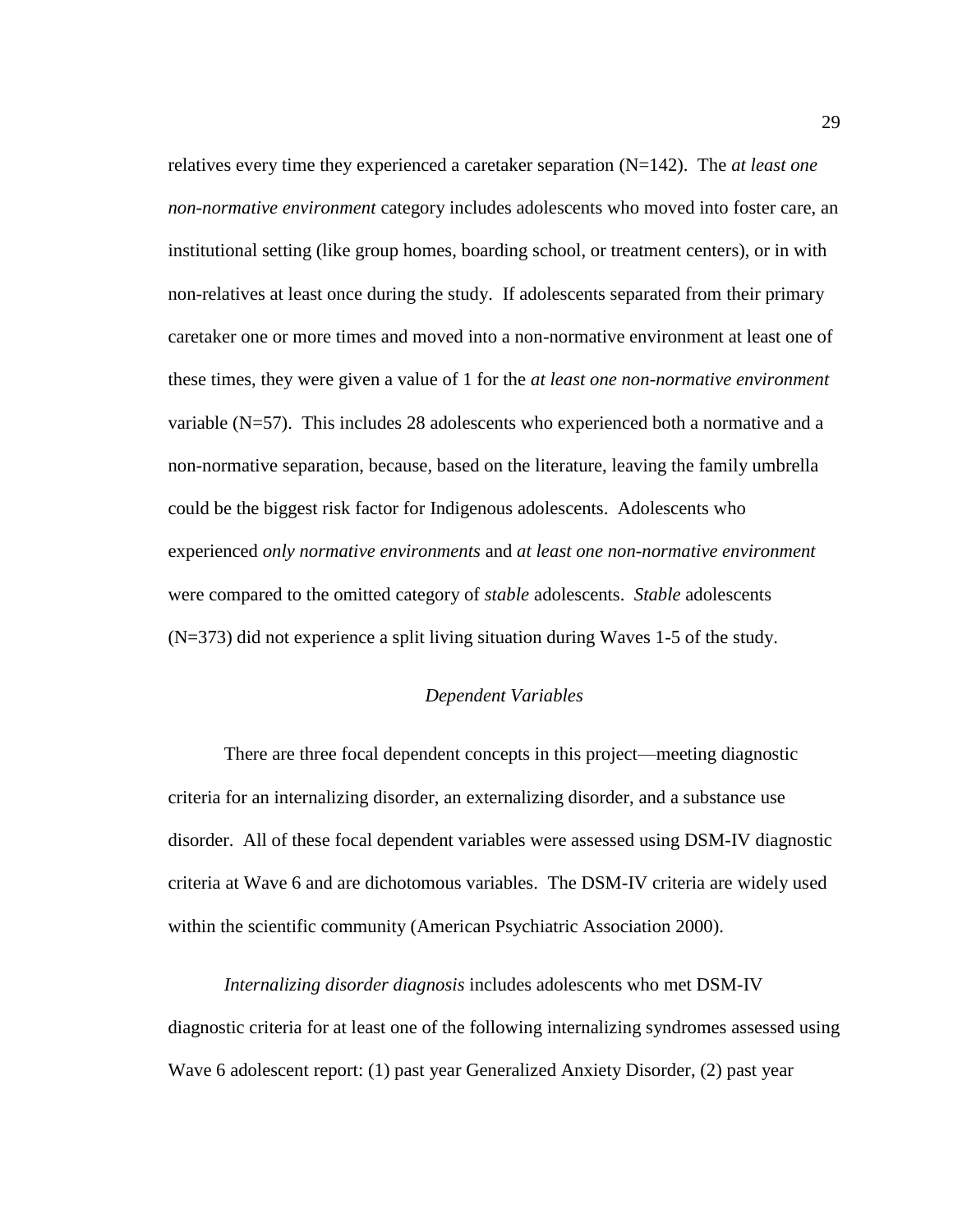Mood Disorder, (3) past year Major Depressive Disorder, or (4) past year Dysthymic Disorder. If adolescents met criteria for any of these internalizing disorders, they were given a value of 1 for internalizing disorder diagnosis and those who did not meet criteria were given a value of 0. In Wave 6, 28 adolescents met criteria for a past year internalizing disorder diagnosis. *Externalizing disorder diagnosis* includes adolescents who met DSM-IV diagnostic criteria for at least one of the following disorders assessed using Wave 6 youth report: (1) past year Attention-Deficit Hyperactivity Disorder, (2) past year Oppositional Defiant Disorder, or (3) past year Conduct Disorder. Although Attention-Deficit Hyperactivity Disorder is not an externalizing disorder, it is grouped under the externalizing umbrella because it is categorized by the DSM-IV as an Attention-Deficit and Disruptive Behavior Disorder, along with Conduct Disorder and Oppositional Defiant Disorder. In addition, prior research has categorized ADHD as an externalizing disorder for analytic purposes (King et al. 2004; Whitbeck et al. 2008; Whitbeck and Crawford 2009), and this project does not test stand-alone disorders as dependent variables. In Wave 6, 63 adolescents met criteria for a past year externalizing disorder. *Substance use disorder diagnosis* includes adolescents who met DSM-IV diagnostic criteria for at least one of the following disorders assessed using Wave 6 youth report: (1) past year Alcohol Abuse without dependence, (2) past year Alcohol Dependence, (3) past year Marijuana Abuse without dependence, (4) past year Marijuana Dependence, (5) past year Nicotine Dependence, (6) past year Other Substance Abuse without dependence, or (7) past year Other Substance Dependence. More than one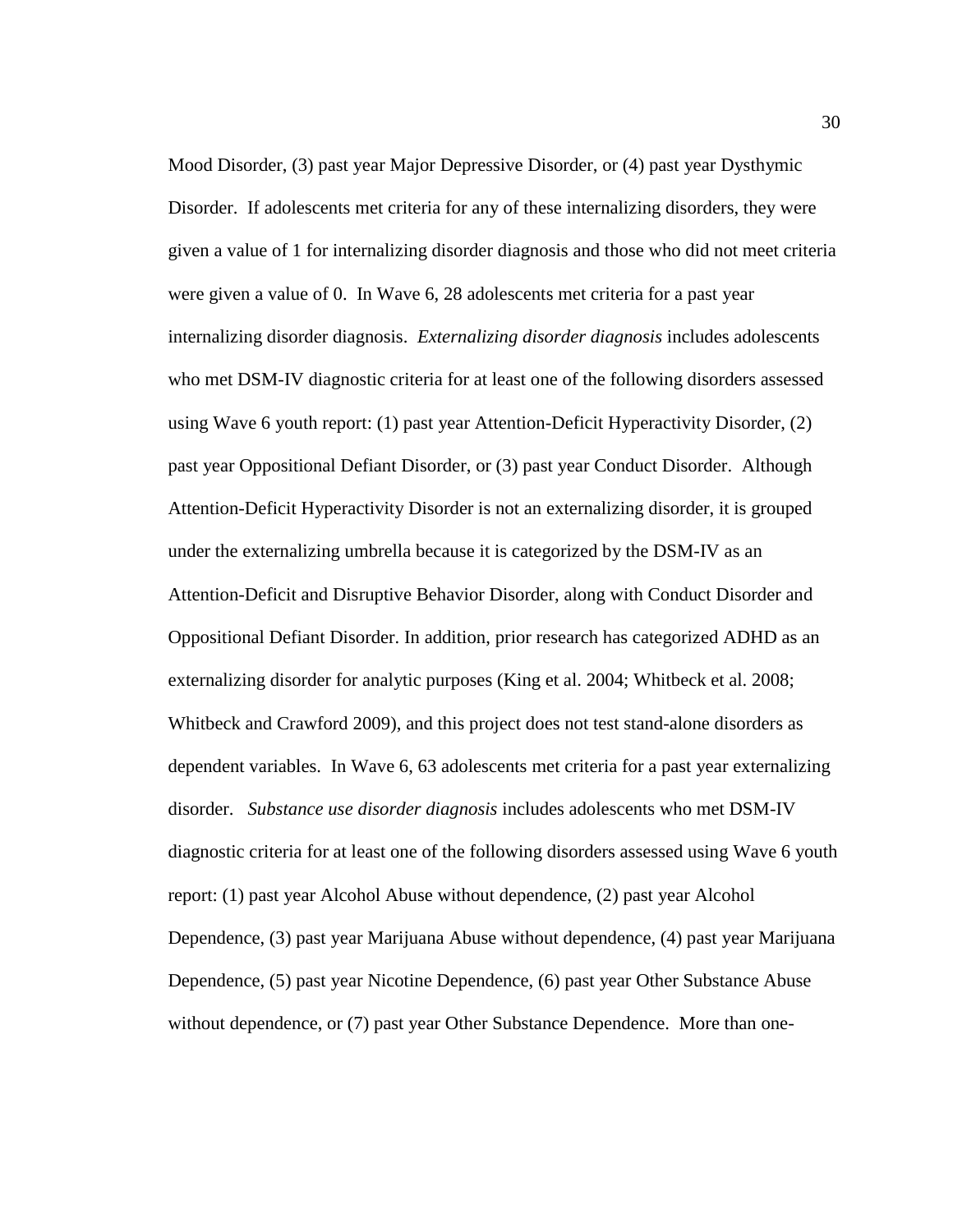quarter (N=162) of adolescents met criteria for a past year substance use disorder in Wave 6.

All of the adolescent diagnostic information was obtained using the Diagnostic Interview Schedule for Children-Revised (DISC-R). The DISC-R is a highly regarded, structured interview intended for use with trained interviewers and it has been used extensively with children aged 11 years and older (Shaffer et al. 1993; Shaffer et al. 1988). In Wave 6, when the dependent diagnostic variables were assessed, adolescents had an average of 16.2 years old.

# *Control Variables*

*Age, gender,* and *per capita family income* are used as control variables in this analysis. *Age* uses adolescent self-reported age from Wave 1, which ranged from 9-13 years but the overwhelming majority of adolescents were between the ages of 10-12 (there were a few adolescents who were older or younger than the target age during the first Wave due to interviewer error). *Gender* is coded such that females have a value of 1 (males have a value of 0. Per capita family yearly income, assessed at Wave 1 is also controlled for. The average per capita family income was \$5,690.

In addition, *prior internalizing, externalizing,* and *substance use disorder* diagnosis are controlled for. Again, the prior diagnostic information was obtained using the Diagnostic Interview Schedule for Children-Revised (DISC-R). In general, DISC-R research indicates that parent reports are the most reliable and that combined parent-child reports are more reliable than child reports alone (Schwab-Stone et al. 1996; Shaffer et al.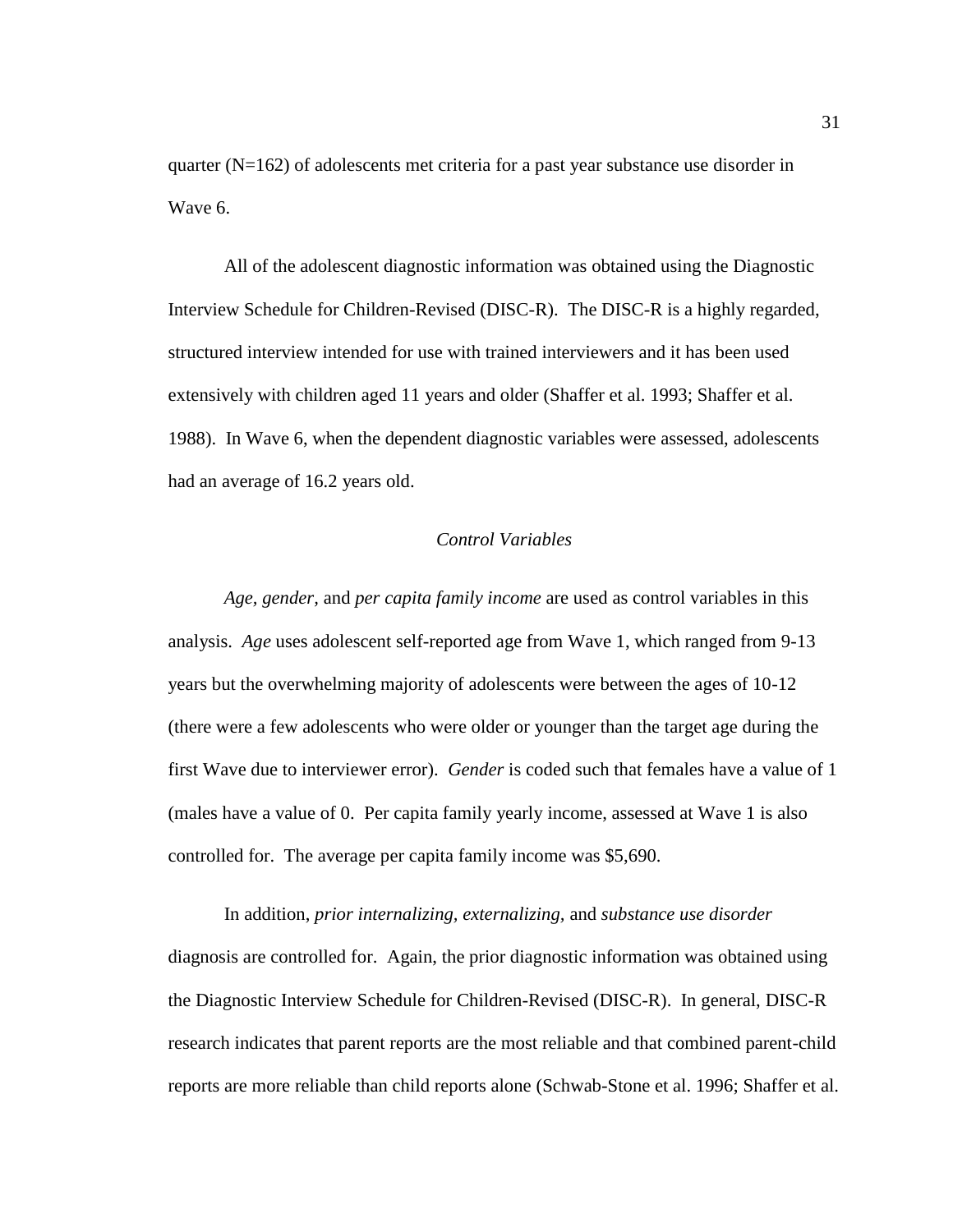1996). Some suggest that parents and children each provide unique information regarding symptoms which are both important for meaningful diagnosis (Bird, Gould and Staghezza 1992). For these reasons, the current study relies on combined caretaker and child reports of prior disorder diagnosis (Wave 1) for analyses.

When available, prior (Wave 1) substance use disorders were assessed using the combined report (parents and adolescents) of lifetime criteria, but when lifetime was not available past year criteria was used. *Prior substance use disorder* diagnosis was constructed using the Wave 1 lifetime combined report—an adolescent had to meet diagnostic criteria for at least one disorder. *Prior externalizing disorder* diagnosis was constructed using Wave 1 combined report of lifetime Conduct Disorder, past year Attention Deficit Hyperactivity Disorder, and past year Oppositional Defiant Disorder. The DSM-IV does not diagnose lifetime ADHD or ODD. *Prior internalizing disorder*  diagnosis was constructed using Wave 1 combined report past year diagnostic criteria for at least one of the same disorders used to construct the Wave 6 dependent variable. Again, the DSM-IV does not diagnose lifetime Generalized Anxiety Disorder, Mood Disorder, Major Depressive Disorder, or Dysthymic Disorder so past year diagnoses are utilized.

## ANALYTIC APPROACH

In order to empirically test the nine hypotheses, the bivariate relationship between the key study variables (total number of caretaker separations, normative separations, non-normative separations, and internalizing, externalizing, and substance use disorder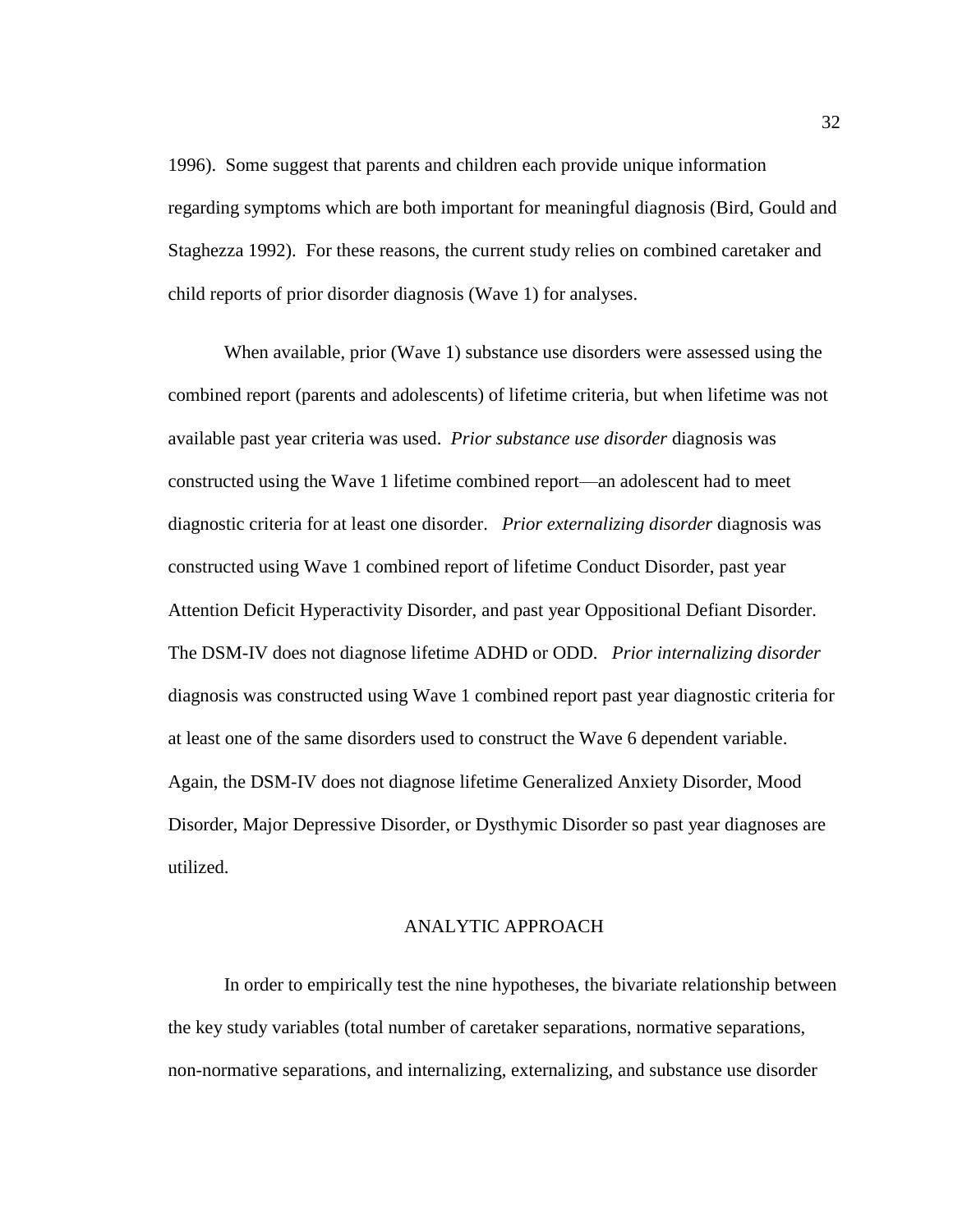diagnosis) was assessed first using cross tabulations. The study hypothesized that there would be a positive correlation between the total number of caretaker separations and all three disorder diagnoses, as well as with non-normative separations and all three disorder diagnoses. Next, multivariate statistics were examined using logistic regression to test these associations given the dichotomous nature of the outcome variables.

Two logistic regression models were estimated for each dependent variable (internalizing disorder diagnosis, externalizing disorder diagnosis, and substance use disorder diagnosis). The Model 1 equations specified disorder diagnosis as the dependent variable, total separations as the focal independent, in addition to controls for age, gender, income, and the prior disorder diagnosis (in Wave 1). Model 1 tested hypotheses 1a, 1b, and 1c. In Model 2, the logistic regression contained the normative and nonnormative environments, with stable adolescents as the omitted reference category, and the same control variable set. Model 2 tested hypotheses 2a, 2b, 2c, 3a, 3b, and 3c.

Item missing data was handled using list-wise deletion in the regression analyses. This only includes participants in the regression if they are not missing on any of the items in the model. For each disorder diagnosis, Model 1 resulted in a sample size of 548 participants and Model 2 resulted in a sample size of 553 participants. This is a loss of 4.2% and 3.3% of the sample that participated in all six waves of the study (N=572).

The longitudinal research design of the current study allowed temporal order to be established. All of the independent variables occur earlier in time (birth - Wave 5) than the focal dependent variables (past year internalizing, externalizing, and substance use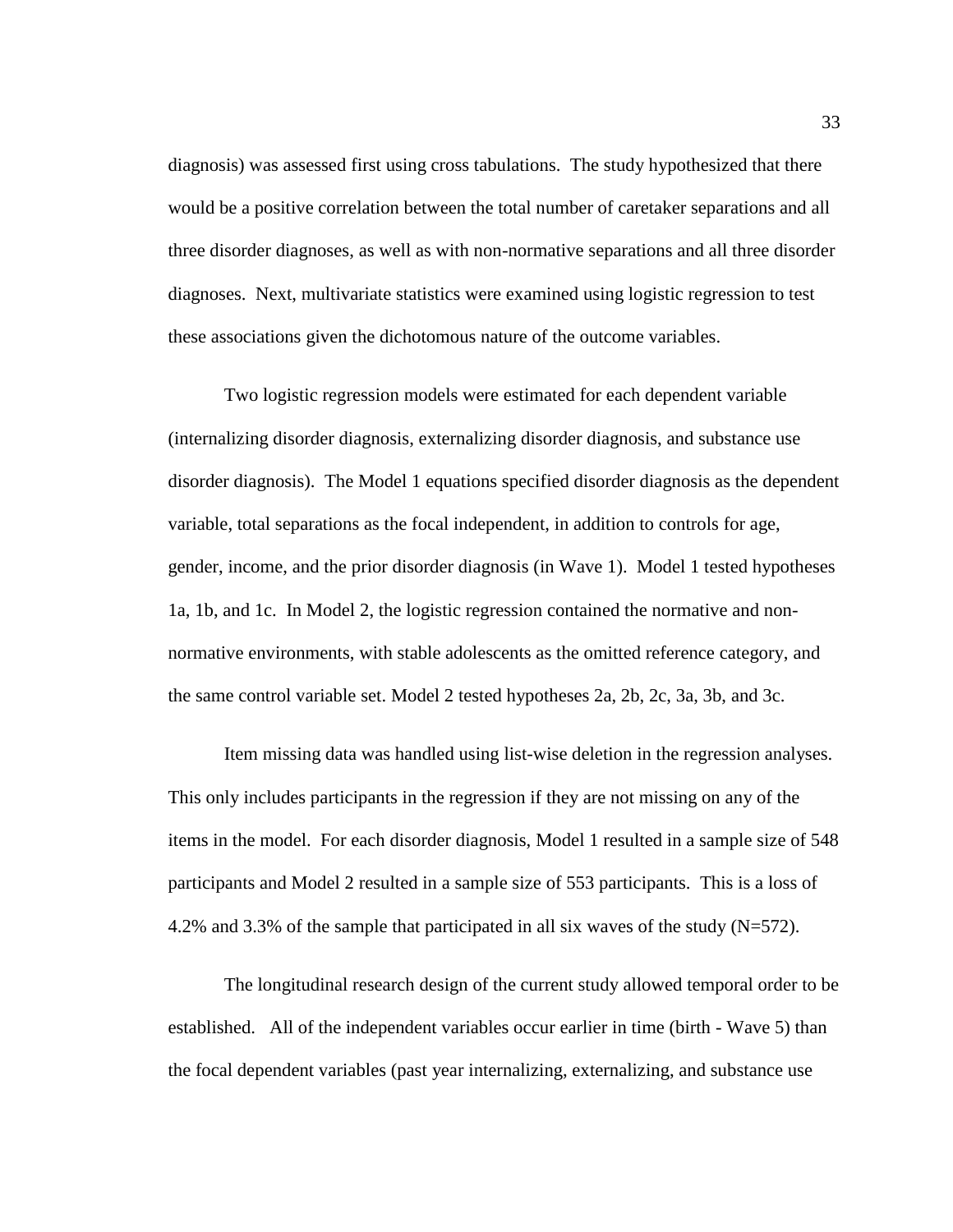disorders assessed in Wave 6). That is, the number and types of caretaker separations occur prior to and during the first five waves of data collection before the diagnosis of a disorder in Wave 6. This study design allows testing for empirical associations between caretaker separations and adolescent internalizing, externalizing, and substance use disorder diagnosis. Additionally, it allows for the elimination of plausible alternatives, like age, gender, income, and prior disorder diagnosis.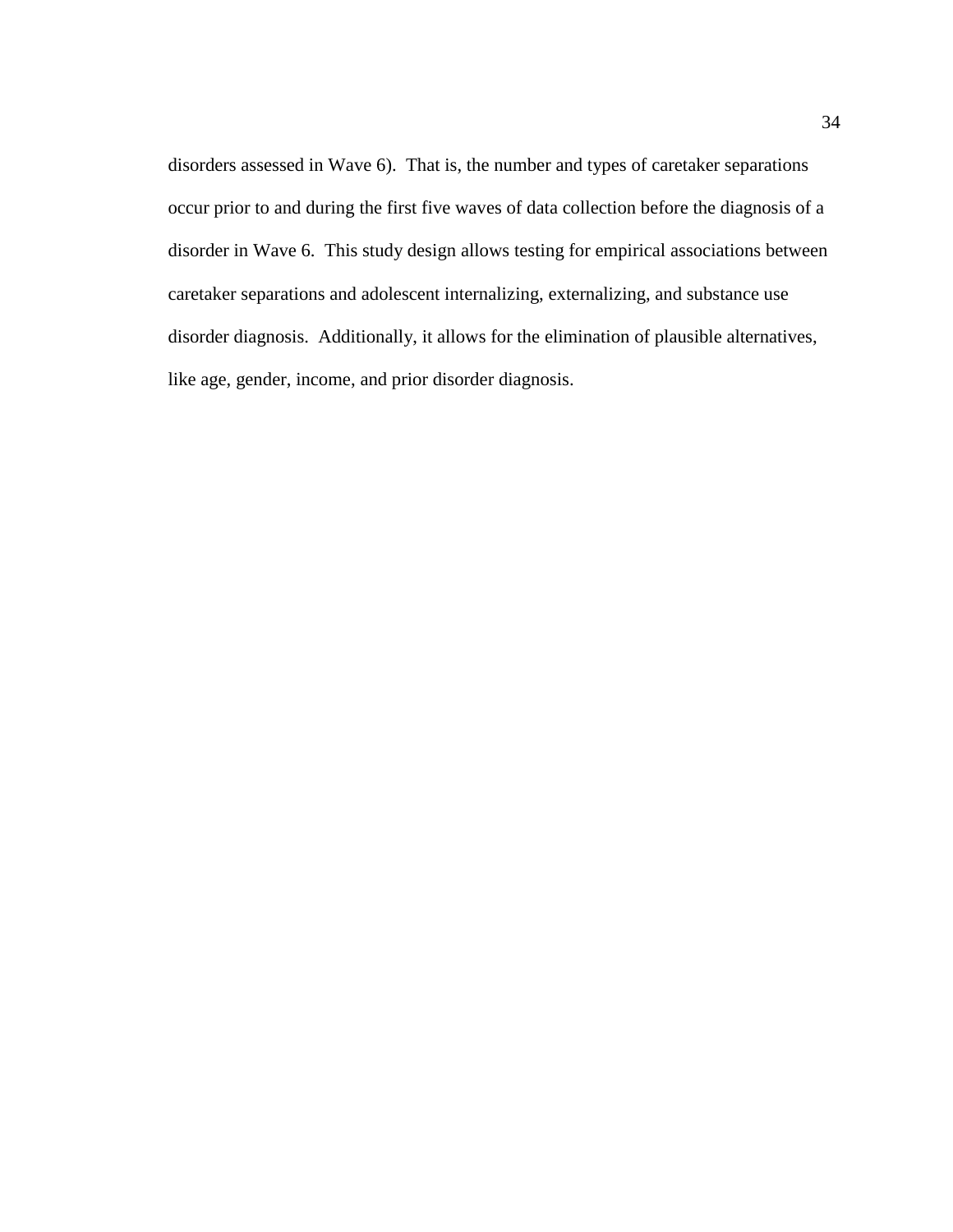# CHAPTER 4: RESULTS

Descriptive statistics are shown in Table 4.1. On average, participants were 11.06 years old and came from families with a per capita income of \$5,130 during the first wave of the study. Females (51%) represented a slightly higher percentage of the sample than males (49%). Between birth and age 16 years, the average participant experienced 1.18 separations from their parent or primary caretaker that lasted at least one month. During the study, exactly one-quarter (25%) of the sample had spent at least one month in the care of a relative or extended family member and 10% spent at least one month in a non-normative environment (such as boarding school, non-kin family foster care, or group homes).

| Table 4.1. Descriptive Datastics     |       |      |      |       |     |
|--------------------------------------|-------|------|------|-------|-----|
| Variable                             | Mean  | SD   | Min  | Max   | N   |
| Total # of Caretaker Separations     | 1.18  | 2.05 | 0.00 | 19.00 | 564 |
| Normative Environments Only          | 0.25  | 0.43 | 0.00 | 1.00  | 572 |
| At Least 1 Non-Normative Environment | 0.10  | 0.30 | 0.00 | 1.00  | 572 |
| Initial Age                          | 11.06 | 0.82 | 9.00 | 13.00 | 569 |
| Female                               | 0.51  | 0.50 | 0.00 | 1.00  | 572 |
| Per Capita Family Income             | 5.13  | 2.23 | 1.73 | 22.50 | 557 |
| Prior Internalizing Disorder         | 0.04  | 0.19 | 0.00 | 1.00  | 570 |
| Prior Externalizing Disorder         | 0.21  | 0.41 | 0.00 | 1.00  | 570 |
| Prior Substance Use Disorder         | 0.03  | 0.17 | 0.00 | 1.00  | 570 |
| Internalizing Disorder $(W6)$        | 0.05  | 0.22 | 0.00 | 1.00  | 570 |
| Externalizing Disorder $(W6)$        | 0.11  | 0.31 | 0.00 | 1.00  | 570 |
| Substance Use Disorder (W6)          | 0.28  | 0.45 | 0.00 | 1.00  | 570 |

**Table 4.1. Descriptive Statistics**

Bivariate correlations are used to explore the hypotheses. These correlations are presented in Table 4.2. Interestingly, the total number of caretaker separations is not significantly correlated with meeting criteria for internalizing, externalizing, or substance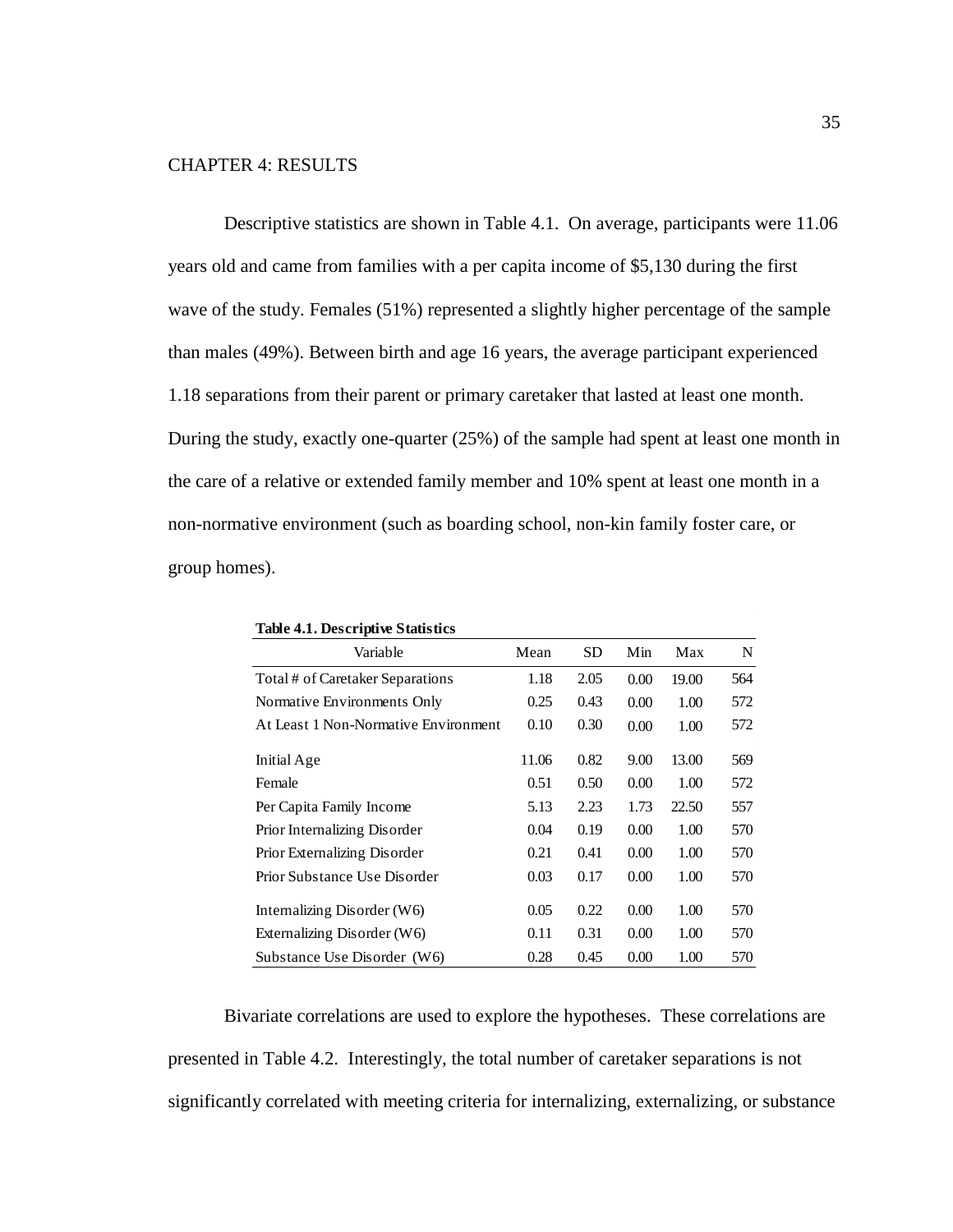use disorders. This could indicate that caretaker separations must be looked at in more detail, as the simple number of separations is not correlated. When looking more specifically at the type of caretaker separations experienced, there is a clear pattern. Experiencing at least one non-normative environment is significantly correlated with externalizing disorders and substance use disorders. Normative environments, however, such as living with other relatives, are not significantly correlated with meeting criteria for any type of disorder. Next, the hypotheses are tested using logistic regression analysis because multivariate analyses provide more information about the relationship among many variables simultaneously.

| <b>Table 4.2. Bivariate Correlations</b>                    |         |                                                           |         |                               |            |                    |         |                                                          |         |                   |                 |    |
|-------------------------------------------------------------|---------|-----------------------------------------------------------|---------|-------------------------------|------------|--------------------|---------|----------------------------------------------------------|---------|-------------------|-----------------|----|
| Variable                                                    | 1       | 2                                                         | 3       | 4                             | 5          | 6                  | 7       | 8                                                        | 9       | 10                | 11              | 12 |
| 1 Externalizing Disoder (W6)                                | 1.00    |                                                           |         |                               |            |                    |         |                                                          |         |                   |                 |    |
| 2 Internalizing Disorder (W6)                               |         | $.205$ *** $1.00$                                         |         |                               |            |                    |         |                                                          |         |                   |                 |    |
| 3 Substance Use Disorder (W6)                               |         | $.373$ *** $.145$ **                                      | 1.00    |                               |            |                    |         |                                                          |         |                   |                 |    |
| 4 Normative Environments Only                               | .018    | $-.017$                                                   | .053    | 1.00                          |            |                    |         |                                                          |         |                   |                 |    |
| 5 At Least 1 Non-Normative Environment                      | $.088*$ | $-.022$                                                   |         | $.114$ *** $-.191$ *** $1.00$ |            |                    |         |                                                          |         |                   |                 |    |
| <b>6</b> Total # of Caretaker Separations                   | .053    | $-.028$                                                   | .078    | $.495***$                     | $.327$ *** | 1.00               |         |                                                          |         |                   |                 |    |
| 7 Initial Age                                               | .064    | .024                                                      | .080    | .010                          | .041       | $.084*$            | 1.00    |                                                          |         |                   |                 |    |
| 8 Female                                                    | $-.069$ | .076                                                      | .041    | $-.034$                       | .012       | $-.076$            | $-.035$ | 1.00                                                     |         |                   |                 |    |
| 9 Income                                                    | $-.017$ | .006                                                      | $-.053$ | .043                          | .005       | $.130**$           | $-.061$ | $-.043$                                                  | 1.00    |                   |                 |    |
| <b>10</b> Prior Internalizing Disorder                      | .016    | $-.046$                                                   | .036    | .011                          | $.085*$    | .040               | .031    | $-.022$                                                  | $-.065$ | 1.00              |                 |    |
| 11 Prior Externalizing Disorder                             | .040    | $-.016$                                                   | .073    | $-.044$                       |            | $.147$ *** $-.003$ |         | $.108$ ** $-.087$ *                                      | $-.021$ | $.167$ *** $1.00$ |                 |    |
| 12 Prior Substance Use Disorder                             | .037    | $-.040$                                                   | $.096*$ | .018                          |            | $.148$ *** $.030$  |         | $.166$ *** $-.013$                                       | $-.036$ | $.125$ **         | $.267$ *** 1.00 |    |
| ***Correlation is significant at the .001 level (2-tailed). |         | **Correlation is significant at the .01 level (2-tailed). |         |                               |            |                    |         | *Correlation is significant at the .05 level (2-tailed). |         |                   |                 |    |

The first three hypotheses (1a, 1b, and 1c) focus on the relationship between the total number of caretaker separations (lasting one month or longer), regardless of the type of separation, and disorder diagnoses. Three separate logistic regressions were run to test these three hypotheses (Table 4.3). In each regression, the predictor variables were the total number of caretaker separations the youth had experienced, their initial age, per capita family income, and gender. Each of the three regressions had a different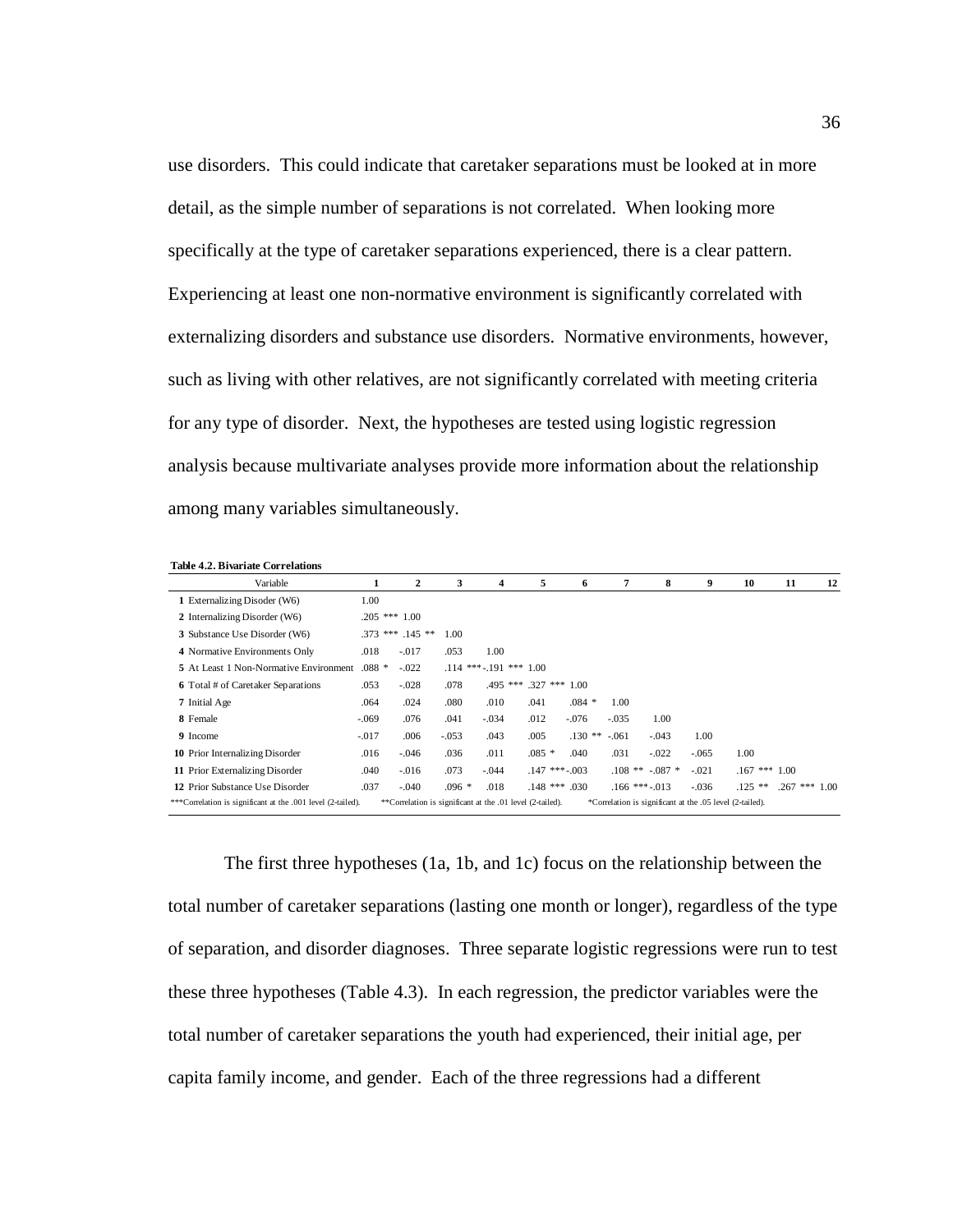dependent variable and a predictor variable of prior diagnosis of the corresponding disorder (e.g., the first logistic regression contains the number of caretaker separations, age, income, gender, and prior internalizing disorder diagnosis as the predictor variables and later internalizing disorder diagnosis as the dependent variable).

Table 4.3 shows the logistic regression coefficients for internalizing, externalizing, and substance use disorder diagnosis. There was no support indicating that the total number of caretaker separations is significantly associated with either internalizing (Hypothesis 1a) or externalizing disorders (Hypothesis 1b), but modest support indicating the number of separations was related to substance use disorders (Hypothesis 1c). The total number of caretaker separations was not statistically significant for either internalizing or externalizing disorder diagnosis. The number of caretaker separations, however, was a marginally significant predictor of later substance use disorder diagnosis. Controlling for initial age, gender, family income, and prior substance use disorder diagnosis, each additional caretaker separation that an adolescent experienced increased the estimated odds of meeting criteria for a substance use disorder by 9% (OR =  $1.09$ ;  $p = .055$ ).

Because caretaker separations may affect boys and girls differently, the interaction effects of gender and the total number of separations were tested. These effects were non-significant for internalizing, externalizing, and substance use disorders, so the results are not presented here. These tests of interactions indicate that the effect of caretaker separations on meeting criteria for mental disorders does not differ for boys and girls.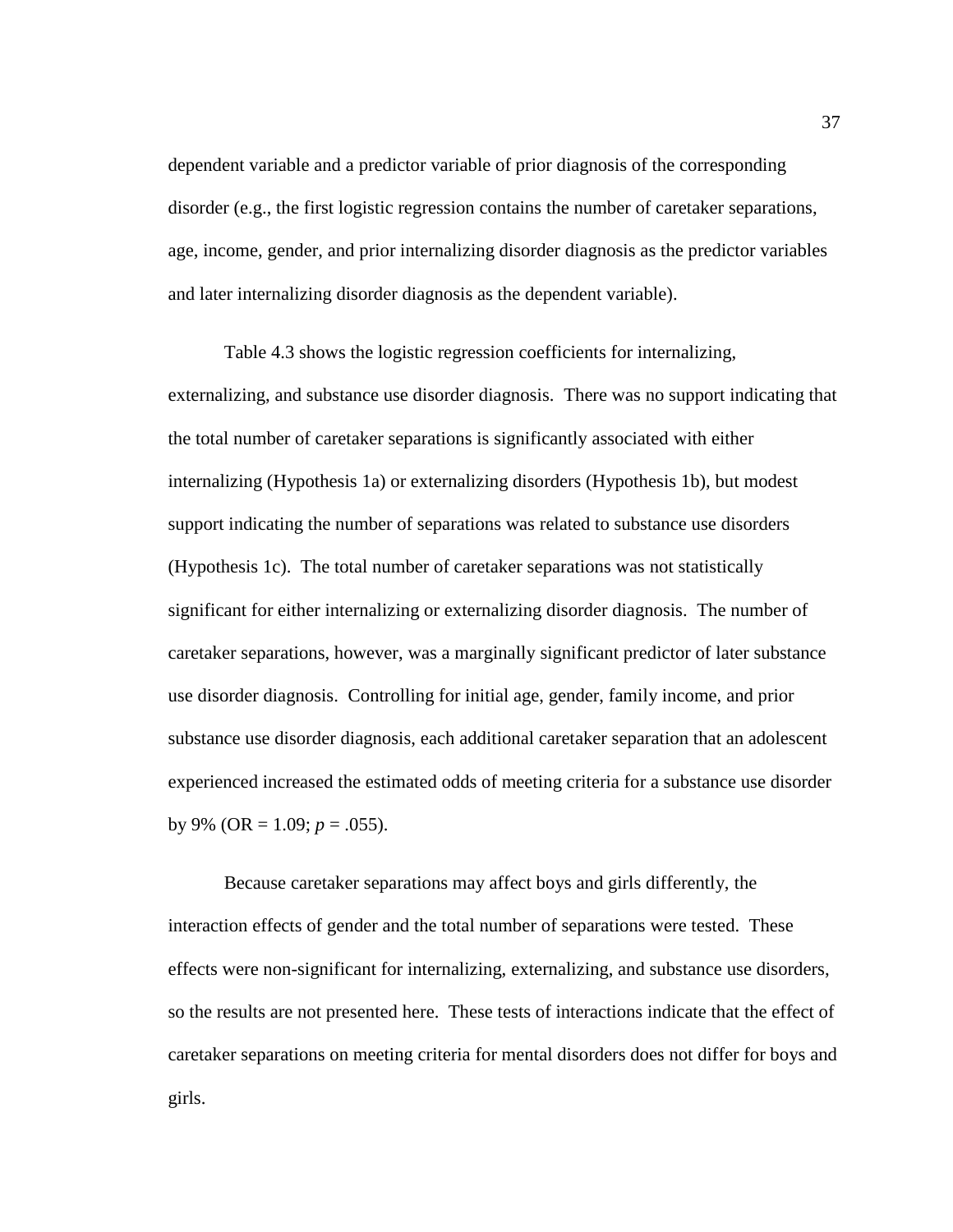|                                              |         | Internalizing | Externalizing |          | Substance Use |          |
|----------------------------------------------|---------|---------------|---------------|----------|---------------|----------|
| Variables                                    | B       | Exp(B)        | B             | Exp(B)   | B             | Exp(B)   |
| Initial Age                                  | 0.16    | 1.18          | 0.21          | 1.23     | 0.11          | 1.13     |
|                                              | $[.24]$ |               | $[.17]$       |          | $[.12]$       |          |
| Female                                       | 0.87    | $2.39*$       | $-0.33$       | 0.72     | 0.26          | 1.30     |
|                                              | $[.43]$ |               | $[.28]$       |          | $[.19]$       |          |
| Family Income                                | 0.05    | 1.05          | $-0.05$       | 0.95     | $-0.06$       | 0.94     |
|                                              | [.09]   |               | $[.07]$       |          | $[.05]$       |          |
| Prior Disorder Diagnosis                     | a       | a             | 0.02          | 1.02     | 1.08          | $2.94*$  |
|                                              | a       |               | [.34]         |          | $[.53]$       |          |
| Total # of Separations                       | $-0.08$ | 0.93          | 0.07          | 1.07     | 0.86          | $1.09 +$ |
|                                              | $[.12]$ |               | $[.06]$       |          | $[.05]$       |          |
| Intercept                                    |         | $-5.47$ †     |               | $-4.11*$ |               | $-2.08$  |
| Nagelkerke R <sup>2</sup>                    |         | 0.03          |               | 0.02     |               | 0.03     |
| $\cos \&$ Snell R <sup>2</sup>               |         | 0.01          |               | 0.01     |               | 0.02     |
| ***P<.001 **P<.01<br>*P<.05 $\text{t}$ P<.10 |         |               |               |          |               |          |

**Table 4.3. Model 1 Total # of Transitions Predicting Disorder Diagnosis (N=548)**

<sup>a</sup>Note: Prior Internalizing Disorder Diagnosis was not included b/c there were no overlapping cases.

The last six hypotheses (2a, 2b, 2c, 3a, 3b, and 3c) focus on the relationship between the specific new environments that follow caretaker separations and disorder diagnoses. Three separate logistic regressions were used to test these six hypotheses (Table 4.4). In each regression, the predictor variables were experiencing normative environment every time they separated from a caretaker, experiencing at least one nonnormative environment post-separation, the adolescent's initial age, per capita family income, and gender. Like Model 1, each of the three regressions had a different dependent variable and a predictor variable of prior diagnosis of the corresponding disorder (e.g., Wave 6 internalizing disorder was regressed on the number of caretaker separations, age, income, gender, and prior internalizing disorder diagnosis).

Hypotheses 2a, 2b, and 2c posited that experiencing one or more caretaker separations and always moved into a normative environment would not be significantly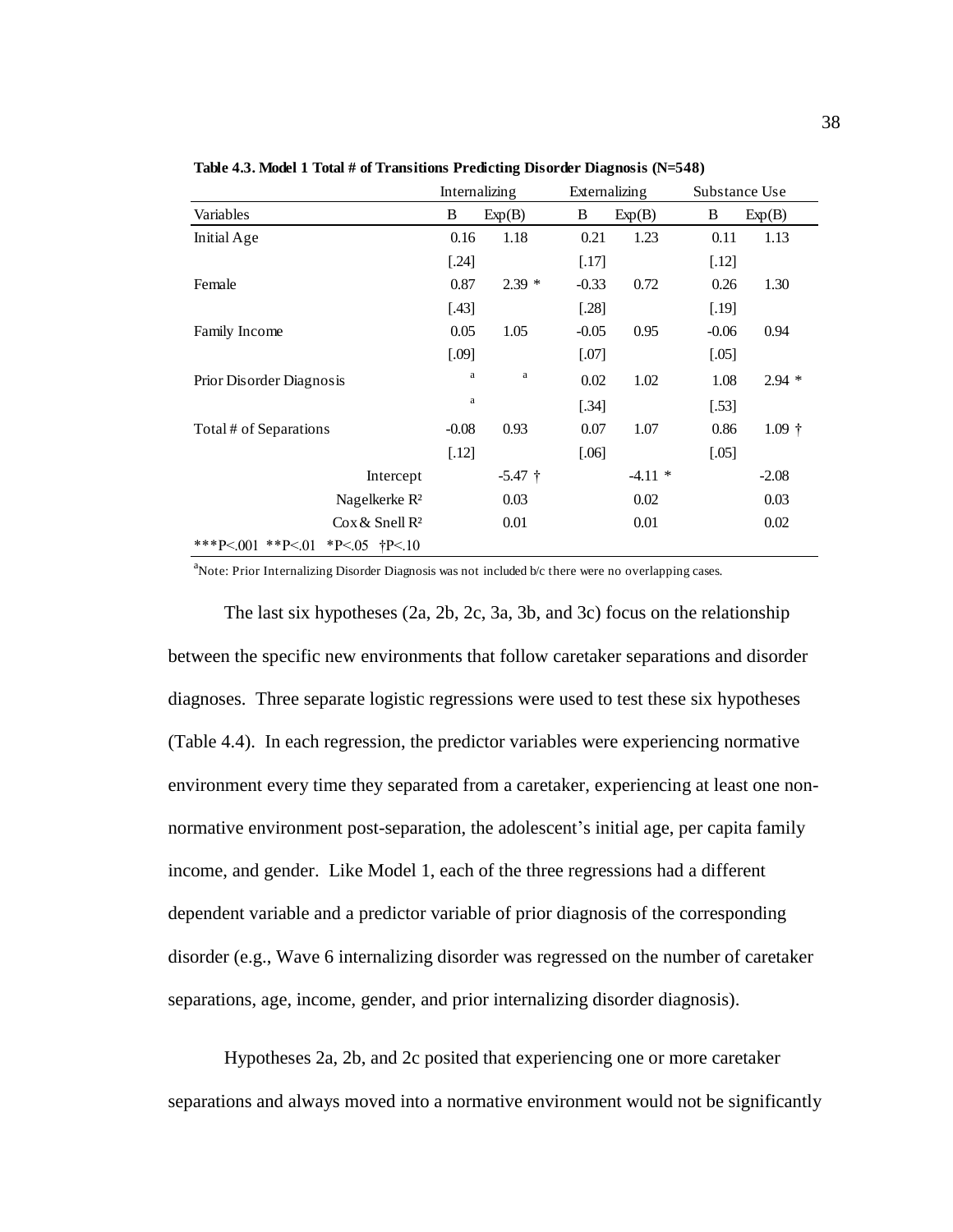associated with higher risk of meeting internalizing, externalizing, or substance use disorder criteria. Hypotheses 2a and 2b were fully supported. Compared to stable adolescents, always separating to a normative environment was not significantly associated with meeting later internalizing or externalizing disorder criteria after accounting for initial age, gender, family income, and prior disorder diagnosis. Hypothesis 2c, however, was rejected. Experiencing separations that always resulted in moves to normative environments was marginally associated  $(p=0.073)$  with increased odds ( $OR = 1.49$ ) of meeting substance use disorder criteria at Wave 6, net of the effects of other variables.

Hypotheses 3a, 3b, and 3c, on the other hand, posited that always moving into a normative environment post-separation would not be significantly associated with higher odds of later diagnosis of internalizing, externalizing, and substance use disorders. Hypothesis 3b and Hypothesis 3c were fully supported (Table 4.4) by the analyses. For adolescents who experienced at least one non-normative environment, the odds of meeting criteria for an externalizing disorder at Wave 6 were 2.4 times higher than for adolescents who never separated from their caretaker when holding other variables constant (*p*<.05). Similarly, the odds of meeting criteria for a substance use disorder at Wave 6 were 2.35 times higher for adolescents who separated into a non-normative environment than for stable adolescents, controlling for initial age, gender, income, and prior substance use disorders  $(p<0.01)$ . There was no significant association between nonnormative environments and internalizing disorders, which means that Hypothesis 3a was not supported by the analysis.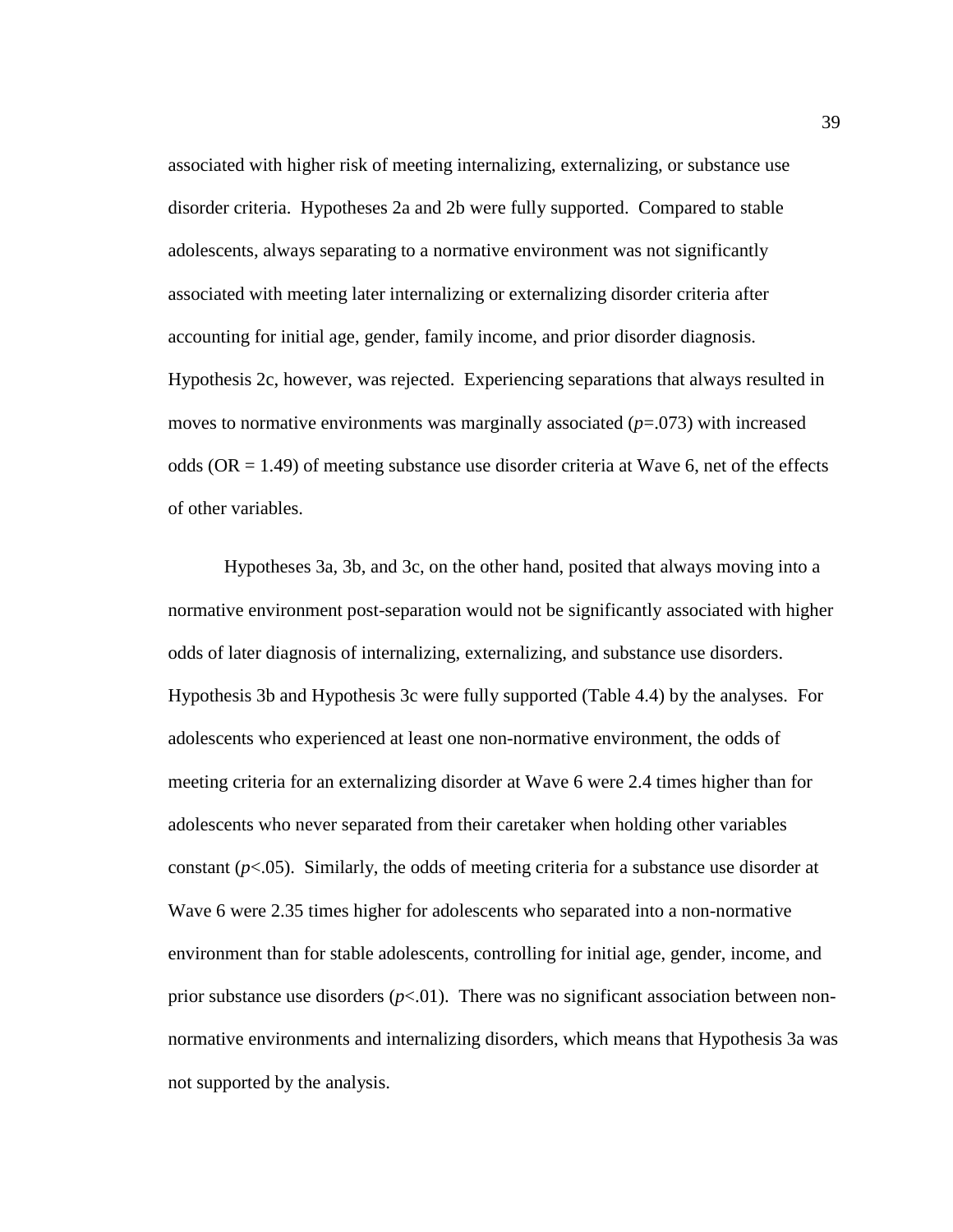Again, the interaction effects of gender and the type of separation were tested because caretaker separations and the environments that result could affect boys and girls differently. The effects of moving into a normative environment and the effects of moving into a non-normative environment on internalizing, externalizing, and substance use disorders were non-significant. This indicates that the effects of caretaker separations, whether into a normative or non-normative environment, on mental disorders do not differ for boys and girls.

|                                              |              | Internalizing |         | Externalizing | Substance Use |           |  |
|----------------------------------------------|--------------|---------------|---------|---------------|---------------|-----------|--|
| Variables                                    | B<br>Exp(B)  |               | B       | Exp(B)        | B             | Exp(B)    |  |
| Initial Age                                  | 0.15         | 1.16          | 0.23    | 1.26          | 0.14          | 1.15      |  |
|                                              | $[.24]$      |               | $[.17]$ |               | $[.12]$       |           |  |
| Female                                       | 0.76         | $2.14$ †      | $-0.43$ | 0.65          | 0.21          | 1.24      |  |
|                                              | $[.42]$      |               | $[.28]$ |               | $[.19]$       |           |  |
| Family Income                                | 0.03         | 1.03          | $-0.03$ | 0.97          | $-0.05$       | 0.95      |  |
|                                              | $[.09]$      |               | $[.06]$ |               | $[.05]$       |           |  |
| Prior Disorder Diagnosis                     | $\rm{a}$     | a             | $-0.06$ | 0.94          | 0.83          | 2.28      |  |
|                                              | $\mathbf{a}$ |               | $[.34]$ |               | [.54]         |           |  |
| Normative Environments                       | $-0.24$      | 0.79          | 0.16    | 1.17          | 0.40          | $1.49$ †  |  |
|                                              | $[.48]$      |               | $[.33]$ |               | $[.22]$       |           |  |
| At least 1 Non-Normative Environment         | $-0.46$      | 0.63          | 0.88    | $2.40*$       | 0.85          | $2.35$ ** |  |
|                                              | $[.76]$      |               | $[.39]$ |               | $[.30]$       |           |  |
| Intercept                                    |              | $-5.08$ †     |         | $-4.49*$      |               | $-2.50$ † |  |
| Nagelkerke R <sup>2</sup>                    |              | 0.02          |         | 0.03          |               | 0.05      |  |
| $\cos \&$ Snell R <sup>2</sup>               |              | 0.01          |         | 0.02          |               | 0.03      |  |
| ***P<.001 **P<.01<br>*P<.05 $\text{t}$ P<.10 |              |               |         |               |               |           |  |

**Table 4.4. Model 2 Type of New Environment Predicting Disorder Diagnosis (N=553)**

<sup>a</sup>Note: Prior Internalizing Disorder Diagnosis was not included b/c there were no overlapping cases.

<sup>b</sup>Note: Stable Adolescents are the omitted category.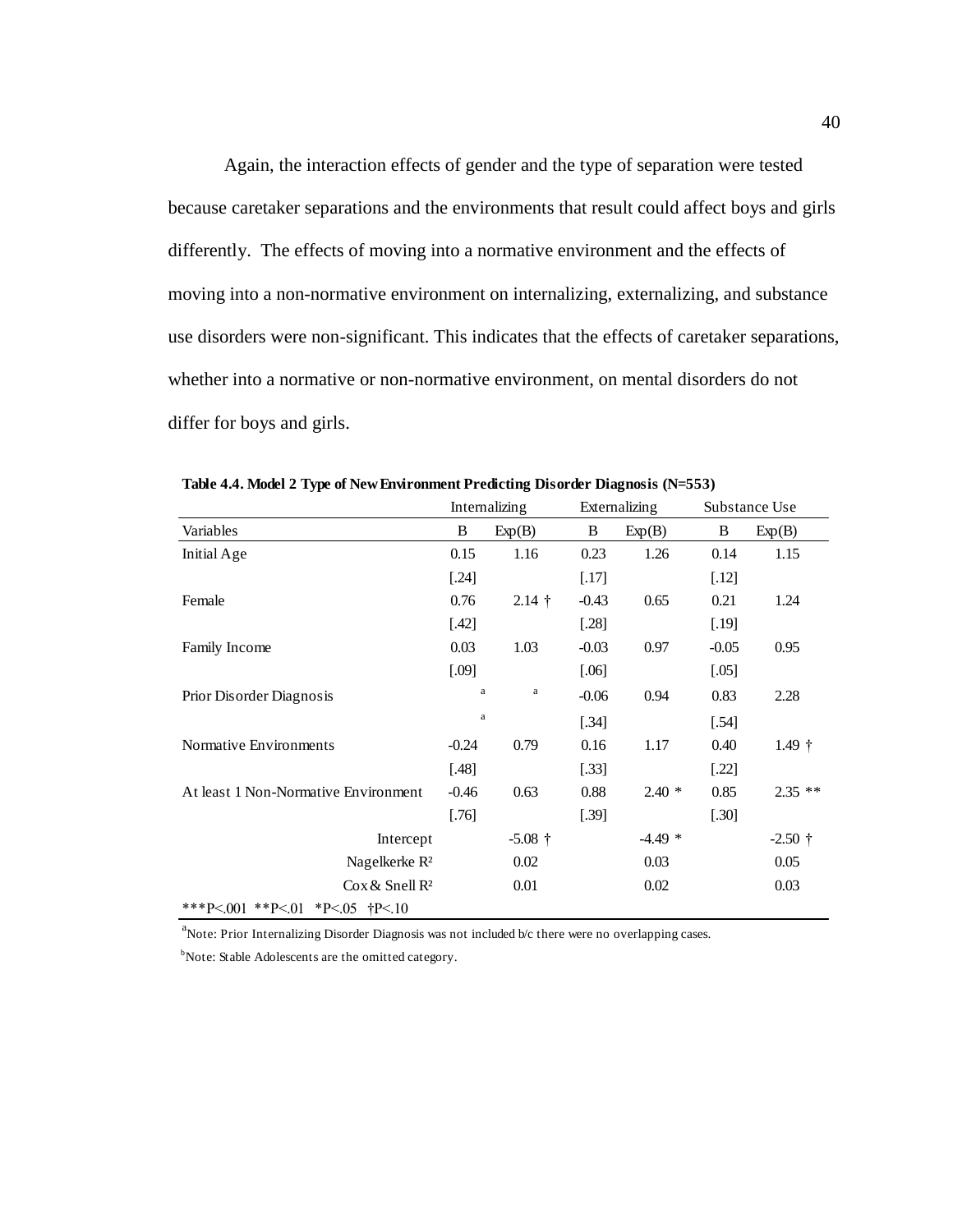# **Table 4.5. Summary of Hypotheses**

| Table 4.5. Summary of Hypotheses                                                                                                                                                                                                                                                    |                               |
|-------------------------------------------------------------------------------------------------------------------------------------------------------------------------------------------------------------------------------------------------------------------------------------|-------------------------------|
| The total number of times an adolescent is separated from their primary caretaker for one<br>1a month or longer between birth and age 15 years will be significantly and positively<br>associated with the odds of later meeting diagnostic criteria for an internalizing disorder. | Rejected                      |
| The total number of times an adolescent is separated from their primary caretaker for one<br>1b month or longer between birth and age 15 years will be significantly and positively<br>associated with the odds of later meeting diagnostic criteria for an externalizing disorder. | Rejected                      |
| The total number of times an adolescent is separated from their primary caretaker for one<br>1c month or longer between birth and age 15 years will be significantly and positively<br>associated with the odds of later meeting diagnostic criteria for a substance use disorder.  | Partially<br><b>Supported</b> |
| Among adolescents who experienced one or more caretaker separation and always moved<br>2a into a normative environment, there will be no significant association with the odds of<br>later meeting criteria for an internalizing disorder.                                          | <b>Supported</b>              |
| Among adolescents who experienced one or more caretaker separation and always moved<br>2b into a normative environment, there will be no significant association with the odds of<br>later meeting criteria for an externalizing disorder.                                          | <b>Supported</b>              |
| Among adolescents who experienced one or more caretaker separation and always moved<br>2c into a normative environment, there will be no significant association with the odds of<br>later meeting criteria for a substance use disorder.                                           | Partially<br>Supported        |
| Among adolescents who experienced one or more caretaker separation that resulted in a<br>3a move to at least one nonnormative environment, there will be a significant and positive<br>association with the odds of later meeting criteria for an internalizing disorder.           | Rejected                      |
| Among adolescents who experienced one or more caretaker separation that resulted in a<br>3b move to at least one nonnormative environment, there will be a significant and positive<br>association with the odds of later meeting criteria for an externalizing disorder.           | <b>Supported</b>              |
| Among adolescents who experienced one or more caretaker separation that resulted in a<br>3c move to at least one nonnormative environment, there will be a significant and positive<br>association with the odds of later meeting criteria for a substance use disorder.            | <b>Supported</b>              |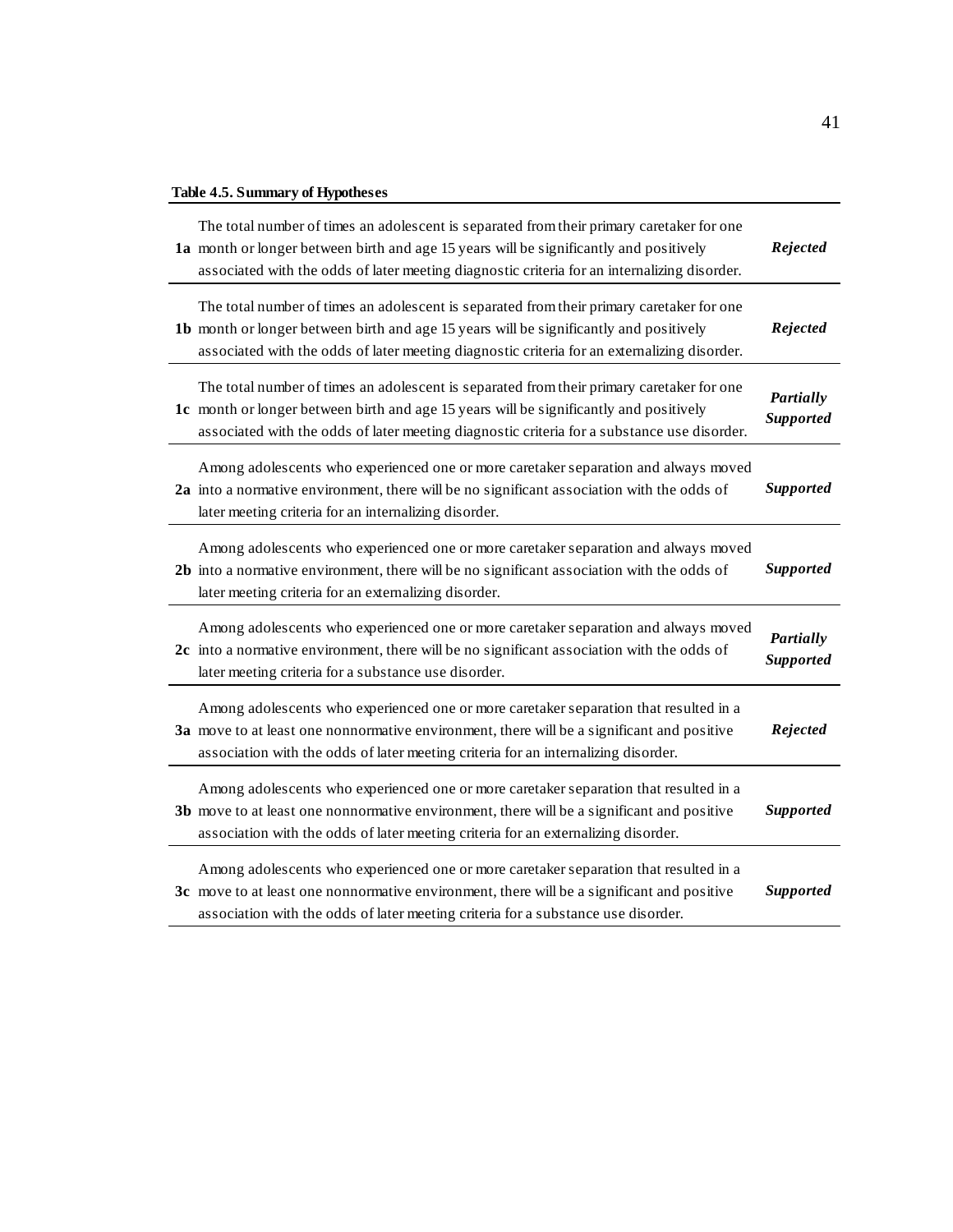#### CHAPTER 5: DISCUSSION & CONCLUSION

Using basic components of attachment theory, family stress theory, and the instability hypothesis, nine hypotheses were developed and tested concerning caretaker separations experienced by Indigenous adolescents and later meeting criteria for internalizing, externalizing, and substance use disorders. The first three hypotheses examined the relationship between the number of caretaker separations, a measurement of family instability, and later meeting criteria for internalizing, externalizing, or substance use disorders among Indigenous adolescents. The number of caretaker separations was thought to be positively associated with meeting criteria for all three disorders because these separations are considered stressful and their effect cumulative. Family instability did not significantly predict adolescent internalizing or externalizing disorder diagnosis and only achieved marginal significance when predicting substance use disorder diagnosis. Although these findings do not support the first three hypotheses and are incongruent with prior studies conducted on the general population (Capaldi and Patterson 1991; Cavanagh and Huston 2006; Hoffman, Cerbone and Su 2000), they are not altogether surprising. A handful of studies have found that family instability doesn't significantly affect African Americans (Fomby and Cherlin 2007; Fomby et al. 2010) or Mexican Americans (Fomby et al. 2010) and these researchers speculated that adolescents in these cultures benefit from additional social support provided by extended family relationships. The other six hypotheses concern one aspect that could be indicative of social support provided by extended family—living with other relatives after a caretaker separation.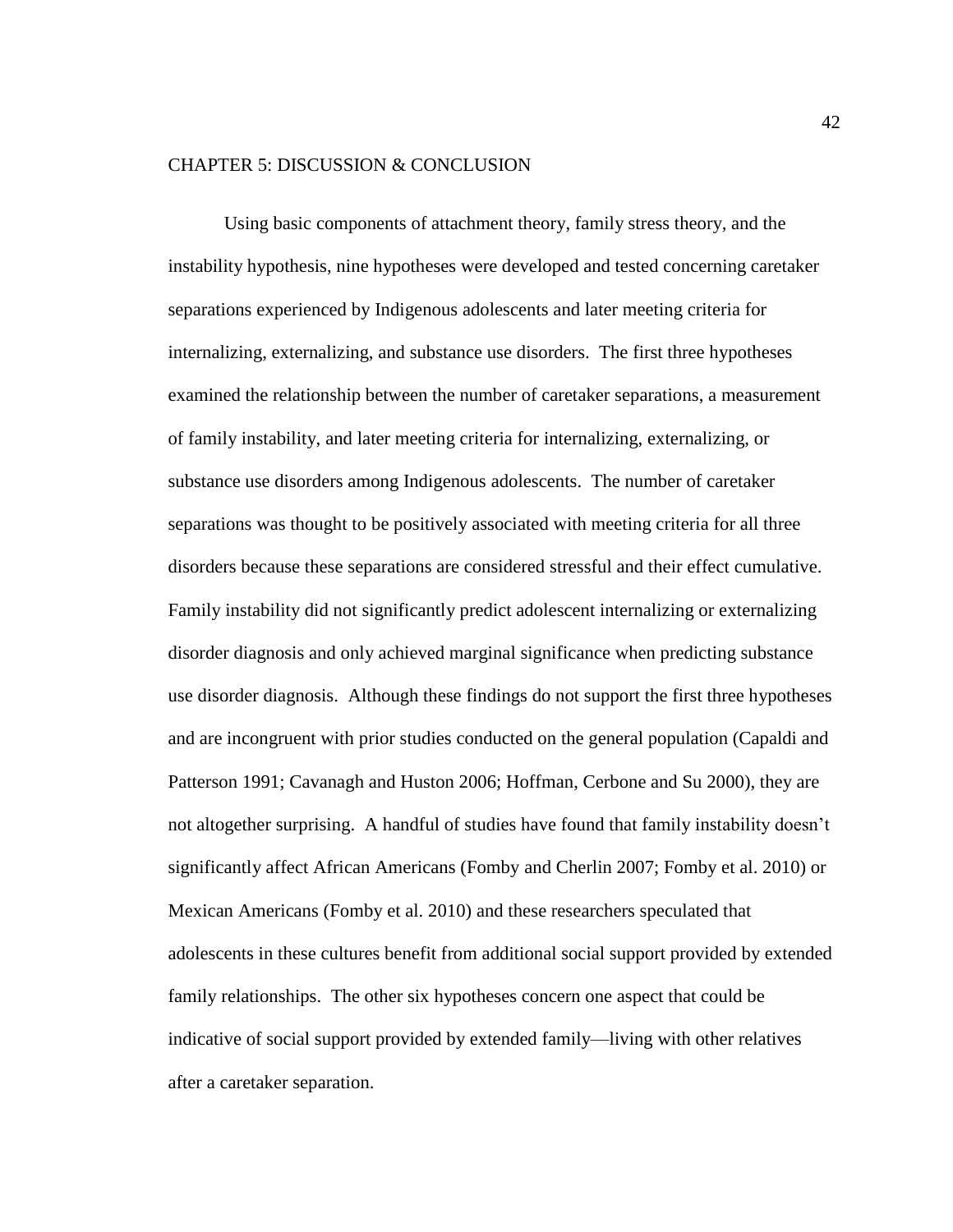The final six hypotheses accounted for the type of environment that an adolescent moved into after experiencing a separation from their primary caretaker. These new environments were classified as either normative (moving in with a relative) or nonnormative (moving into non-kin foster care, institutional settings, or with a non-relative). Because extended family relationships are particularly close-knit and important in most Indigenous cultures, it was hypothesized that experiencing one or more caretaker separations and then subsequently moving in with family would not be significantly associated with higher risk of an internalizing (Hypothesis 2a), externalizing (Hypothesis 2b), or substance use (Hypothesis 2c) disorder diagnosis. Using the same logic, it was predicted that the lack of social support present in non-normative environments like nonkin family foster care, institutional settings, or non-relative care would contribute to significantly higher odds of later meeting diagnostic criteria for an internalizing (Hypothesis 3a), externalizing (Hypothesis 3b), and substance use disorder (Hypothesis 3c). For the most part, the results were consistent with my hypotheses and they speak to the importance of examining what kind of living situation follows a caretaker separation.

The results provide support for the idea that social support provided by extended family members could protect Indigenous adolescents against the stress of caretaker separations because moving into a normative environment after each separation was not significantly related to higher odds of meeting criteria for an internalizing, externalizing, or substance use disorder. However, it should be noted that the association between moving into a family member's care and the odds of meeting criteria for a substance use disorder was approaching significance.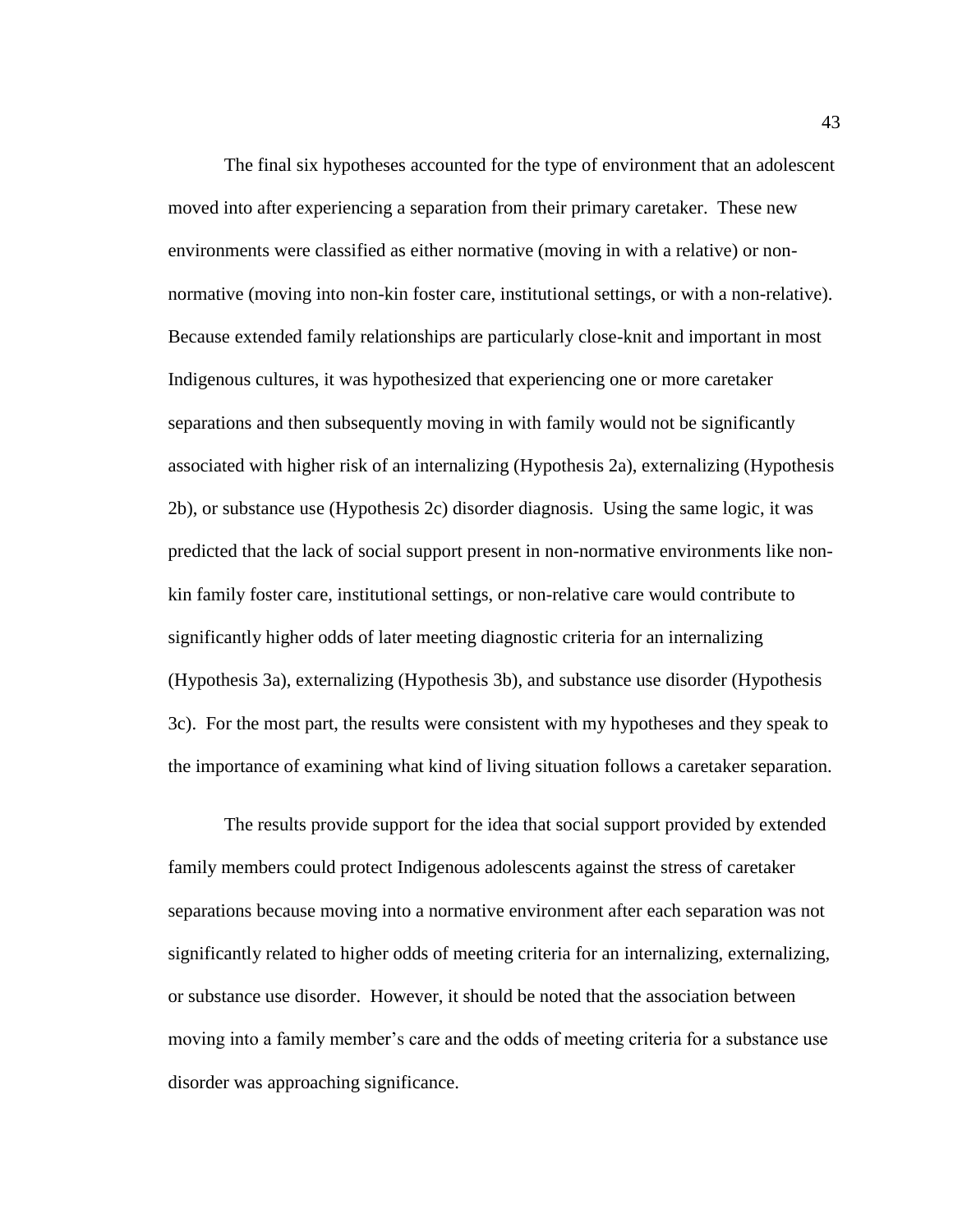The central idea was that leaving the family umbrella, even one time, was a factor that would be harmful to adolescents who were attempting to deal with separation from their primary caretaker. It seems that this could indeed be the case, but may be domain specific. Adolescents who experienced at least one move into a non-normative environment were more than doubly likely to meet criteria for an externalizing or substance use disorder than adolescents who experienced a stable living situation throughout the study. Both the non-normative environments themselves as well as the co-residents in non-normative environments could be very unfamiliar to the adolescent, which has the potential to be very stressful and socially isolating. This increased stress and social isolation could contribute to the increased behavioral problems. These results are consistent with past research concerning non-kin family foster care and group care settings (Duerr-Berrick 1997; Hodges et al. 1999; Metzger 2008; Vaughn et al. 2007).

As in any longitudinal research project, missing data is a limitation and it cannot be assumed that participants attrit completely at random nor that item-missing is completely at random. Therefore, although the attrition analysis indicated no significant differences on the study variables, results should still be interpreted with caution. It is also important to understand that while the current sample is generalizable to one of the most populous Indigenous cultures in the northern Midwestern United States and Canada, it certainly cannot be generalized to all Indigenous cultures in the United States or Canada. This study is further limited by the fact that the data does not contain specific reasons for the caretaker separations. That is, it is unknown whether the adolescent moved away from their primary caretaker because of parental divorce or separation, the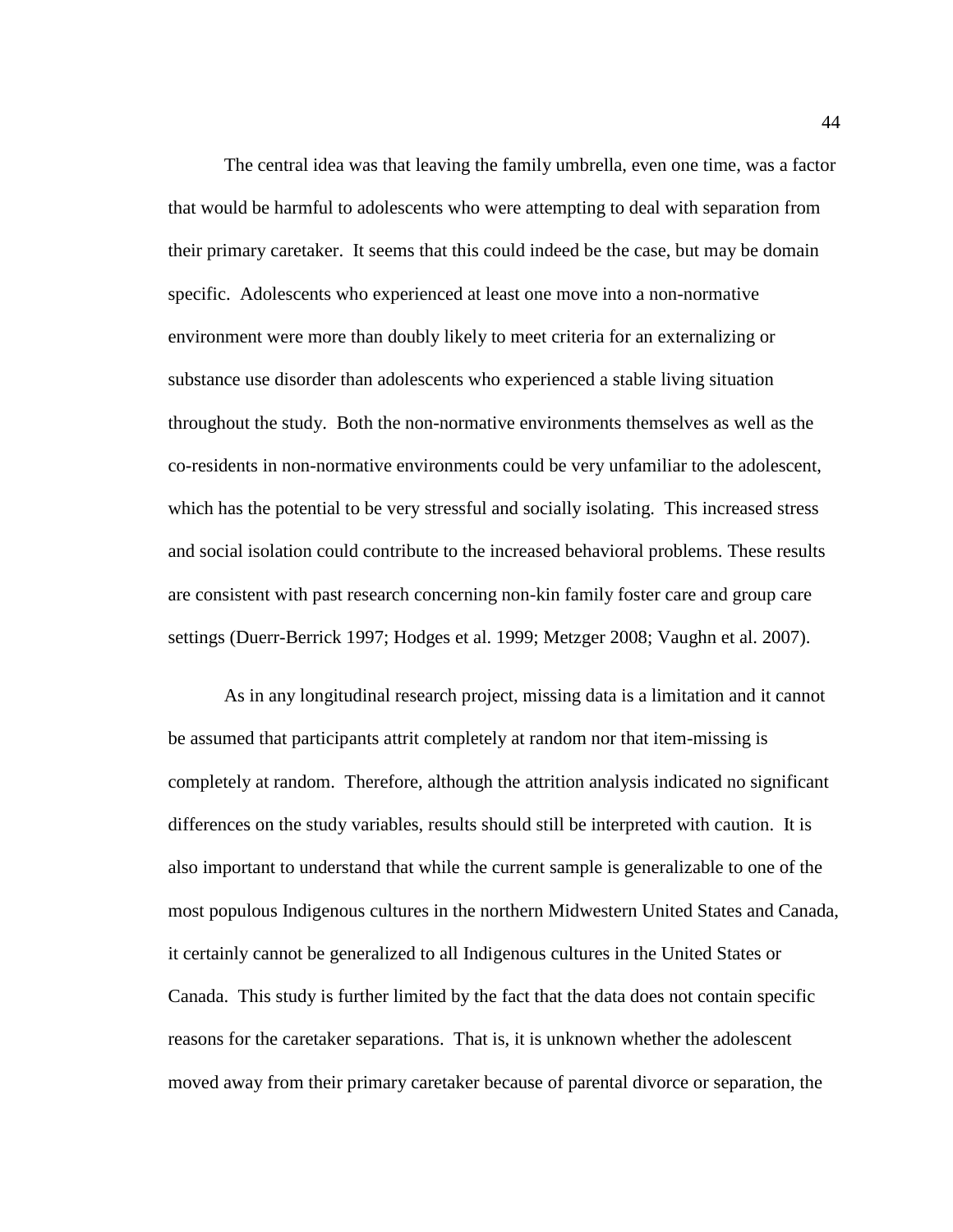intervention of Child Protective Services, or because their caretaker moved for employment or treatment, or whether the child was separated because of his or her own request or own behavior. It seems logical to expect that the reason for the caretaker separation could certainly be associated with emotional and behavioral problems for the adolescent, so future research that includes this mechanism is needed. That is, it could be more traumatic for the adolescent to be forcefully removed from their parent by CPS because of neglect or abuse than for the adolescent to experience a caretaker separation due to a divorce. Another limitation is that the study only has information about where adolescents lived when they separated from their caretaker during the first six years of the study with which to measure the type of new environments and there is no information about new environments following separations that may have occurred prior to the study.

Despite these limitations, this research provides important insights into how caretaker separations affect internalizing, externalizing, and substance use disorders among Indigenous adolescents. It tests both the instability hypothesis in a manner that is consistent with prior research and examines the effects of new environments that are a consequence of caretaker separations. Using a sum of the number of lifetime caretaker separations (like Adam and Chase-Lansdale 2002) that lasted at least one month as a measure of instability, the current study provides little evidence to support the instability hypothesis among Indigenous families. However, it is clear that the type of new environment a child or adolescent moves into after separating from his or her caretaker is a factor that produces variability in adolescent's adjustment.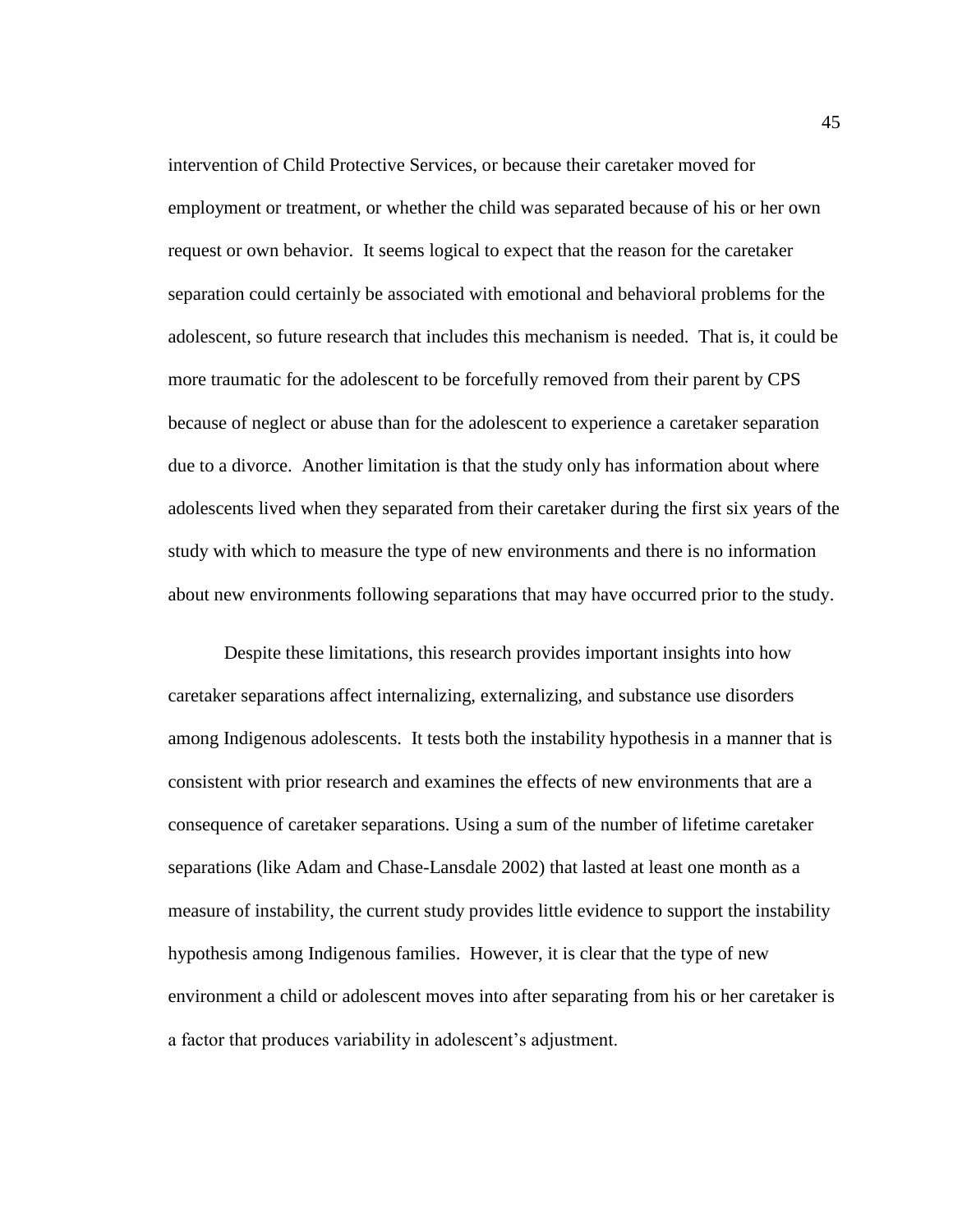Results show that non-normative environments like non-kin family foster care, institutional settings (like group homes, boarding schools, and treatment programs), or non-relative settings put adolescents at the greatest risk of meeting criteria for externalizing and substance use disorders. Moving into the care of extended family members, on the other hand, seems to be a protective factor for Indigenous adolescents who have experienced a caretaker separation. Traditionally and contemporarily, extended family relationships (especially those between grandparents and grandchildren) have been extraordinarily important in many Indigenous cultures. It could be that although experiencing one or more attachment disruptions with a primary caretaker are stressful, moving into the care of a family member that the adolescent has presumably had a close relationship with for most of his or her life provides a great deal of social support that helps him or her to cope with this stress. In addition to providing social support, living with relatives could mean (1) a familiar routine, (2) a set of morals, values, and expectations that are similar to what the adolescent is accustomed to, (3) and a continuous feeling of belonging to their family. All of these factors would be beneficial to an adolescent who, for some reason, is separated from their primary caretaker. Familiar routines, values, social support, and a sense of belonging could all help absorb the shock of separation and minimize the amount of change that youth need to adjust to. This protection that Indigenous families provide to their children may partially explain why Indigenous adolescents are not as affected by family instability compared with the general population (Ackerman et al. 1999; Adam and Chase-Lansdale 2002; Kobak et al. 2001; Wu and Martinson 1993; Wu 1996). This has clear practical implications—child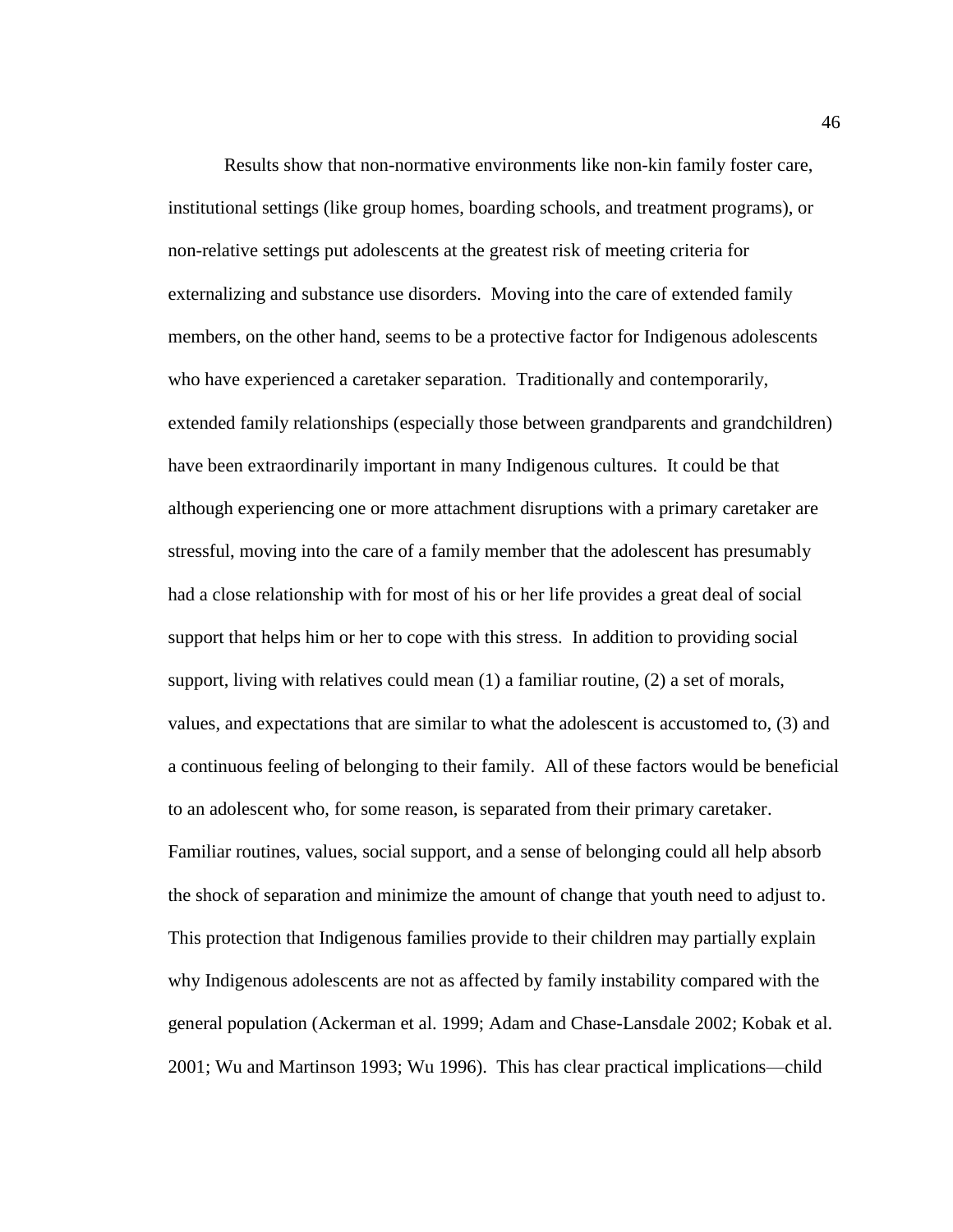welfare agencies ought to consider the beneficial effects of placement with familiar extended family members and give priority to kinship care over non-kin family foster care or group home placements.

The study contributes to the currently limited understanding of the effects of family change among Indigenous families. It also identifies one factor that produces variability in an Indigenous adolescent's adjustment after experiencing separations from his or her primary caretakers—the type of post-separation living situation. This project indicates that adolescents moving into the care of a relative are better off than adolescents who move into non-kin family foster care, boarding schools, group homes, treatment centers, or into a non-relative's care in the realms of internalizing, externalizing, and substance use problems. It seems that moving into the care of a family member provides consistent social support and helps adolescents to cope with the stress of separating from their primary caretaker. In these instances, the environments that adolescents move into may be getting better rather than worse. An additional possibility is that Indigenous cultures define family much differently than the majority culture does, and that these normative moves in with family may not be at all jarring, stressful, or different especially if Indigenous cultures define family and raising children as a communal task taken on by most blood relatives. More research is needed though, in order to understand factors that may contribute to non-normative placement following caretaker separations.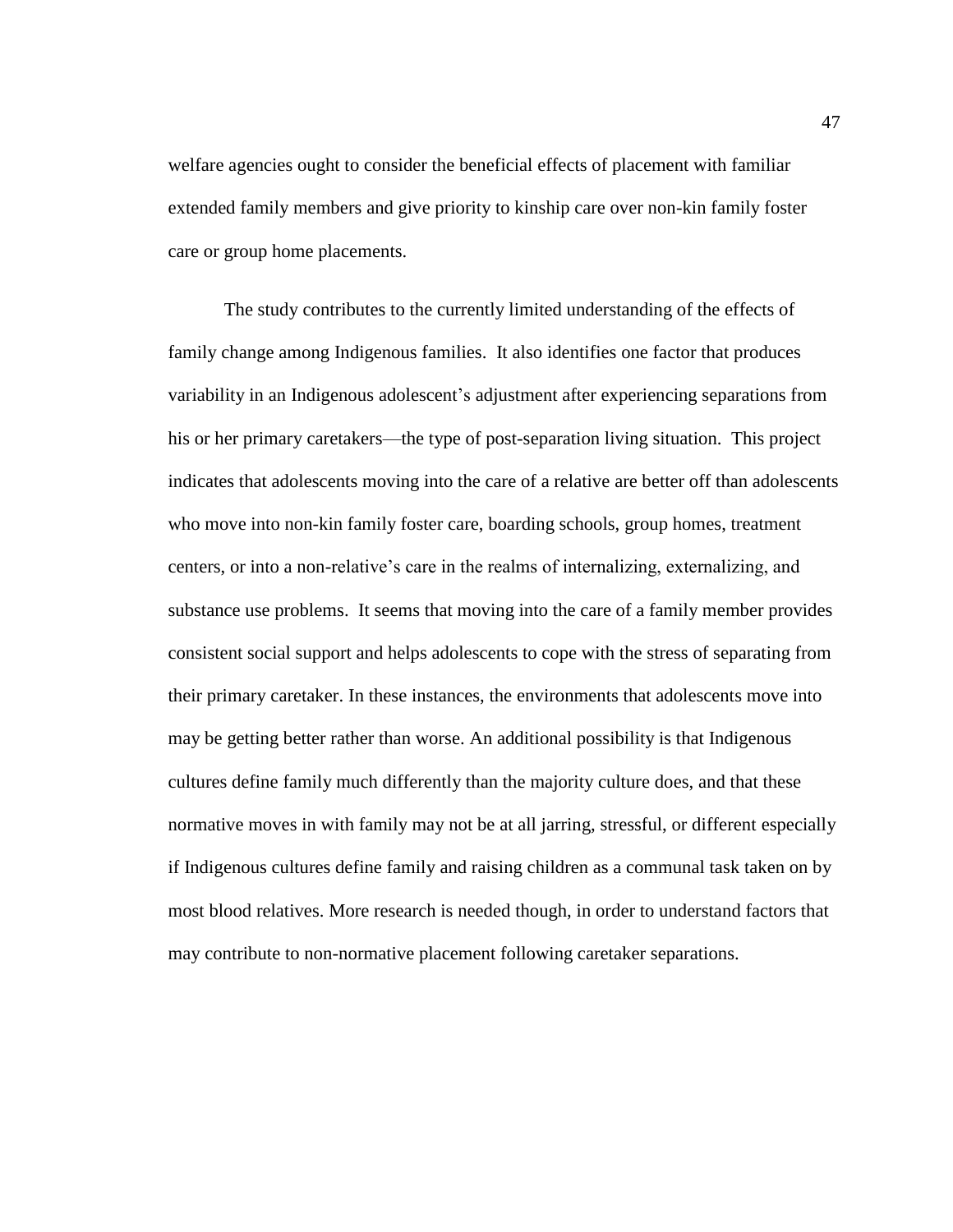#### REFERENCES:

- Aarons, Gregory A., Sandra A. Brown, Richard L. Hough, Ann F. Garland, and Patricia A. Wood. 2001. "Prevalence of Adolescent Substance Use Disorders Across Five Sectors of Care." *Journal of the American Academy of Child and Adolescent Psychiatry* 40(4):419-426.
- Ackerman, Brian P., Jen Kogos, Eric Youngsrom, Kristen Schooff, and Carroll Izard. 1999. "Family Instability and the Problem Behaviors of Children from Economically Disadvantaged Families." *Developmental Psychology* 35:258-268.
- Adam, Emma K. and P. Lindsay Chase-Lansdale. 2002. "Home Sweet Home(s): Parental Separations, Residential Moves, and Adjustment Problems in Low-Income Adolescent Girls." *Developmental Psychology* 38(5): 792-805.
- Ainsworth, Mary D. Salter and John Bowlby. 1991. "An Ethological Approach to Personality Development." *American Psychologist* 46(4):333-341.
- Amato, Paul R. 2001. "Children of Divorce in the 1990s: An Update of the Amato and Keith (1991) Meta-Analysis." *Journal of Family Psychology* 15(3):355-370.
- ------. 2010. "Research on Divorce: Continuing Trends and New Developments." *Journal of Marriage and Family* 72:650-666.
- Amato, Paul R. and Bruce Keith. 1991. "Parental Divorce and the Well-Being of Children: A Meta-Analysis." *Psychological Bulletin* 110:26-46.
- American Psychiatric Association. (2000). *Diagnostic and statistical manual of mental disorders* (4th ed., text rev.). Washington, DC: Author.
- Bahr, Kathleen S. 1994. "The Strengths of Apache Grandmothers: Observations on Commitment, Culture, and Caretaking." *Journal of Comparative Family Studies*  15(2):233-248.
- Bird, Hector R., Madelyn S. Gould, and Beatriz Staghezza. 1992. "Aggregating Data from Multiple Informants in Child Psychiatry Epidemiological Research." *Journal of the American Academy of Child and Adolescent Psychiatry* 31(1):78- 85.
- Block, Jeanne H., Jack Block, and Per F. Gjerde. 1986. "The Personality of Children Prior to Divorce: A Prospective Study." *Child Development* 57:827-840.
- Bowlby, John. 1951. "Maternal Care and Mental Health." *Bulletin of the World Health Organization* 3:355-534.
- Bowlby, John. 1988. *A Secure Base: Parent-Child Attachment and Healthy Human Development.* New York, NY: Basic Books, Inc.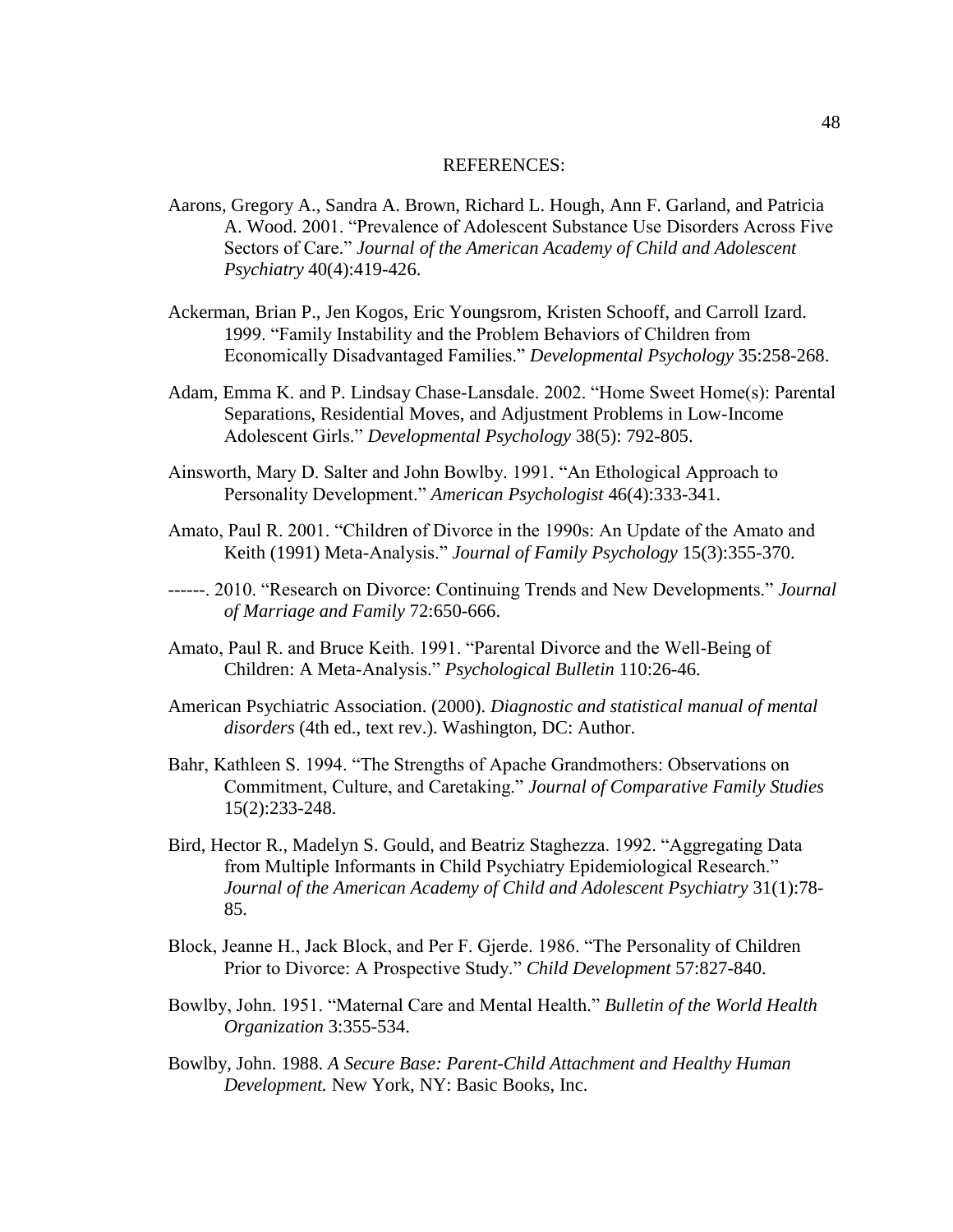- Bretherton, Inge. 1992. "The Origins of Attachment Theory: John Bowlby and Mary Ainsworth." *Developmental Psychology* 28(5):759-775.
- Brody, Gene H., Eileen Neubaum, and Rex Forehand. 1988. "Serial Marriage: A Heuristic Analysis of an Emerging Family Form." *Psychological Bulletin*  103(2):211-222.
- Capaldi, Deborah M. and Gerald R. Patterson. 1991. "Relation of Parental Transitions to Boys' Adjustment Problems: I. A Linear Hypothesis. II. Mothers at Risk for Transitions and Unskilled Parenting." *Developmental Psychology* 27(3):489-504.
- Cavanagh, Shannon E. 2008. "Family Structure History and Adolescent Adjustment." *Journal of Family Issues* 29(7):944-980.
- Cavanagh, Shannon E. and Aletha C. Huston. 2006. "Family Instability and Children's Early Problem Behavior." *Social Forces* 85(1):551-581.
- Chase-Lansdale, P. Lindsay, Andrew J. Cherlin, and Kathleen E. Kiernan. 1995. "The Long-Term Effects of Parental Divorce on the Mental Health of Young Adults: A Developmental Perspective." *Child Development* 66:1614-1634.
- Child Welfare Information Gateway. 2011. "Foster Care Statistics 2009." Washington, D.C.:U.S. Department of Health and Human Services, Children's Bureau. Retrieved July 20, 2011 (http://www.childwelfare.gov/pubs/factsheets/foster.cfm).
- Clausen, June M., John Landsverk, William Ganger, David Chadwick, and Alan Litrownik. 1998. "Mental Health Problems of Children in Foster Care." *Journal of Child and Family Studies* 7(3):283-296.
- Dubowitz, Howard. 1994. "Kinship Care: Suggestions for Future Research." *Child Welfare* 73(5):553-564.
- Duerr-Berrick, Jill. 1997. "Assessing Quality of Care in Kinship and Family Foster Care." *Family Relations* 46:273-280.
- Fomby, Paula and Andrew J. Cherlin. 2007. "Family Instability and Child Well-Being." *American Sociological Review* 72:181-204.
- Fomby, Paula, Stefanie Mollborn, and Christie A. Sennott. 2010. "Race/Ethnic Differences in Effects of Family Instability on Adolescents' Risk Behavior." *Journal of Marriage and Family* 72:234-253.
- Fuller-Thompson, Esme. 2005. "Canadian First Nations Grandparents Raising Grandchildren: A Portrait in Resilience." *International Journal of Aging and Human Development* 60(4):331-342.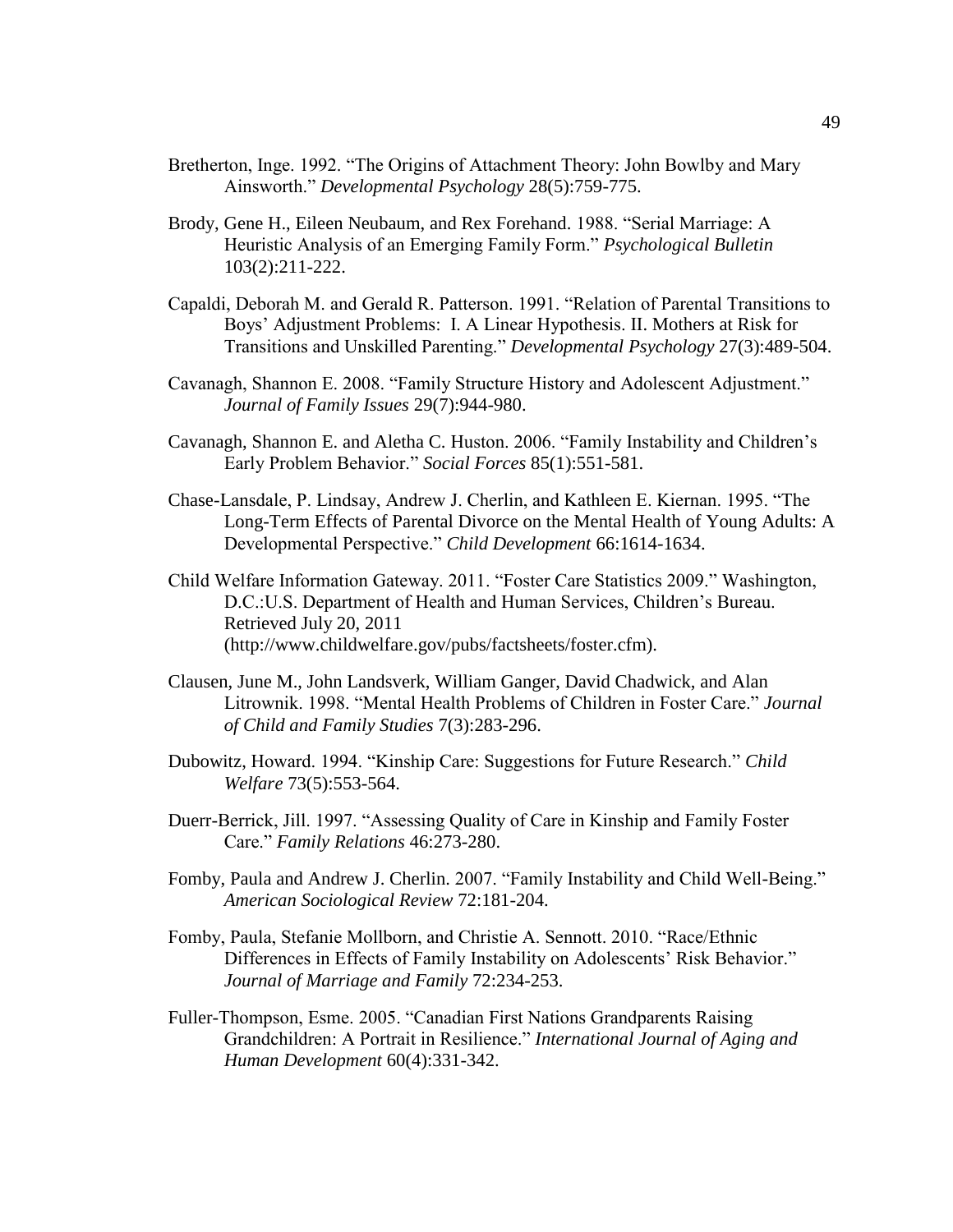- Garwick, Ann. 2000. "What Do Providers Need to Know About American Indian Culture? Recommendations from Urban Indian Family Caregivers." *Families, Systems, & Health: The Journal of Collaborative Family Healthcare* 18(2):177- 190.
- Greenberg, Mark T. 1999. "Attachment and Psychopathology in Childhood." Pp.469-496 in *Handbook of Attachment: Theory, Research, and Clinical Applications,* edited by J. Cassidy and P. R. Shaver. New York: Guilford Press.
- Hetherington, E. Mavis. 1989. "Coping with Family Transitions: Winners, Losers, and Survivors." *Child Development* 60:1-14.
- Hill, Reuben. 1958. "Social Stresses on the Family: Generic Features of Families under Stress." *Social Casework* 49:139-150.
- Hill, Martha S., Wei-Jun Yeung, and Greg J. Duncan. 2001. "Childhood Family Structure and Young Adult Behaviors." *Journal of Population Economics* 14:271-299.
- Hodges, Kay, Ann Doucette-Gates, and Qinghong Liao. 1999. "The Relationship Between the Child and Adolescent Functional Assessment Scale (CAFAS) and Indicators of Functioning." *Journal of Child and Family Studies* 8(1):109-122.
- Hoffmann, John P., Felicia Gray Cerbone, and S. Susan Su. 2000. "A Growth Curve Analysis of Stress and Adolescent Drug Use." *Substance Use & Misuse*  35(5):687-716.
- King, Serena M., William G. Iacono, and Matt McGue. 2004. "Childhood Externalizing and Internalizing Psychopathology in the Prediction of Early Substance Use." *Society for the study of Addiction* 99:1548-1559.
- Kobak, Roger. 1999. "The Emotional Dynamics of Disruptions in Attachment Relationships: Implications for Theory, Research, and Clinical Intervention." Pp.21-43 in *Handbook of Attachment: Theory, Research, and Clinical Applications,* edited by J. Cassidy and P. R. Shaver. New York: Guilford Press.
- Kobak, Roger, Michelle Little, Eleanor Race, and Michelle C. Acosta. 2001. "Attachment Disruptions in Seriously Emotionally Disturbed Children: Implications for Treatment." *Attachment & Human Development* 3(3):243-258.
- Kurdek, Lawrence A., Mark A. Fine, and Ronald J. Sinclair. 1994. "The Relation between Parenting Transitions and Adjustment in Young Adolescents: A Multisample Investigation." *Journal of Early Adolescence* 14(4):412-432.
- Lavee, Yoav, Hamilton I. McCubbin, and Joan M. Patterson. 1985. "The Double ABCX Model of Family Stress and Adaptation: An Empirical Test by Analysis of Structural Equations with Latent Variables." *Journal of Marriage and the Family*  42(4):811-825.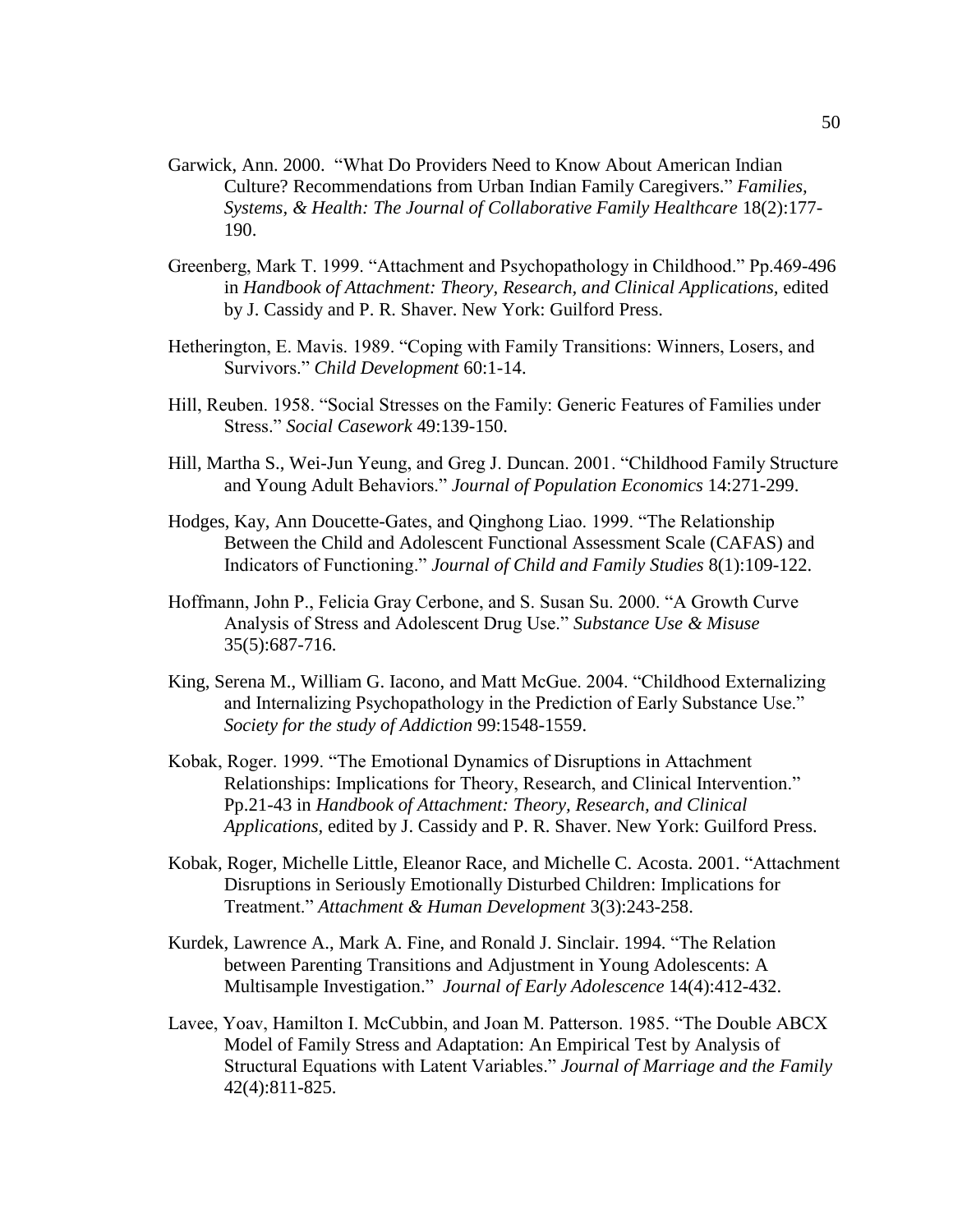- Lonczak, Heather S., Anne Fernandez, Lisette Austin, G. Alan Marlatt, and Dennis M. Donovan. 2007. "Family Structure and Substance Use Among American Indian Youth: A Preliminary Study." *Families, Systems, and Health* 25:10-22.
- McCubbin, Hamilton I., Constance B. Joy, A. Elizabeth Cauble, Joan K. Comeau, John M. Patterson, and Richard H. Needle. 1980. "Family Stress and Coping: A Decade Review." *Journal of Marriage and the Family* 42:855-871.
- McIntyre, Anne and Thomas Y. Keesler. 1986. "Psychological Disorders Among Foster Children." *Journal of Clinical Child Psychology* 15(4):297-303.
- McLanahan, Sara. 1985. "Family Structure and the Reproduction of Poverty." *American Journal of Sociology* 90(4):873-901.
- McLoyd, Vonnie C., Ana Mari Cauce, David Takeuchi, and Leon Wilson. 2000. "Marital Processes and Parental Socialization in Families of Color: A Decade Review of Research." *Journal of Marriage and Family* 62(4):1070-1093.
- Metzger, Jed. 2008. "Resiliency in Children and Youth in Kinship Care and Family Foster Care." *Child Welfare* 87(6):115-140.
- Morrison, Donna Ruane and Andrew J. Cherlin. 1995. "The Divorce Process and Young Children's Well-Being: A Prospective Analysis." *Journal of Marriage and Family* 57:800-812.
- Mutchler, Jan E., Lindsey A. Baker, and SeungAh Lee. 2007. "Grandparents Responsible for Grandchildren in Native-American Families." *Social Science Quarterly*  88(4):990-1009*.*
- Neuman, W. Lawrence. 2011. *Social Research Methods: Qualitative and Quantitative Approaches.* Boston, MA: Allyn & Bacon.
- Newton, Rae R., Alan J. Litrownik, and John A. Landsverk. 2000. "Children and Youth in Foster Care: Disentangling the Relationship Between Problem Behaviors and Number of Placements." *Child Abuse and Neglect* 24(10):1363-1374.
- Papini, Dennis R. and Lori A. Roggman. 1992. "Adolescent Perceived Attachment to Parents in Relation to Competence, Depression, and Anxiety: A Longitudinal Study." *Journal of Early Adolescence* 12(4):420-440.
- Patterson, Joan M. 2002. "Integrating Family Resilience and Family Stress Theory." *Journal of Marriage and Family* 64:349-360.
- Pilowsky, Daniel J. and Li-Tzy Wu. 2006. "Psychiatric Sypmtoms and Substance Use Disorders in a Nationally Representative Sample of American Adolescents Involved with Foster Care." *Journal of Adolescent Health* 38:351-358.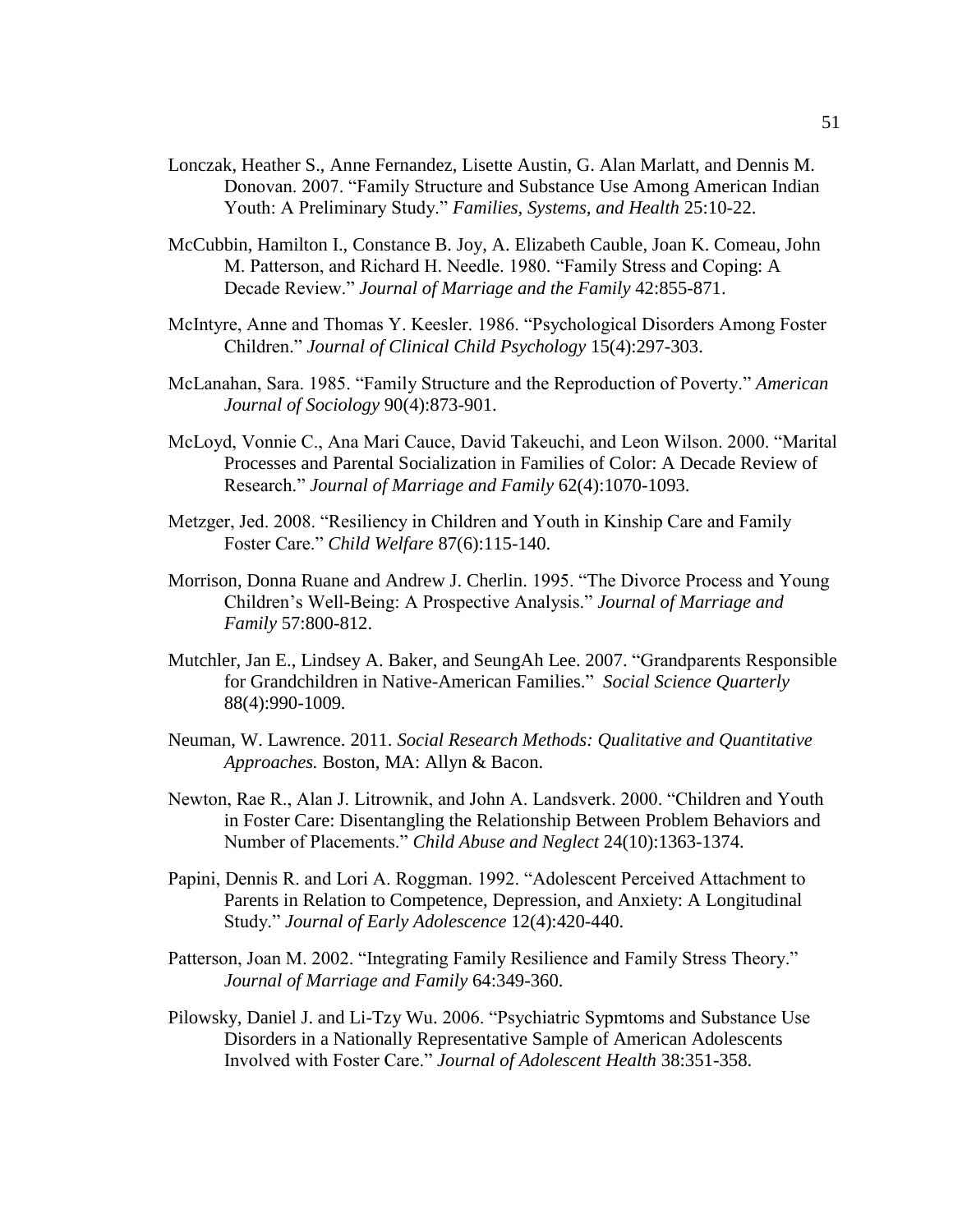- Schoen, Robert and Vladimir Canudas-Romo. 2006. "Timing Effects on Divorce: 20<sup>th</sup> Century Experience in the United States." *Journal of Marriage and Family*  68:749-758.
- Schwab-Stone, Mary E., David Shaffer, Mina K. Dulcan, Peter S. Jensen, Prudence Fisher, Hector R. Bird, Sherryl H. Goodman, Benjamin B. Lahey, Judigh H. Lichtman, Glorisa Canino, Maritza Rubio-Stipec, and Donald S. Rae. 1996. "Criterion Validity of the NIMH Diagnostic Interview Schedule for Children Version 2.3 (DISC-2.3)." *Journal of the American Academy of Child and Adolescent Psychiatry* 35(7):878-888.
- Shaffer, David, Prudence fisher, Mina K. Dulcan, Mark Davies, John Piacentini, Mary E. Schwab-Stone, Benjamin B. Lahey, Karen Bourdon, Peter S. Jensen, Hector R. Bird, Glorisa Canino, and Darrel A. Regier. 1996. "The NIMH Diagnostic Interview Schedule for Children Version 2.3 (DISC-2.3): Description, Acceptability, Prevalence Rates, and Performance in the MECA Study." *Journal of the American Academy of Child and Adolescent Psychiatry* 35(7):865-877.
- Shaffer, David, Mary Schwab-Stone, Prudence Fisher, Patricia Cohen, John Piacentini, Mark Davies, C. Keith Conners, and Darrel Regier. 1993. "The Diagnostic Interview Schedule for Children-Revised Version (DISC-R): Preparation, Field Testing, Interrater Reliability, and Acceptability." *Journal of the American Academy of Child and Adolescent Psychiatry* 32(3):643-650.
- Shaffer, David, Mary Schwab-Stone, Prudence Fisher, Mark Davies, John Piacentini, and P. Gioia. 1988. *A Revised Version of the Diagnostic Interview Schedule for Children (DISC-R): Results of a Field Trial and Proposals for a New Instrument (DISC-2).* Rockville, MD: Epidemiology and Psychopathology Research Branch, Division of Clinical Research, National Institute on Mental Health.
- Steinberg, Laurence. 2001. "We Know Some Things: Parent-Adolescent Relationships in Retrospect and Prospect." *Journal of Research on Adolescence* 11(1):1-19.
- Sun, Yongmin and Yuanzhang Li. 2002. "Children's Well-Being During Parents' Marital Disruption Process: A Pooled Time-Series Analysis." *Journal of Marriage and Family* 64:472-488.
- Sun, Yongmin and Yuanzhang Li. 2009. "Postdivorce Family Stability and Changes in Adolescents' Academic Performance: A Growth-Curve Model." *Journal of Family Issues* 30(11):1527-1555.
- U.S. Bureau of the Census. 2003. "Grandparents Living with Grandchildren: 2000*."* Retrieved April 1, 2011 (http://www.census.gov/prod/2003pubs/c2kbr-31.pdf).
- Vaughn, Michael G., Marcia T. Ollie, J. Curtis McMillen, Lionel Scott Jr., and Michelle Munson. 2007. "Substance Use and Abuse Among Older Youth in Foster Care." *Addictive Behaviors* 32:1929-1935.